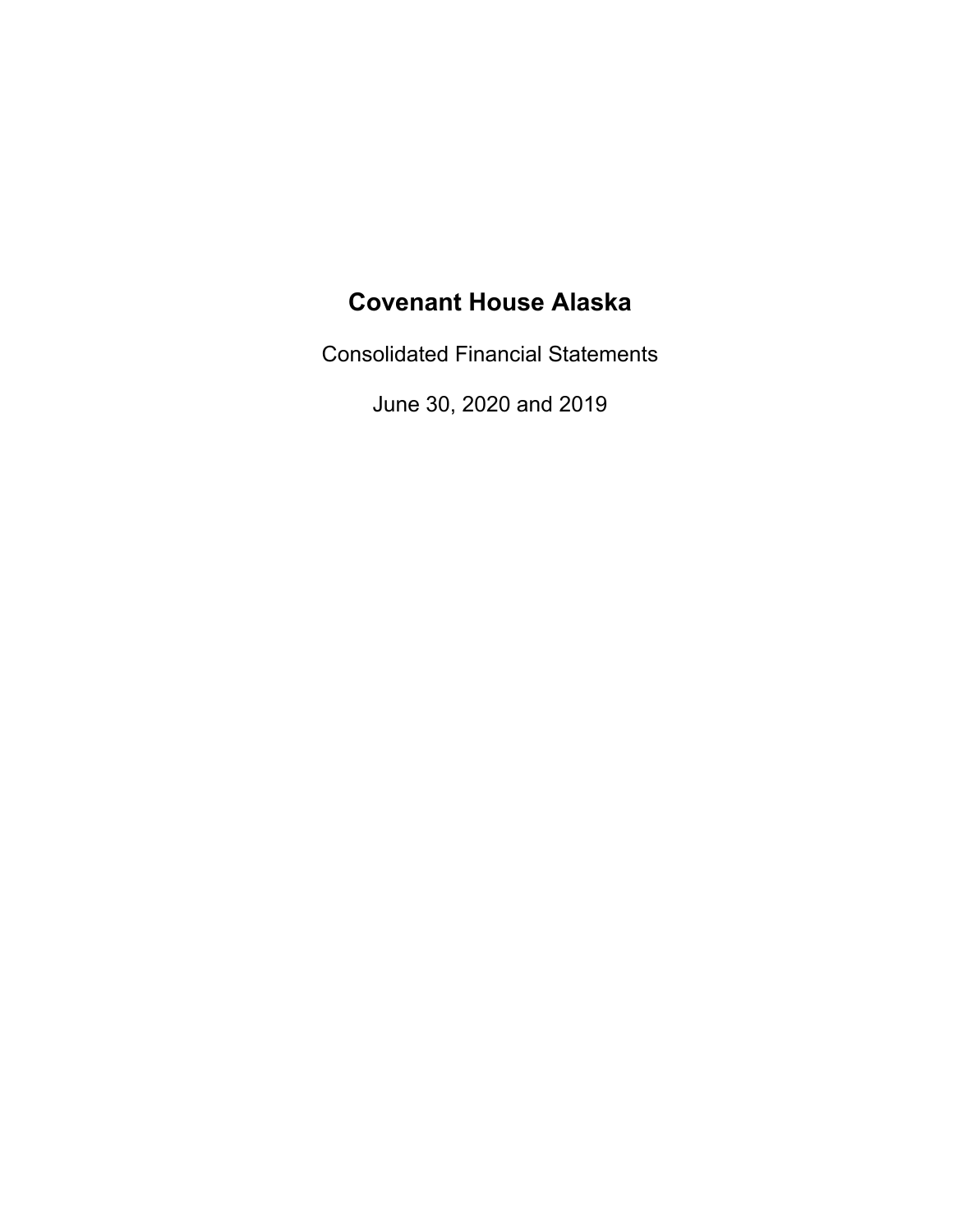Consolidated Financial Statements June 30, 2020 and 2019

|                                                       | Page             |
|-------------------------------------------------------|------------------|
| <b>TABLE OF CONTENTS</b>                              |                  |
| Independent Auditors' Report                          |                  |
| Management's Discussion and Analysis                  | $3-9$            |
| <b>FINANCIAL STATEMENTS</b>                           |                  |
| <b>Consolidated Statements of Financial Position</b>  | 10               |
| <b>Consolidated Statements of Activities</b>          | $11 - 12$        |
| <b>Consolidated Statements of Functional Expenses</b> | $13 - 14$        |
| <b>Consolidated Statements of Cash Flows</b>          | 15 <sup>15</sup> |
| Notes to Consolidated Financial Statements            | 16-34            |
| <b>SUPPLEMENTARY INFORMATION</b>                      |                  |
| <b>Consolidating Schedules of Financial Position</b>  | 35-36            |
| <b>Consolidating Schedules of Activities</b>          | 37-38            |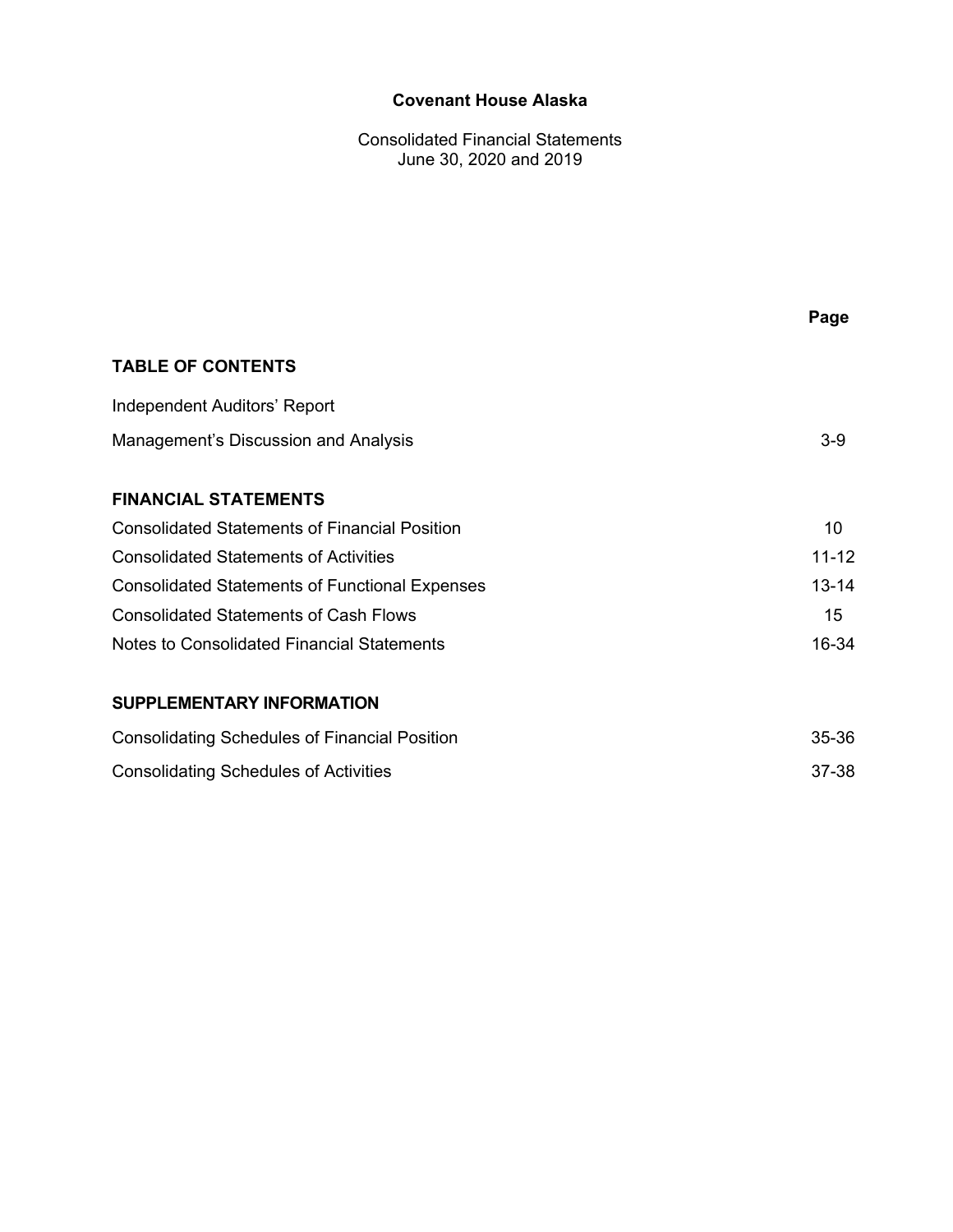

#### **Independent Auditors' Report**

**Board of Directors Covenant House Alaska** 

We have audited the accompanying consolidated financial statements of Covenant House Alaska (the "Organization"), which comprise the consolidated statements of financial position as of June 30, 2020 and 2019, and the related consolidated statements of activities, functional expenses and cash flows for the years then ended, and the related notes to the consolidated financial statements.

#### *Management's Responsibility for the Financial Statements*

Management is responsible for the preparation and fair presentation of these consolidated financial statements in accordance with accounting principles generally accepted in the United States of America; this includes the design, implementation, and maintenance of internal control relevant to the preparation and fair presentation of consolidated financial statements that are free from material misstatement, whether due to fraud or error.

#### *Auditors' Responsibility*

Our responsibility is to express an opinion on these consolidated financial statements based on our audits. We conducted our audits in accordance with auditing standards generally accepted in the United States of America. Those standards require that we plan and perform the audit to obtain reasonable assurance about whether the consolidated financial statements are free from material misstatement.

An audit involves performing procedures to obtain audit evidence about the amounts and disclosures in the consolidated financial statements. The procedures selected depend on the auditors' judgment, including the assessment of the risks of material misstatement of the consolidated financial statements, whether due to fraud or error. In making those risk assessments, the auditor considers internal control relevant to the entity's preparation and fair presentation of the consolidated financial statements in order to design audit procedures that are appropriate in the circumstances, but not for the purpose of expressing an opinion on the effectiveness of the entity's internal control. Accordingly, we express no such opinion. An audit also includes evaluating the appropriateness of accounting policies used and the reasonableness of significant accounting estimates made by management, as well as evaluating the overall presentation of the consolidated financial statements.

We believe that the audit evidence we have obtained is sufficient and appropriate to provide a basis for our audit opinion.

PKE O'CONNOR DAVIES, LLP 665 Fifth Avenue, New York, NY 10022 I Tel: 212.286.2600 I Fax: 212.286.4080 I www.pkfod.com

PKF O'Connor Davies, LLP is a member firm of the PKF International Limited network of legally independent firms and does not accept any responsibility or liability for the actions or inactions on the part of any other individual member firm or firms.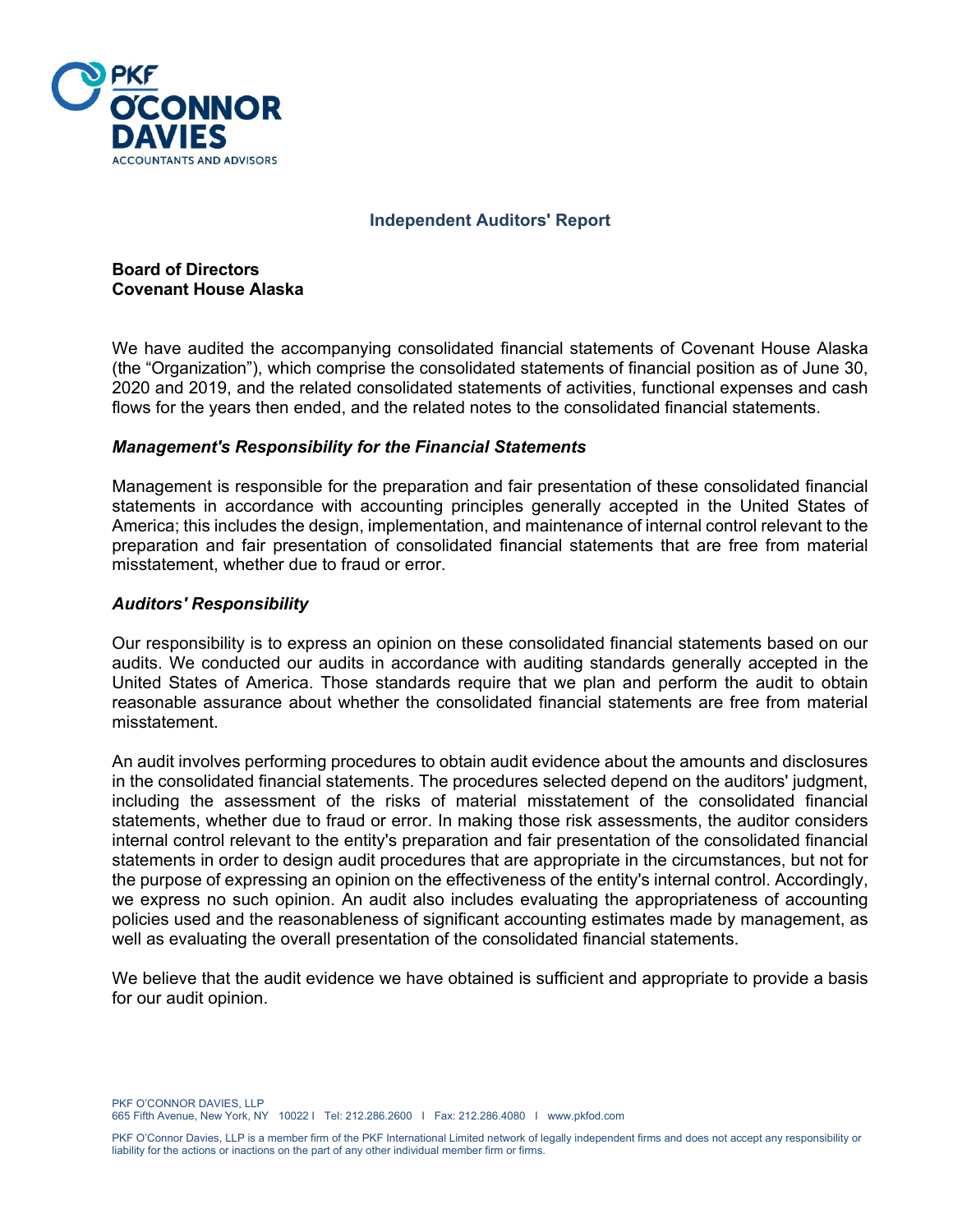#### *Opinion*

In our opinion, the consolidated financial statements referred to above present fairly, in all material respects, the consolidated financial position of Covenant House Alaska as of June 30, 2020 and 2019, and the consolidated changes in its net assets and its cash flows for the years then ended in accordance with accounting principles generally accepted in the United States of America.

#### *Report on Supplementary Information*

Our audits were conducted for the purpose of forming an opinion on the consolidated financial statements as a whole. Management has elected to supplement the financial statements by providing a Management's Discussion and Analysis ("MD&A"). We have applied certain limited procedures to the MD&A in accordance with auditing standards generally accepted in the United States of America, which consisted of inquires of management about the methods of preparing the information and comparing the information for consistency with management's responses to our inquiries, the basic consolidated financial statements and other knowledge we obtained during our audits of the consolidated financial statements. We do not express an opinion or provide any assurance on the MD&A because the limited procedures do not provide us with sufficient evidence to express an opinion or provide any assurance.

The supplementary information on pages 35 to 38 is presented for purposes of additional analysis and is not a required part of the consolidated financial statements. Such information is the responsibility of management and was derived from, and relates directly to the underlying accounting and other records used to prepare the consolidated financial statements. The information has been subjected to the auditing procedures applied in the audits of the consolidated financial statements and certain additional procedures, including comparing and reconciling such information directly to the underlying accounting and other records used to prepare the consolidated financial statements or to the consolidated financial statements themselves, and other additional procedures in accordance with auditing standards generally accepted in the United States of America. In our opinion, the information is fairly stated in all material respects in relation to the consolidated financial statements as a whole.

PKF O'Connor Davies, LLP

March 31, 2021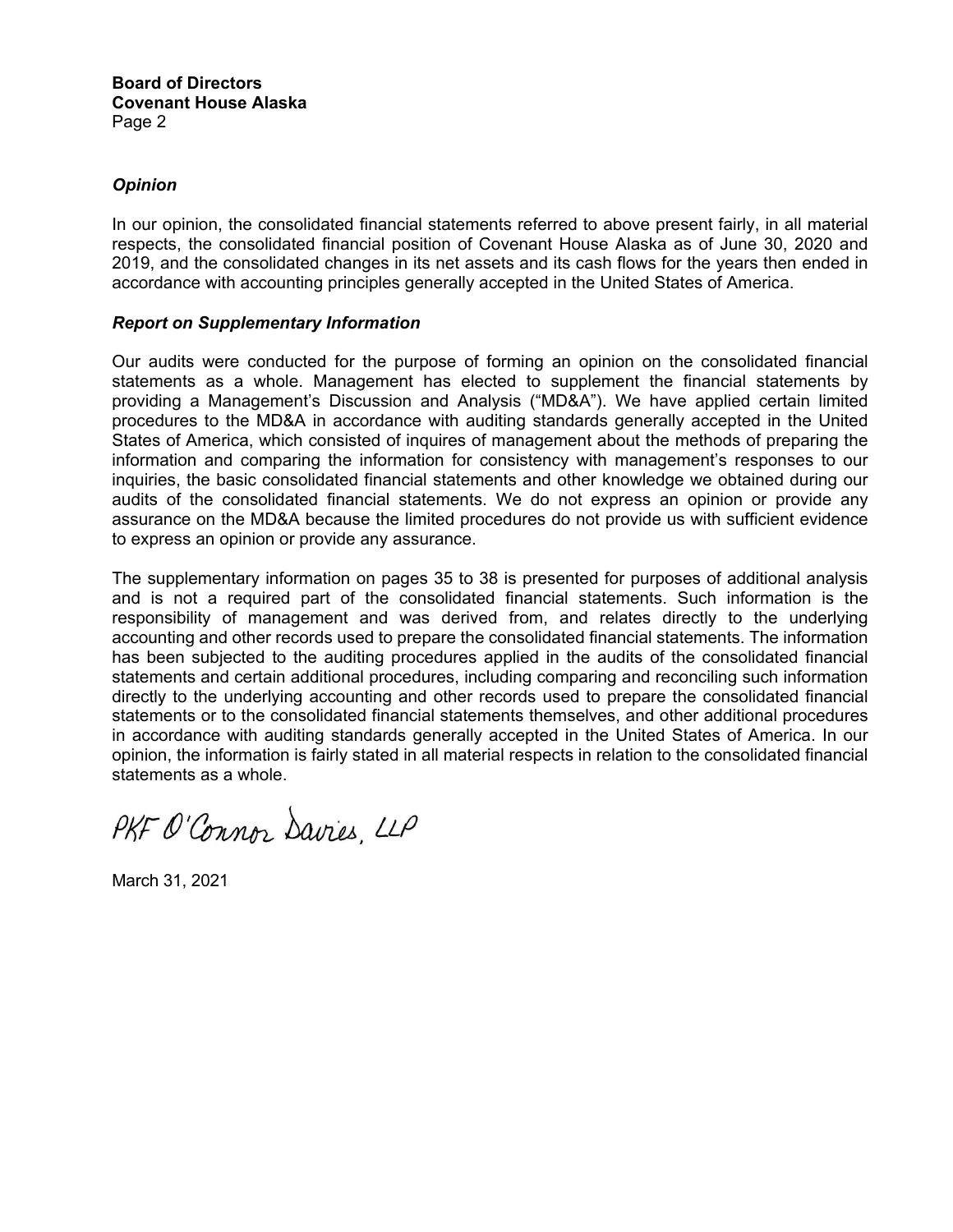### MANAGEMENT'S DISCUSSION AND ANALYSIS (MD&A)

Management's Discussion and Analysis (MD&A) is the section of Covenant House Alaska's ("CHA") annual report in which management provides an overview of the important program activities and financial results, as well as key trends. The purpose of providing this report is to create a better understanding of CHA's financial and program results, the strategic activities the board and management have implemented, and the outlook for the future.



### About Covenant House Alaska

CHA opened its doors in 1988 in Anchorage, Alaska and is a member of Covenant House (Parent), which operates in 31 cities across six countries in North America. With a mission to "serve the suffering children of the street and to protect and safeguard all children," CHA is a faith-based organization that provides services to all homeless, at-risk and trafficked youth ages 13 to 24. All youth are welcomed day or night, without question or cost, and CHA offers a transformative system of care to help all at-risk youth transition to permanency.

Over 30 years of operation, CHA has served over 35,000 youth experiencing homelessness, and has grown from an emergency shelter to an organization that provides a comprehensive continuum of services. Most programs and services are offered in CHA's Youth Engagement Center ("YEC"), which opened in 2013. The table below shows the total number of youth served who accessed services across all of CHA's programs, as well as total bed nights at CHA:

|                        | FY 2020 | FY 2019 | FY 2018 |
|------------------------|---------|---------|---------|
| Number of youth served | 822     | 1.001   | 823     |
| Bed nights             | 39.719  | 32,386  | 24.837  |

### Structure of Organization

Covenant House Alaska utilizes an approach of progressive, relentless engagement to identify at-risk youth where they are, whether on the streets or in other unsafe situations and to build trusting relationships. After contact with our Street Outreach Team, youth are encouraged to do an intake at the emergency shelter in the YEC. Here youth receive more than a place to sleep: they receive a full continuum of services that lead up to family reunification or placement in stable housing. CHA utilizes a robust web-based data management software system that allows us to engage in rigorous data analysis and outcomes measurement with the goal of becoming a data-driven learning organization.

**Safe Shelter**: On any given night, CHA provides homeless youth with a warm, safe place to lay their heads at the YEC, while receiving a full continuum of services to help them gain stability. In FY20, 274 young people stayed at the YEC.

**Employment and Education Services**: Programs that help youth complete their education and employment; an on-site Anchorage School District high school classroom; and evidence-based programs including our "Back on Track" partnership with the school district that keeps young people in school and on track to graduate. In FY20, 244 youth entered the Back and Track.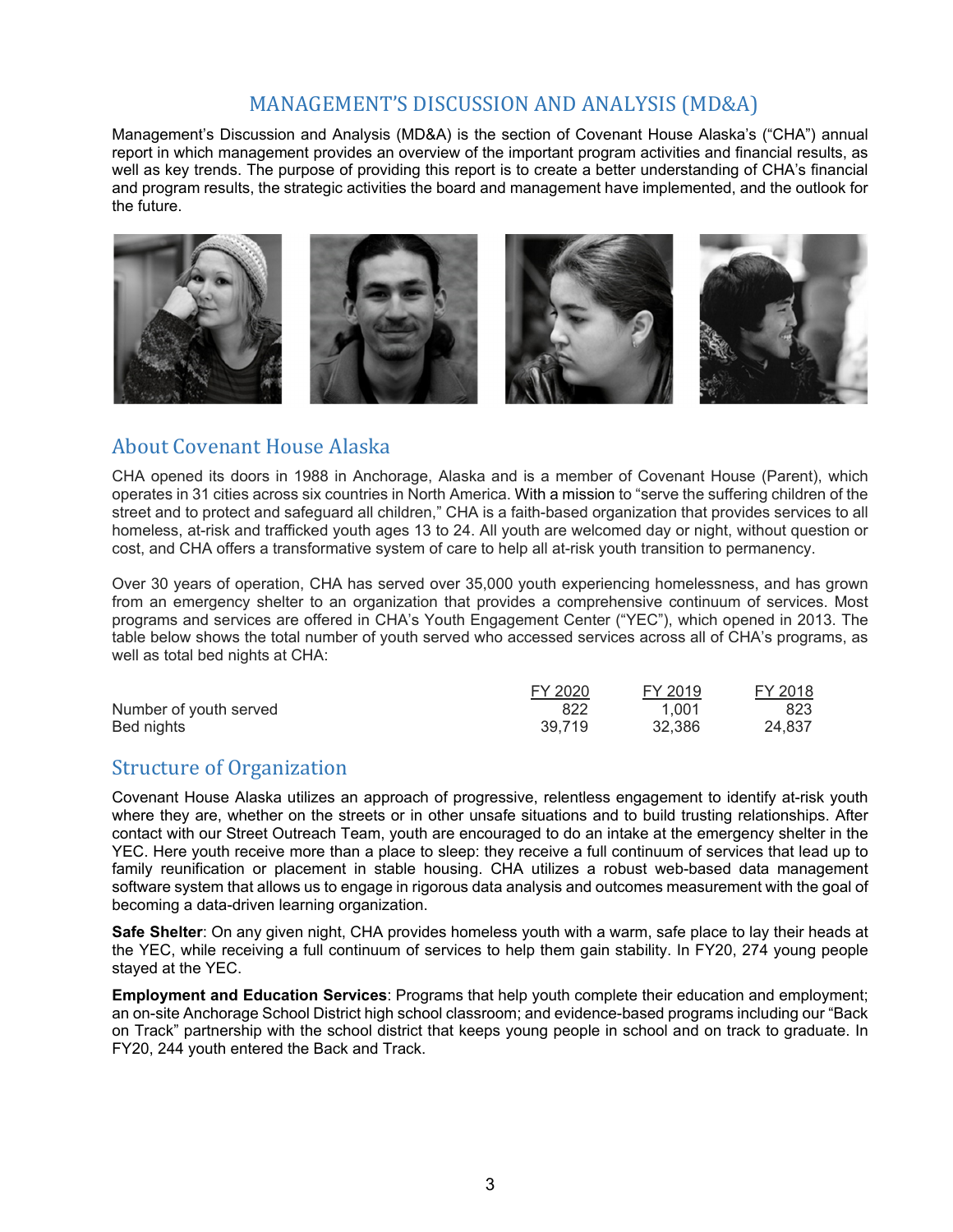**Housing Services**: A team of Permanency Navigators and housing staff assist youth in moving from the streets to self-sufficiency by helping them open the right doors to housing. There are many housing choices from scattered site apartments, permanent supportive housing offered by our partners, or we work with them to get into one of CHA's transitional living programs. While Emergency Shelter will always be a part of what CHA does, the Agency, in its YHDP undertaking, has realized the central importance of approaching our clients from a perspective of providing housing on-ramps, and increasing the probability of long-term housing success, rather than focusing on short-term Emergency Shelter. Throughout it's life, our YHDP



team has connected 53 clients to Rapid Rehousing, while providing another 381 clients services through Permanency Navigators, as well as 111 Permanency Navigator clients finding stable housing through the program.

**Transitional Living Programs:** Youth can participate in any of the following transitional living programs for 18 months with up to 12 months of additional aftercare. In FY20, youth stayed an average of 138 days in each program, a decrease of 18 days over the previous year.

*Passage House* is 10-bed residential transitional living program for parenting and pregnant teens ages 17 through 20. The focus is on independent living skills and raising healthy children. In FY20, 9 mothers and their babies participated in the program.

*Rights of Passage (ROP)* is a coed residential program for youth ages 18 to 21. In FY20, 56 youth worked, saved money, and learned independent living skills during the 18-month program. ROP expanded from 14 to 25 beds in 2016.

**Wellness Center**: A new, innovative partnership with Southcentral Foundation to operate an on-site clinic began in 2017. This clinic provides all health services including connecting clients to benefits, providing behavioral health services, delivering cultural programming including suicide prevention, and developing comprehensive medical care plans for every youth. In FY20, 482 youth accessed the Wellness Center in unique visits.

**Youth Enrichment & Spirituality**: The YEC has dedicated space and staff/volunteer support for youth to participate in art, music, cultural activities, physical recreation, leadership training, volunteering, internship opportunities, and spiritual activities for youth who choose to participate.

**Street Outreach**: Often the first point of contact with vulnerable youth on the streets, this team builds relationships, offers food and basic supplies, and encourages them to access services at the YEC. In FY20, 312 youth were contacted by Street Outreach and took the first steps towards safety and stability.

### Executive Summary

 CHA is the sole provider of services in Anchorage for youth experiencing homelessness, and is being recognized as a national leader in our delivering of evidence-based, outcome-driven services. CHA is the Lead Agency in our community efforts to implement a U.S. Department of Housing and Urban Development ("HUD") Youth Homelessness Demonstration Program ("YHDP").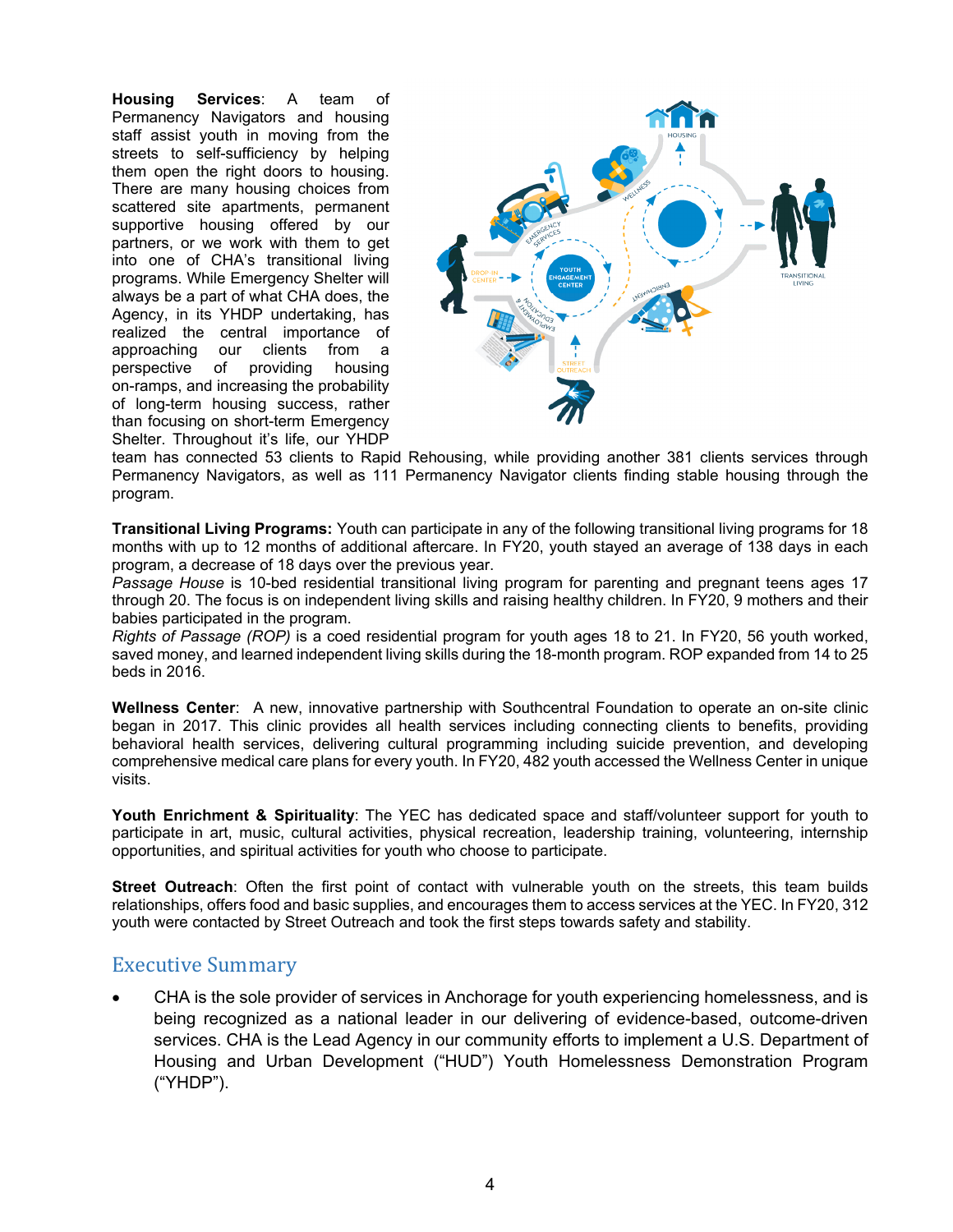- As CHA has seen the issue of human trafficking of young people grow in our community, we have pursued new funding sources and interventions to tackle this issue. With a multitude of partnerships and new federal funding sources in place, we can help ensure young people stay safe and free from victimization.
- CHA continues to engage with new funders to invest and implement best practice models with the ultimate goal of ending the experience of homelessness for our youth in our Anchorage. Our new model of care includes a team of Permanency Navigators who use the philosophy of "relentless engagement" to assist youth in a client-centered, 100% mobile approach as they help young people navigate any community resources that will result in stable housing. CHA has also implemented a "rapid re-housing" project tailored for youth that provides rental assistance, move-in support and case management that adjusts the level of support for each and every youth according to their needs. With these new projects, CHA has evolved towards a new paradigm of assisting youth: moving beyond our four walls and helping young people in a *mobile, individualized and relentless approach*.
- CHA is meeting increased community needs by simultaneously expanding capacity to provide the housing, education, employment and trafficking services that will not only help youth survive - but to thrive.

## Financial Analysis

With over than \$22 million in total assets, CHA's financial picture is strong. In FY20, the increase in our net assets and decrease in our Total Liabilities was primarily from the New Market Tax Credit unwind.

|                          | FY 2020      | FY 2019      | FY 2018      |
|--------------------------|--------------|--------------|--------------|
| <b>Current Assets</b>    | 3.120.428    | 1,397,504    | 1.914.263    |
| Non-current Assets       | 19.990.231   | 32.998.106   | 33,008,876   |
| Total Assets             | 23,110,659   | 34,395,610   | 34,923,139   |
| <b>Total Liabilities</b> | 3,920,014    | 18,325,179,  | 18,321,201   |
| Net Assets               | \$19.190.645 | \$16,070,431 | \$16,601,938 |

### Operating Revenue

CHA continued to show growth and diversity in operating support and revenue.

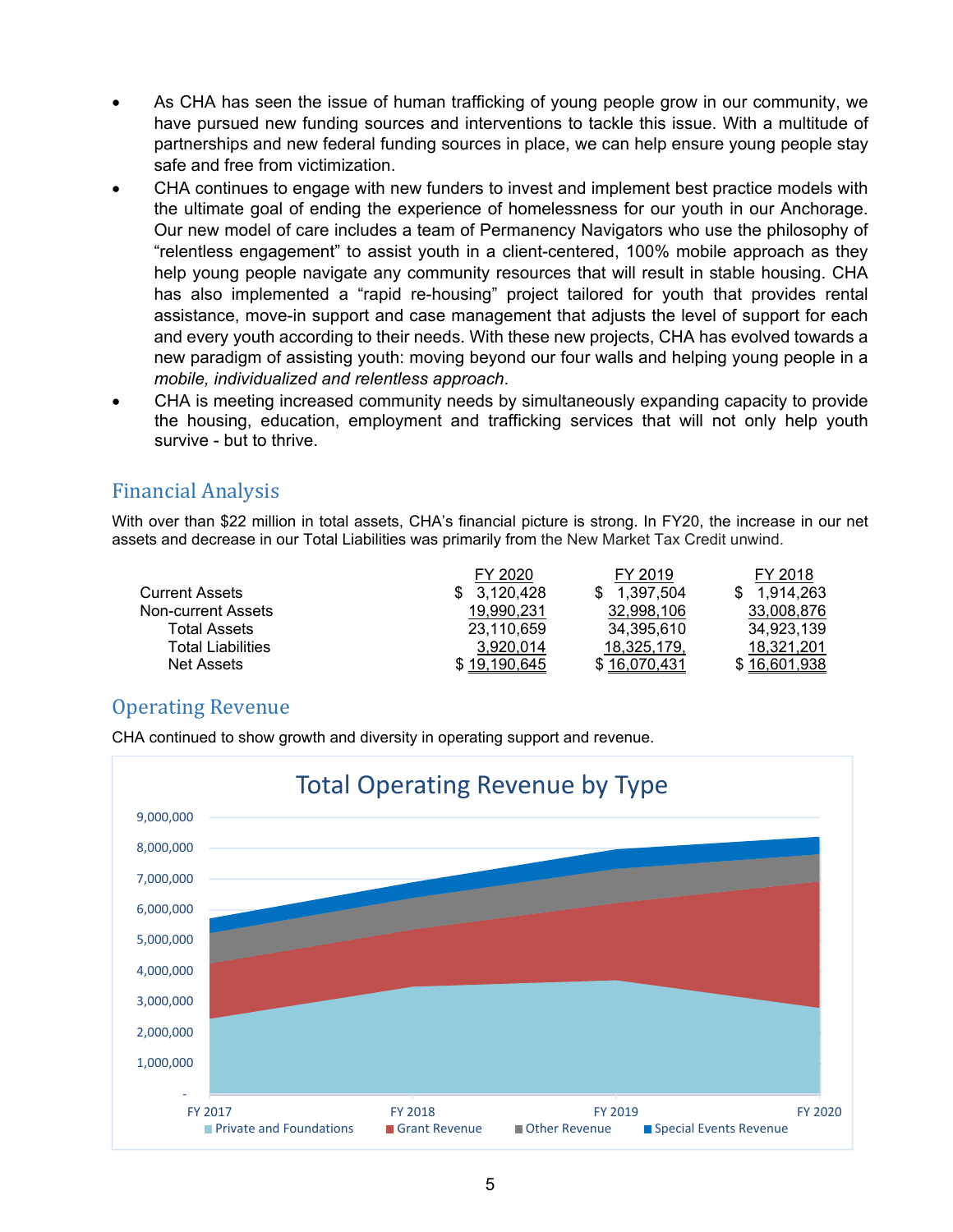## Operating Expenses

CHA responded to the increased community need through building efficiencies and economies of scale so that we could serve more youth with comparatively lower expenditures on program growth.



### Personnel Costs

CHA continued its systemic changes to optimize staff deployment and maximize community impact. Through these efforts, CHA was able to meet the demands of an average daily census in shelter alone that increased over the last three years from 49 youth and meet the demands of an increased average length of stay which also increased from 18 to 26 days.

Part of our strategy to provide more services at a lower cost is by bringing partners on-site to deliver services. The following embedded partners bring a value of \$1.5 million in in-kind services, at no cost to CHA:

- o *Southcentral Foundation*: Wellness Clinic, Behavioral Health, and cultural programming;
- o *Volunteers of America*: on-site drug and alcohol counselor (40 hours per week);
- o *The Anchorage School District*: operates an Alternative School Transition Classroom on-site and an afterschool credit recovery program;
- o *Nine Star Enterprises*: Provides educational opportunities and internships.
- o *Cook Inlet Tribal Council-*on-site substance abuse services

### The Challenges of the COVID-19 pandemic

The 4<sup>th</sup> Quarter of FY20 borough an unexpected challenge to the non-profit sector: COVID-19. For Covenant House Alaska, the challenge was unique in that we did not have the option to scale back services to off-set impending revenue loss. In fact, when the crisis began, it became immediately apparent that CHA needed to step up as a critical emergency responder and safety net for vulnerable young people in our community. CHA provides site-based housing for 100 young people per night between the shelter and transitional living programs. Operating residential services for vulnerable youth is always challenge; facilitating compliance by vulnerable teenagers with hunker-down orders, quarantining, social distancing and mask-wearing in order to keep everyone safe was daunting. The added pressures of job losses, school closures and disruptions at home meant more young people were vulnerable during the beginning of the pandemic. Through a strong trauma-informed approach based on "relentless engagement" and creative adaptations, CHA has helped our clients stay housed and connected with services. From March through June, CHA provided over 6,107 bed nights to youth, with almost 402 of those being minors. To recognize the dedication of our staff and ensure employee retention, CHA implemented a 10% hazard pay differential for direct care staff. These team members are true heroes; despite the risks, they tirelessly come to work each day to assist hundreds of vulnerable young people.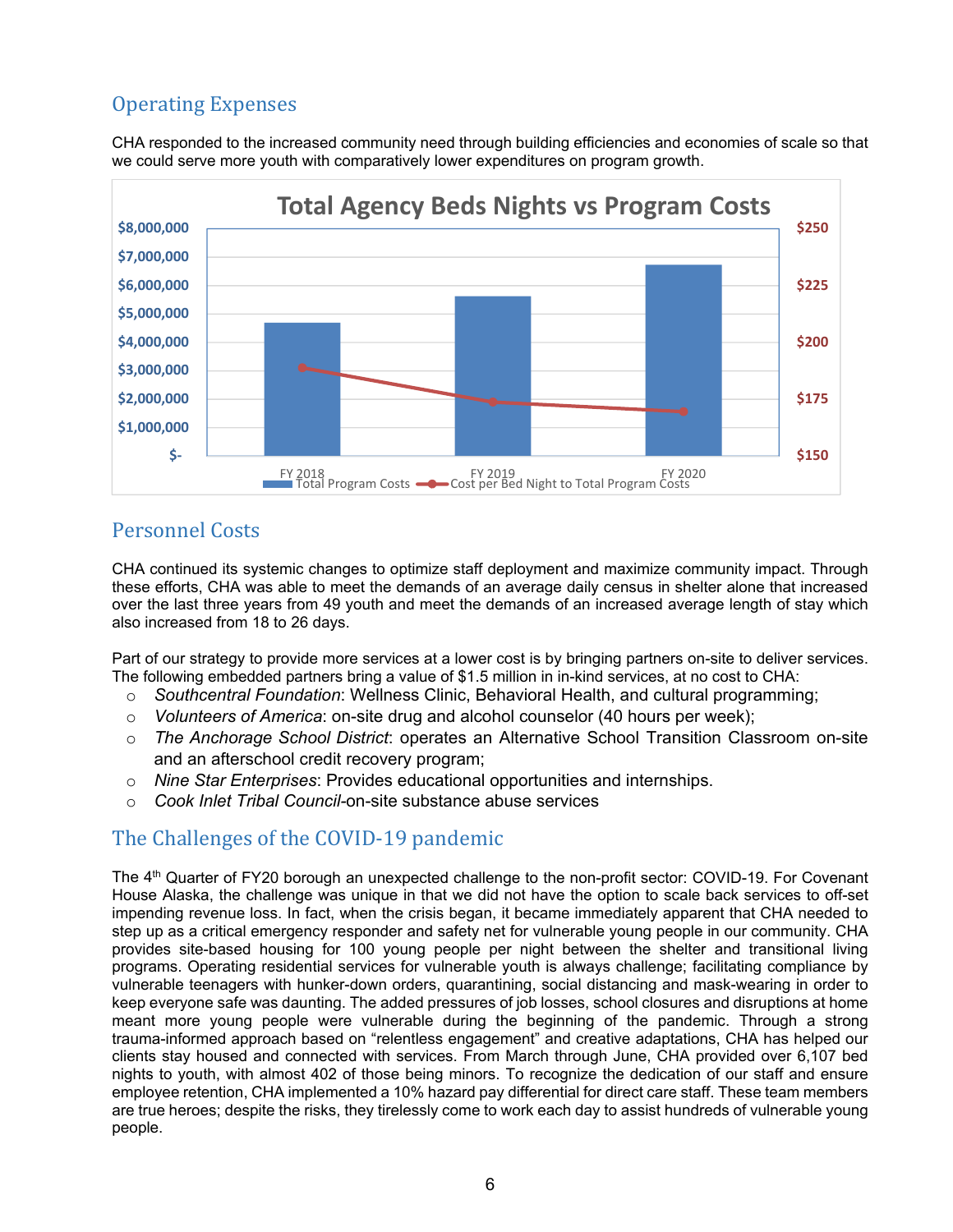Staffing challenges and added COVID-related costs created a financial burden. Private dollars, which were dramatically impacted, fund most direct care staff. Fortunately, CHA was able to secure a \$1.1 million Payroll Protection Program loan which allowed us to prevent the staff layoffs. Additional COVID-related investments through the CARES Act ensured that we did not have to close our doors or cease any services. In the end, CHA ended FY20 in a financial deficit from operations, but was able to withstand this loss through an investment in reserves. With COVID in mind, we have created strong plan for FY21 sustainability.



### Looking Ahead: Enhancing the Understanding of CHA's Services and Impacts

### **What We Do is Promote Long-term Housing Stability**

- $\circ$  While we've classically emphasized our relentless engagement, and the broad array of types of service we can offer clients in that effort of relentless engagement, we need to recognize that our relentless engagement is only a *tool* to achieve our Agency Outcome—increasing our clients' probability of long-term housing stability. Furthermore, every program is useful from an analytic perspective in so much that it contributes to that Agency Outcome, rather than highlighting each program for what outputs it provides to clients as a silo.
- $\circ$  By aligning our programmatic discussion around the Agency Outcome of "Housing Stability", we should describe programs in two ways: how they provide residential services, and/or otherwise increasing a client's probability of achieving long-term housing.
- $\circ$  Residential services: YEC, ROP, PH, RRH. These residential spaces provide the stability and space necessary for clients to develop the criteria for achieving long term stable housing (i.e. getting income, working on disabling conditions, and developing permanent connections).
	- Of note, while YEC has classically functioned as "Emergency Shelter", we should think of the space as low-barrier, short-term housing. Historically, our demand has not been so high as to prevent clients from staying at the YEC for as long as they needed, and with the addition of future Bridge Housing and continued development of other housing options, we should anticipate that to continue being the case. This is in addition to the proportion of the population that regularly leaves our services in quickly, through AWOL or otherwise, ensuring space for those that want to utilize the YEC space as short-term, low barrier housing.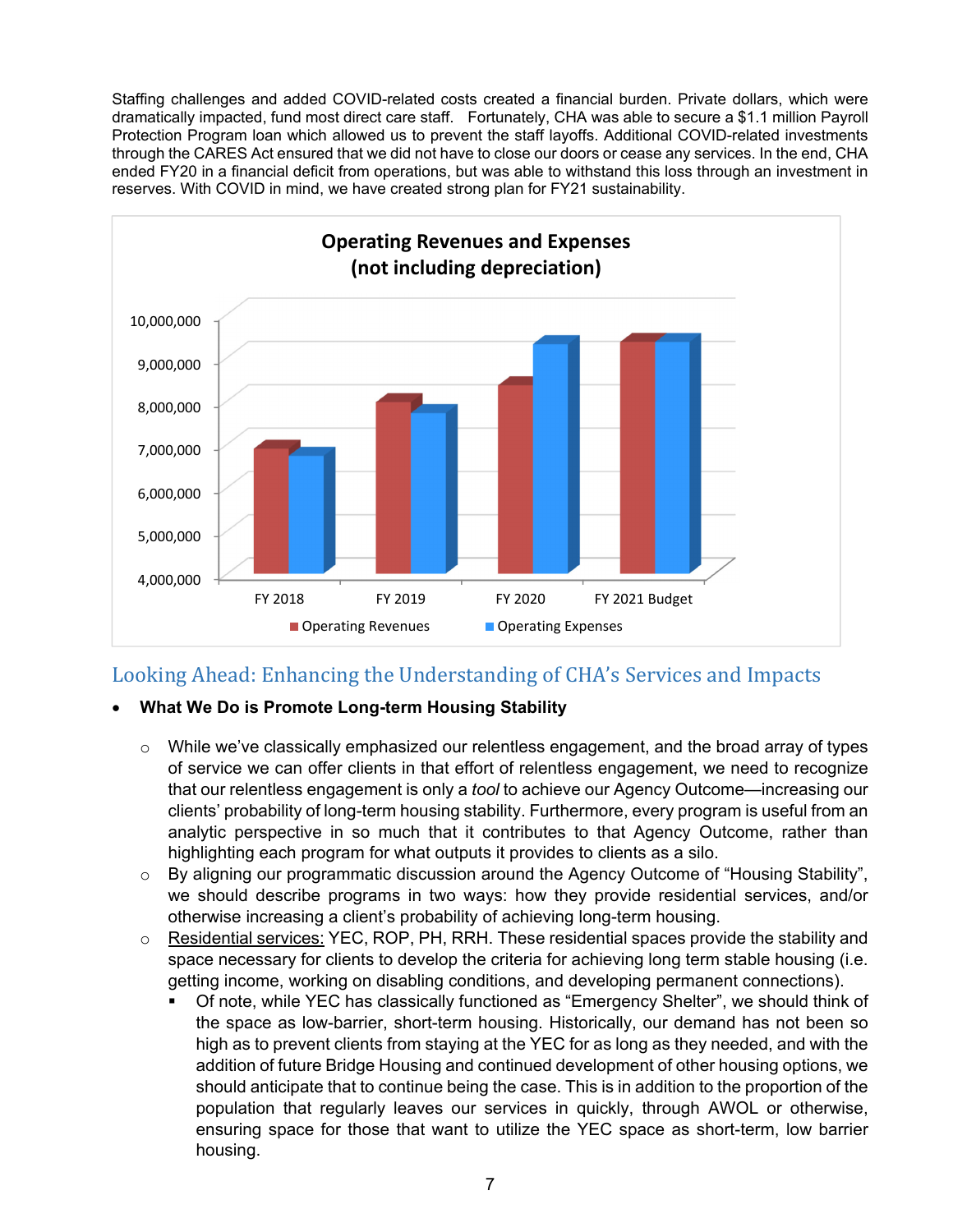o Increasing a client's probability of long-term housing stability: E&E, ANCHOR, PNs, Outreach/Navigation Center. Each provide services that equate in some measurable way to increasing a client's probability of success securing long-term stable housing.

#### **Transitioning the Conversation Surrounding Programmatic Data**

- a. We should not use the framework of "program activities" (as seen in the introduction), but rather our "Agency Outcome", which is providing favorable odds of long-term housing stability for each of our clients, regardless of program. This unifies our conversation around how each program, and their corresponding outputs, contribute meaningfully as evidence of Agency and program results (as a function of our Agency Outcome).
- b. A current example of the outputs used being insufficient as a description of Agency and program results: in the "About Covenant House Alaska" section, bed nights and total youth served are given, showing an increase in both from FY18-20. The value is obvious—more of both, and especially at a faster rate than increase to budget, while remaining a functional agency, can demonstrate a sort of efficiency. What it fails to demonstrate however, is how in any meaningful way, we've provided a favorable chance for long-term housing stability to our clients.
- c. Furthermore, the numbers for outputs can fluctuate in ways that demand context to fully explain—rises or falls in both metrics could be a good or bad, but impossible to understand as a standalone number (especially with bed nights and total served). Instead, any output used must be understood as how it contributes to the Agency Outcome, because no matter the rise and fall of outputs, if they're a tied to our analysis of achieving a favorable probability in long-term housing stability for clients (our Agency Outcome), then they have their context for understanding them as good or bad built-in.

#### **Future Covenant House MD&A Content Changes**

a. Through extensive data analysis, Covenant House Alaska realizes the need to reframe its work in terms of outcomes achieved by clients, rather than outputs accrued by clients. The difference is a matter of successfully evaluating how well CHA can increase a client's odds for long-term housing stability, rather than reporting on the individual "things" a client might have received or earned piecemeal, as a product of program engagement (such as receiving a night of shelter for coming to the YEC). This more advanced evaluation and reporting will help CHA express itself more accurately as an Agency that provides residential services, and/or program services that increase a client's probability of achieving long-term stable housing.

### Looking Ahead: Strategies for Sustainability

We are committed to fully operational services during this pandemic. The youth we serve are highly vulnerable and are at high risk of trafficking, exploitation, and on-going homelessness. We believe vulnerable youth should not be put at further risk or become homeless due to the COVID-19 crisis. Last year, CHA provided a safe bed for a young person over 39,000 nights- the most in our history.

We know that our fundraising goals will be a challenge, but CHA has never backed down during challenging times. During this next year, CHA has detailed plans to target public dollars as we devise new strategies to engage donors, evolve special event delivery, and cultivate new and existing corporate and foundation partners. Much of the funding strategy will revolve around COVID relief and support from identified foundations, corporations and governmental funders. Our board-approved FY21 budget reflects our commitment to Alaska's young people.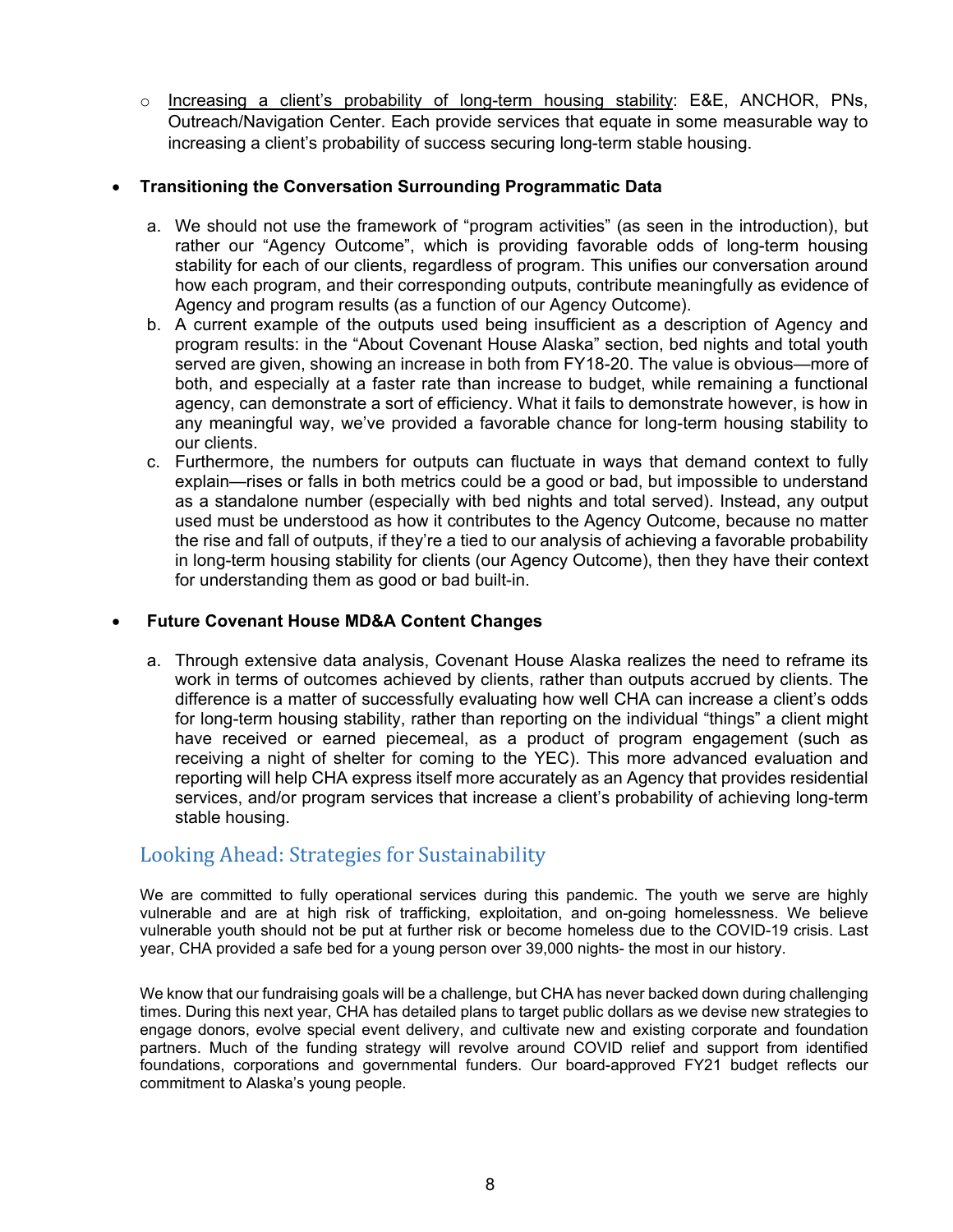## Looking Ahead: Program Growth

The growth in planned FY21 expenses and revenues reflects new dollars that have already been committed towards CHA's interventions to address youth homelessness, exploitation and trafficking. For example, In the last few years, CHA has gained a better understanding of the prevalence and magnitude of **human trafficking** in our community. In 2016, researchers at Loyola University New Orleans interviewed youth at ten Covenant House sites across the country, including CHA, and found that **one-in-four** youth CHA's emergency shelter reported being a victim of human trafficking. As a result, CHA has aggressively pursued funding for programs to prevent victimization of our young people. In the last year, CHA has secured **four** federal grants from the Department of Justice and Department of Housing and Urban Development to address human trafficking. Each grant is three years in length and range from \$150,000 to \$250,000 annually, and fund Navigation services, supportive services, and housing to prevent and end human trafficking in Anchorage. In addition, CHA received a new Street Outreach grant from the Department of Health & Human Services, ensuring that we can identify and assist all young people experiencing homelessness and exploitation in Anchorage.

Despite the challenges of coming out of a pandemic, Covenant House Alaska will continue to be bold and relentless in serving our state's most vulnerable.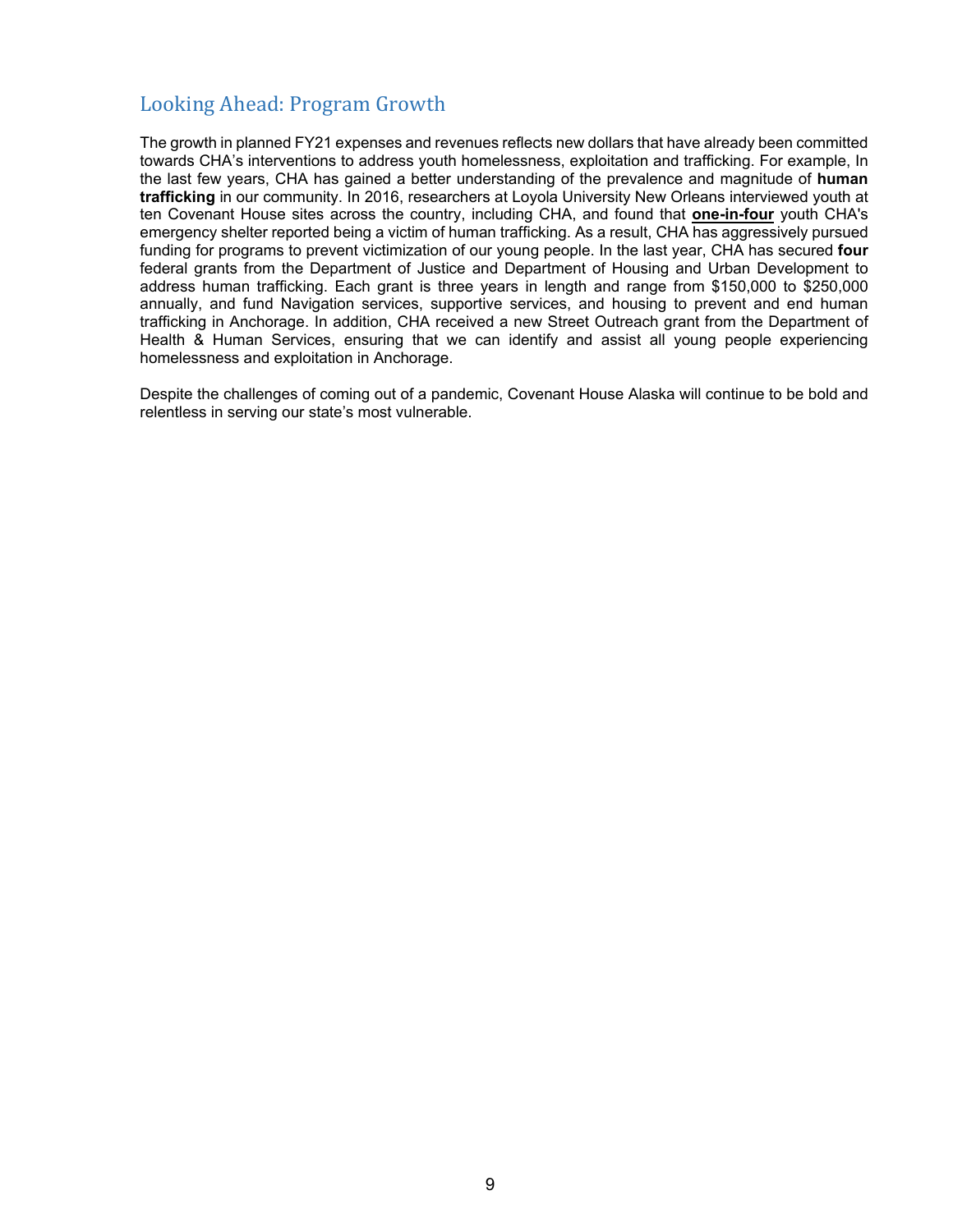### Consolidated Statements of Financial Position

|                                                                | June 30,                   |                          |  |  |
|----------------------------------------------------------------|----------------------------|--------------------------|--|--|
|                                                                | 2020                       | 2019                     |  |  |
| <b>ASSETS</b><br><b>Current Assets</b>                         |                            |                          |  |  |
| Cash and cash equivalents<br><b>Restricted cash</b>            | \$<br>1,399,709            | 209,344<br>\$<br>172,439 |  |  |
| Grants receivable                                              | 1,465,770                  | 654,924                  |  |  |
| Pledges and contributions receivable                           | 203,271                    | 235,317                  |  |  |
| Other receivables<br>Prepaid expenses and other current assets | 1,231<br>50,447            | 30,978<br>94,502         |  |  |
|                                                                |                            |                          |  |  |
| <b>Total Current Assets</b>                                    | 3,120,428                  | 1,397,504                |  |  |
| Pledges and contributions receivable, noncurrent               |                            | 1,425                    |  |  |
| Board designated fund<br>Note receivable                       | 1,629,247                  | 1,584,761<br>12,813,000  |  |  |
| Property and equipment, net                                    | 18,238,502                 | 18,480,351               |  |  |
| Beneficial interest in assets held by the                      |                            |                          |  |  |
| Alaska Community Foundation                                    | 122,482                    | 118,569                  |  |  |
|                                                                | \$23,110,659               | \$34,395,610             |  |  |
| <b>LIABILITIES AND NET ASSETS</b>                              |                            |                          |  |  |
| <b>Current Liabilities</b>                                     |                            |                          |  |  |
| Accounts payable and accrued expenses                          | \$<br>789,195              | \$<br>689,035            |  |  |
| Due to affiliates                                              | 1,788,641                  | 22,206                   |  |  |
| Deferred revenue<br>Deferred realized gain, current            | 508,103<br>24,538          | 83,000<br>24,538         |  |  |
| Mortgage payable                                               |                            | 17,107,657               |  |  |
| <b>Total Current Liabilities</b>                               | 3,110,477                  | 17,926,436               |  |  |
| Refundable advance                                             | 435,332                    |                          |  |  |
| Deferred realized gain, net of current portion                 | 374,205                    | 398,743                  |  |  |
| <b>Total Liabilities</b>                                       | 3,920,014                  | 18,325,179               |  |  |
| <b>Net Assets</b>                                              |                            |                          |  |  |
| <b>Without Donor Restrictions</b><br>Undesignated              |                            | 12,188,757               |  |  |
| Board designated                                               | (1, 160, 734)<br>1,751,729 | 1,727,200                |  |  |
| Investment in property and equipment                           | 18,238,502                 | 1,372,694                |  |  |
| <b>Total Without Donor Restrictions</b>                        | 18,829,497                 | 15,288,651               |  |  |
| With donor restrictions                                        | 361,148                    | 781,780                  |  |  |
| <b>Total Net Assets</b>                                        | 19,190,645                 | 16,070,431               |  |  |
|                                                                | \$23,110,659               | \$34,395,610             |  |  |

See notes to consolidated financial statements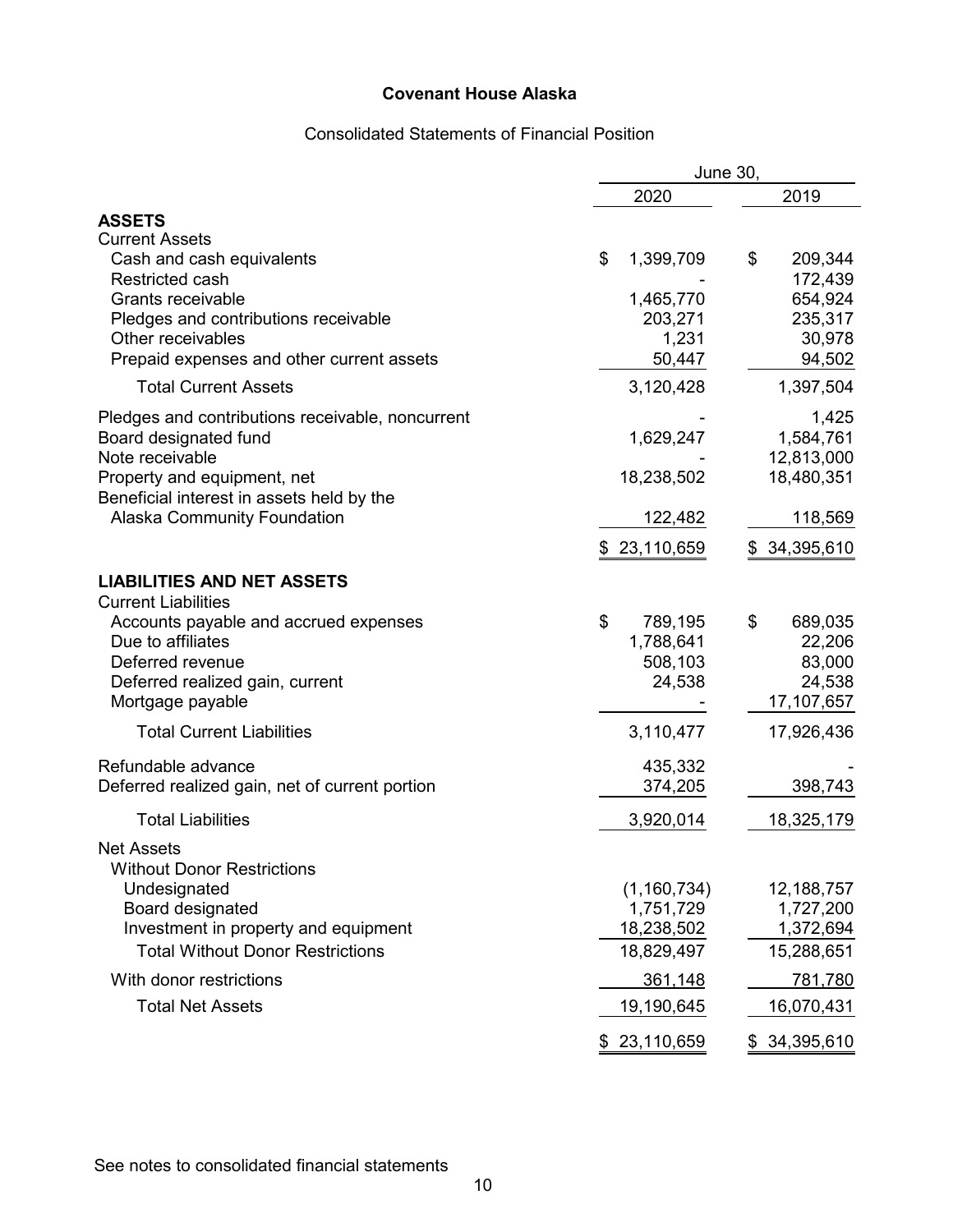#### Consolidated Statement of Activities Year Ended June 30, 2020

|                                                               | <b>Without Donor</b><br>Restrictions | <b>With Donor</b><br>Restrictions | Total         |
|---------------------------------------------------------------|--------------------------------------|-----------------------------------|---------------|
| PUBLIC SUPPORT, REVENUES AND GAINS                            |                                      |                                   |               |
| <b>Public Support</b>                                         |                                      |                                   |               |
| <b>Branding dollars from Parent</b>                           | \$<br>609,286                        | \$                                | 609,286<br>\$ |
| Grants from Parent related to sleepout events                 | 271,954                              |                                   | 271,954       |
| Contributions                                                 | 2,342,728                            | 69,266                            | 2,411,994     |
| Special events revenue                                        | 528,770                              |                                   | 528,770       |
| Less: Cost of direct benefit to donors                        | (215, 020)                           |                                   | (215, 020)    |
| <b>Total Public Support</b>                                   | 3,537,718                            | 69,266                            | 3,606,984     |
| <b>Revenues and Gains</b>                                     |                                      |                                   |               |
| Grant income                                                  | 4,111,829                            |                                   | 4,111,829     |
| Interest income                                               | 45                                   |                                   | 45            |
| Investment income                                             | 45,623                               |                                   | 45,623        |
| Change in value of beneficial interest held by the            |                                      |                                   |               |
| Alaska Community Foundation                                   | 3,913                                |                                   | 3,913         |
| Other income                                                  | 582,744                              |                                   | 582,744       |
| <b>Total Revenues and Gains</b>                               | 4,744,154                            |                                   | 4,744,154     |
| Net assets released from restrictions                         | 489,898                              | (489, 898)                        |               |
| <b>Total Public Support, Revenues and Gains</b>               | 8,771,770                            | (420, 632)                        | 8,351,138     |
| <b>EXPENSES</b>                                               |                                      |                                   |               |
| <b>Program Services</b>                                       |                                      |                                   |               |
| Shelter                                                       | 3,941,214                            |                                   | 3,941,214     |
| Transitional living - Rights of Passage                       | 1,276,274                            |                                   | 1,276,274     |
| <b>Employment and Education</b>                               | 577,615                              |                                   | 577,615       |
| Transitional living - Mother/Child                            | 539,266                              |                                   | 539,266       |
| Youth HUD Demonstration Project                               | 1,196,525                            |                                   | 1,196,525     |
| Outreach                                                      | 240,601                              |                                   | 240,601       |
| Trafficking                                                   | 74,359                               |                                   | 74,359        |
| <b>Total Program Services</b>                                 | 7,845,854                            |                                   | 7,845,854     |
| <b>Supporting Services</b>                                    |                                      |                                   |               |
| Management and general                                        | 1,281,319                            |                                   | 1,281,319     |
| Fundraising and special events                                | 606,461                              |                                   | 606,461       |
|                                                               | 1,887,780                            |                                   | 1,887,780     |
| <b>Total Supporting Services</b>                              |                                      |                                   |               |
| <b>Total Expenses</b>                                         | 9,733,634                            |                                   | 9,733,634     |
| Change in Net Assets Before Other Gains                       | (961, 864)                           | (420, 632)                        | (1,382,496)   |
| <b>OTHER GAINS</b>                                            |                                      |                                   |               |
| Gain on forgiveness of debt from new market tax credit unwind | 4,502,710                            |                                   | 4,502,710     |
| Change in Net Assets                                          | 3,540,846                            | (420, 632)                        | 3,120,214     |
| <b>NET ASSETS</b>                                             |                                      |                                   |               |
| Beginning of year                                             | 15,288,651                           | 781,780                           | 16,070,431    |
| End of year                                                   | 18,829,497<br>\$                     | 361,148<br>\$                     | \$19,190,645  |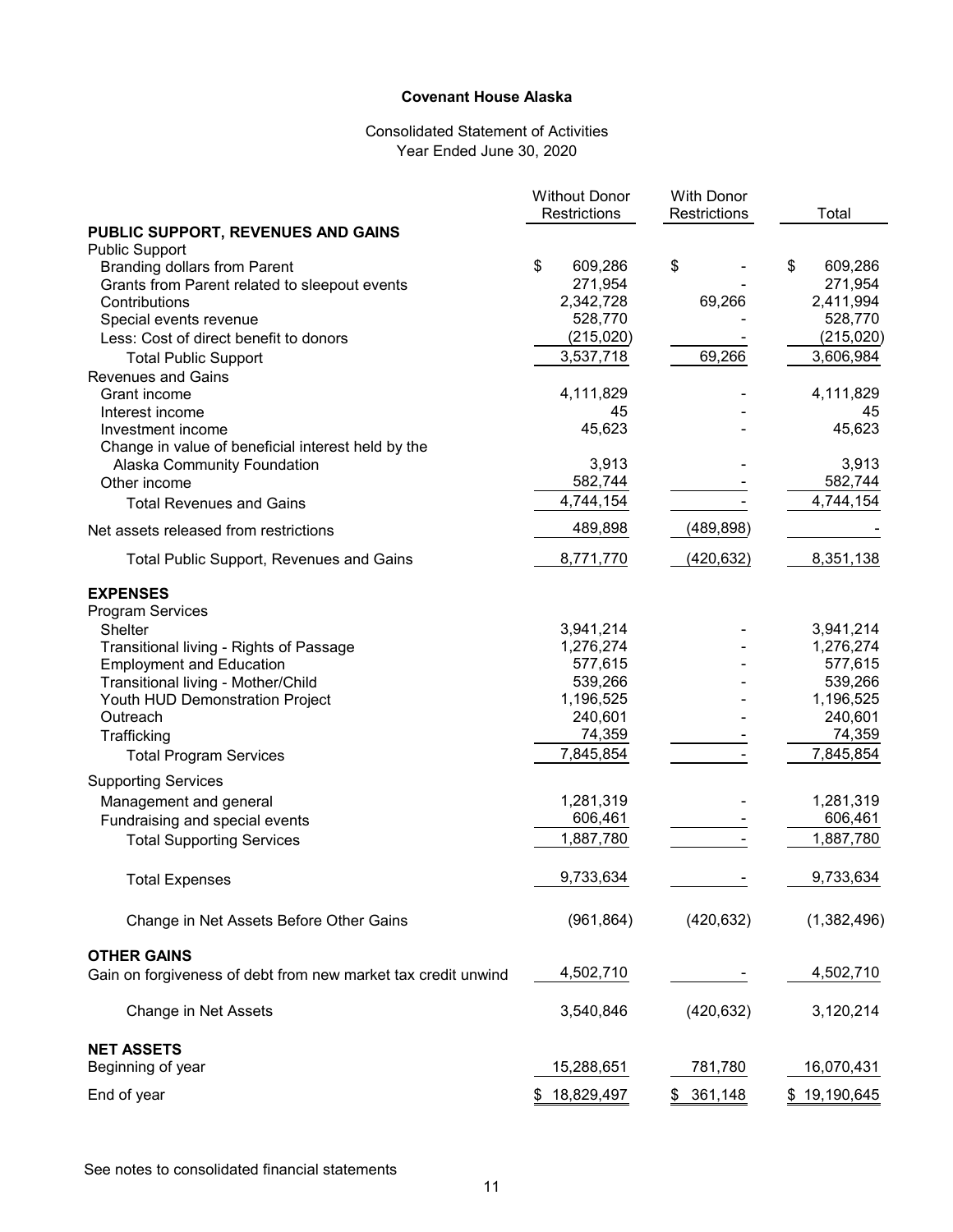#### Consolidated Statement of Activities Year Ended June 30, 2019

|                                                              | <b>Without Donor</b> | <b>With Donor</b> |               |
|--------------------------------------------------------------|----------------------|-------------------|---------------|
|                                                              | Restrictions         | Restrictions      | Total         |
| PUBLIC SUPPORT, REVENUES AND GAINS                           |                      |                   |               |
| <b>Public Support</b><br><b>Branding dollars from Parent</b> | \$<br>680,000        | \$                | \$<br>680,000 |
| Grants from Parent related to sleepout events                | 259,349              |                   | 259,349       |
| Contributions                                                | 2,494,300            | 752,646           | 3,246,946     |
| Special events revenue                                       | 634,322              |                   | 634,322       |
| Less: Cost of direct benefit to donors                       | (221, 555)           |                   | (221, 555)    |
| <b>Total Public Support</b>                                  | 3,846,416            | 752,646           | 4,599,062     |
| <b>Revenues and Gains</b>                                    |                      |                   |               |
| Grant income                                                 | 2,507,303            |                   | 2,507,303     |
| Interest income                                              | 157                  |                   | 157           |
| Investment income                                            | 94,654               |                   | 94,654        |
| Change in value of beneficial interest held by the           |                      |                   |               |
| Alaska Community Foundation                                  | 5,181                |                   | 5,181         |
| Other income                                                 | 757,222              |                   | 757,222       |
| <b>Total Revenues and Gains</b>                              | 3,364,517            |                   | 3,364,517     |
|                                                              |                      |                   |               |
| Net assets released from restrictions and                    |                      |                   |               |
| other reclassifications                                      | 871,363              | (871, 363)        |               |
| <b>Total Public Support, Revenues and Gains</b>              | 8,082,296            | (118, 717)        | 7,963,579     |
| <b>EXPENSES</b>                                              |                      |                   |               |
| <b>Program Services</b>                                      |                      |                   |               |
| <b>Shelter</b>                                               | 3,760,235            |                   | 3,760,235     |
| Transitional living - Rights of Passage                      | 1,180,035            |                   | 1,180,035     |
| <b>Employment and Education</b>                              | 658,709              |                   | 658,709       |
| Transitional living - Mother/Child                           | 531,981              |                   | 531,981       |
| Youth HUD Demonstation Project                               | 460,959              |                   | 460,959       |
| Outreach                                                     | 273,492              |                   | 273,492       |
| <b>Total Program Services</b>                                | 6,865,411            |                   | 6,865,411     |
| <b>Supporting Services</b>                                   |                      |                   |               |
| Management and general                                       | 954,676              |                   | 954,676       |
| Fundraising and special events                               | 674,999              |                   | 674,999       |
| <b>Total Supporting Services</b>                             | 1,629,675            |                   | 1,629,675     |
|                                                              |                      |                   |               |
| <b>Total Expenses</b>                                        | 8,495,086            |                   | 8,495,086     |
| Change in Net Assets                                         | (412, 790)           | (118, 717)        | (531, 507)    |
| <b>NET ASSETS</b>                                            |                      |                   |               |
| Beginning of year                                            | 15,701,441           | 900,497           | 16,601,938    |
| End of year                                                  | 15,288,651<br>\$     | \$<br>781,780     | \$16,070,431  |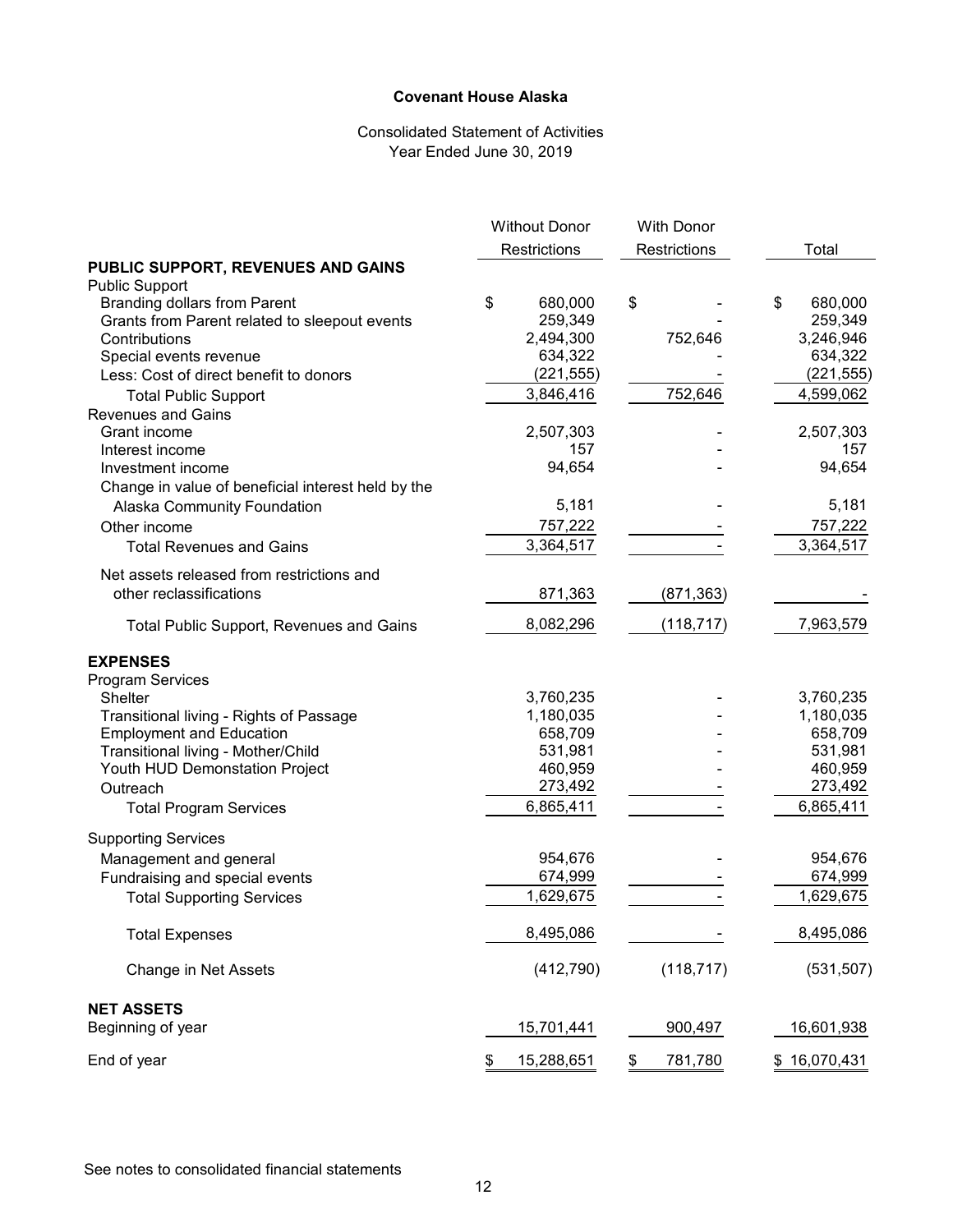### Consolidated Statement of Functional Expenses Year Ended June 30, 2020

|                                                                              | <b>Program Services</b> |                                                  |                                |                                             |                                          | <b>Supporting Services</b> |                                                  |                 |                           |                                      |                                         |                  |                   |
|------------------------------------------------------------------------------|-------------------------|--------------------------------------------------|--------------------------------|---------------------------------------------|------------------------------------------|----------------------------|--------------------------------------------------|-----------------|---------------------------|--------------------------------------|-----------------------------------------|------------------|-------------------|
|                                                                              | Shelter                 | Transitional<br>Living -<br>Rights of<br>Passage | Employment<br>and<br>Education | Transitional<br>Living-<br>Mother/<br>Child | Youth<br>HUD<br>Demonstration<br>Project | Outreach                   | Trafficking<br>Prevention<br>and<br>Intervention | Total           | Management<br>and General | Fundraising<br>and Special<br>Events | Cost of Direct<br>Benefits<br>to Donors | Total            | Total<br>Expenses |
| Salaries                                                                     | \$2.015.697             | 700,162<br>\$                                    | \$ 300,951                     | \$ 302,732                                  | 466,218<br>S.                            | \$141,780                  | \$ 32,707                                        | S.<br>3.960.247 | 411.617<br>$\mathbf{s}$   | \$317,516                            | -S                                      | \$<br>729.133    | 4,689,380<br>-\$  |
| <b>Employee benefits</b>                                                     | 412,555                 | 122,486                                          | 86,300                         | 84,060                                      | 107,049                                  | 33,024                     | 8,603                                            | 854,077         | 203,175                   | 37,332                               |                                         | 240,507          | 1,094,584         |
| Payroll taxes                                                                | 160,348                 | 56,090                                           | 22,475                         | 23,606                                      | 36,451                                   | 10,847                     | 2,588                                            | 312,405         | 29,126                    | 25,511                               |                                         | 54,637           | 367,042           |
| <b>Total Salaries and Related Expenses</b>                                   | 2,588,600               | 878,738                                          | 409,726                        | 410,398                                     | 609,718                                  | 185,651                    | 43,898                                           | 5,126,729       | 643,918                   | 380,359                              |                                         | 1,024,277        | 6,151,006         |
| Contracted services<br>Specific Assistance to Inviduals                      | 70,382                  | 37,018                                           | 23.168                         | 11,227                                      | 131.077                                  | 8.240                      | 30.429                                           | 311,541         | 149,532                   | 55,332                               |                                         | 204,864          | 516,405           |
| Food                                                                         | 216,776                 | 39,853                                           | 2,557                          | 7,322                                       | 12,380                                   | 1,466                      |                                                  | 280,354         |                           |                                      | 68,767                                  | 68,767           | 349,121           |
| Medical                                                                      | 236                     |                                                  |                                |                                             |                                          |                            |                                                  | 236             |                           |                                      |                                         |                  | 236               |
| Clothing, allowance and other                                                | 40,381                  | 19,951                                           | 22,304                         | 8,851                                       | 286,235                                  | 298                        |                                                  | 378,020         | 10,360                    | 1,184                                |                                         | 11,544           | 389,564           |
| Contributed clothing and merchandise                                         | 31,361                  |                                                  | $\overline{\phantom{a}}$       |                                             |                                          |                            |                                                  | 31,361          |                           | ٠                                    | 146,253                                 | 146,253          | 177,614           |
| Occupancy                                                                    |                         |                                                  |                                |                                             |                                          |                            |                                                  |                 |                           |                                      |                                         |                  |                   |
| Fuel and utilities                                                           | 98,688                  | 58,404                                           | 36,170                         | 13,491                                      | 8,438                                    | 24,388                     |                                                  | 239,579         |                           |                                      |                                         |                  | 239,579           |
| Repairs and maintenance                                                      | 100,275                 | 34,390                                           | 2,248                          | 14,781                                      | 2,486                                    | 2,754                      | $\sim$                                           | 156,934         | 2,699                     |                                      |                                         | 2,699            | 159,633           |
| Interest expense                                                             | 76,980                  |                                                  |                                |                                             |                                          |                            |                                                  | 76,980          | 189,560                   |                                      |                                         | 189,560          | 266,540           |
| Supplies                                                                     | 71,383                  | 21,141                                           | 17.632                         | 7,686                                       | 66,780                                   | 1,333                      | 32                                               | 185,987         | 13,747                    | 58,141                               |                                         | 71,888           | 257,875           |
| Insurance                                                                    | 56,996                  | 26,067                                           | 13,661                         | 11,413                                      | 17.712                                   | 6,150                      |                                                  | 131,999         | 18,353                    | 6,446                                |                                         | 24,799           | 156,798           |
| Travel                                                                       | 11,060                  | 7,270                                            | 3,220                          | 2,104                                       | 17,857                                   | 1,811                      |                                                  | 43,322          | 45,883                    | 7,527                                |                                         | 53,410           | 96,732            |
| Miscellaneous                                                                | 15.951                  | 5.229                                            | 2.187                          | 3.362                                       | 5.210                                    | 135                        |                                                  | 32,074          | 53.815                    | 21,378                               |                                         | 75,193           | 107,267           |
| Lease expense                                                                | 12,815                  | 50,486                                           | 10,639                         | 17,400                                      | 5.716                                    | 2,195                      |                                                  | 99,251          | 7,394                     | 15,006                               |                                         | 22,400           | 121,651           |
| Accounting fees                                                              |                         |                                                  |                                |                                             |                                          |                            |                                                  |                 | 44,750                    | 1,068                                |                                         | 45,818           | 45,818            |
| Telephone                                                                    | 14,531                  | 14,210                                           | 7,081                          | 9,064                                       | 8.107                                    | 6.140                      |                                                  | 59,133          | 3,943                     | 4,452                                |                                         | 8,395            | 67,528            |
| Bank charges and fees                                                        |                         |                                                  | 886                            |                                             |                                          |                            |                                                  | 886             | 20,450                    | 31,663                               |                                         | 52,113           | 52,999            |
| Postage and printing                                                         | 155                     | 133                                              | 197                            | 21                                          | 359                                      |                            |                                                  | 865             | 5,378                     | 7,532                                |                                         | 12,910           | 13,775            |
| Dues, licenses and permits                                                   | 789                     | 120                                              | 5,853                          |                                             | 17                                       | 40                         |                                                  | 6,819           | 11,367                    | 6,391                                |                                         | 17,758           | 24,577            |
| Staff recruitment                                                            |                         |                                                  |                                |                                             |                                          |                            |                                                  |                 | 8,616                     |                                      |                                         | 8,616            | 8,616             |
| Equipment                                                                    | 9,303                   | 6,455                                            | 581                            | 219                                         |                                          |                            |                                                  | 16,558          | 471                       |                                      |                                         | 471              | 17,029            |
| Subscriptions and publications                                               | 286                     | 16                                               | 345                            | 132                                         |                                          |                            |                                                  | 779             | 10,407                    | 3,091                                |                                         | 13,498           | 14,277            |
| Advertising                                                                  | 291                     |                                                  | 291                            | 291                                         |                                          |                            |                                                  | 873             |                           | 4,819                                |                                         | 4,819            | 5,692             |
| Management fees                                                              | 30,000                  |                                                  |                                |                                             |                                          |                            |                                                  | 30,000          |                           |                                      |                                         |                  | 30,000            |
| Legal fees                                                                   |                         |                                                  |                                |                                             |                                          |                            |                                                  |                 | 32,300                    |                                      |                                         | 32,300           | 32,300            |
| <b>Total Functional Expenses Before</b><br>Depreciation and Amortization     | 3,447,239               | 1,199,481                                        | 558,746                        | 517,762                                     | 1,172,092                                | 240,601                    | 74,359                                           | 7,210,280       | 1,272,943                 | 604,389                              | 215,020                                 | 2,092,352        | 9,302,632         |
| Depreciation and amortization                                                | 493,975                 | 76,793                                           | 18,869                         | 21,504                                      | 24,433                                   |                            |                                                  | 635,574         | 8,376                     | 2,072                                |                                         | 10,448           | 646,022           |
| <b>Total Functional Expenses</b>                                             | 3,941,214               | 1,276,274                                        | 577,615                        | 539,266                                     | 1,196,525                                | 240,601                    | 74,359                                           | 7,845,854       | 1,281,319                 | 606,461                              | 215,020                                 | 2,102,800        | 9,948,654         |
| Less: Cost of direct benefits to donor                                       |                         |                                                  |                                |                                             |                                          |                            |                                                  |                 |                           |                                      | (215, 020)                              | (215, 020)       | (215, 020)        |
|                                                                              |                         |                                                  |                                |                                             |                                          |                            |                                                  |                 |                           |                                      |                                         |                  |                   |
| <b>Total Expenses Reported by Function</b><br>on the Statement of Activities | \$3,941,214             | \$1,276,274                                      | \$ 577,615                     | \$539,266                                   | \$1,196,525                              | \$ 240,601                 | \$74,359                                         | \$7,845,854     | \$1,281,319               | \$ 606,461                           | S<br>٠.                                 | 1,887,780<br>\$. | 9,733,634<br>-SS  |
|                                                                              |                         |                                                  |                                |                                             |                                          |                            |                                                  |                 |                           |                                      |                                         |                  |                   |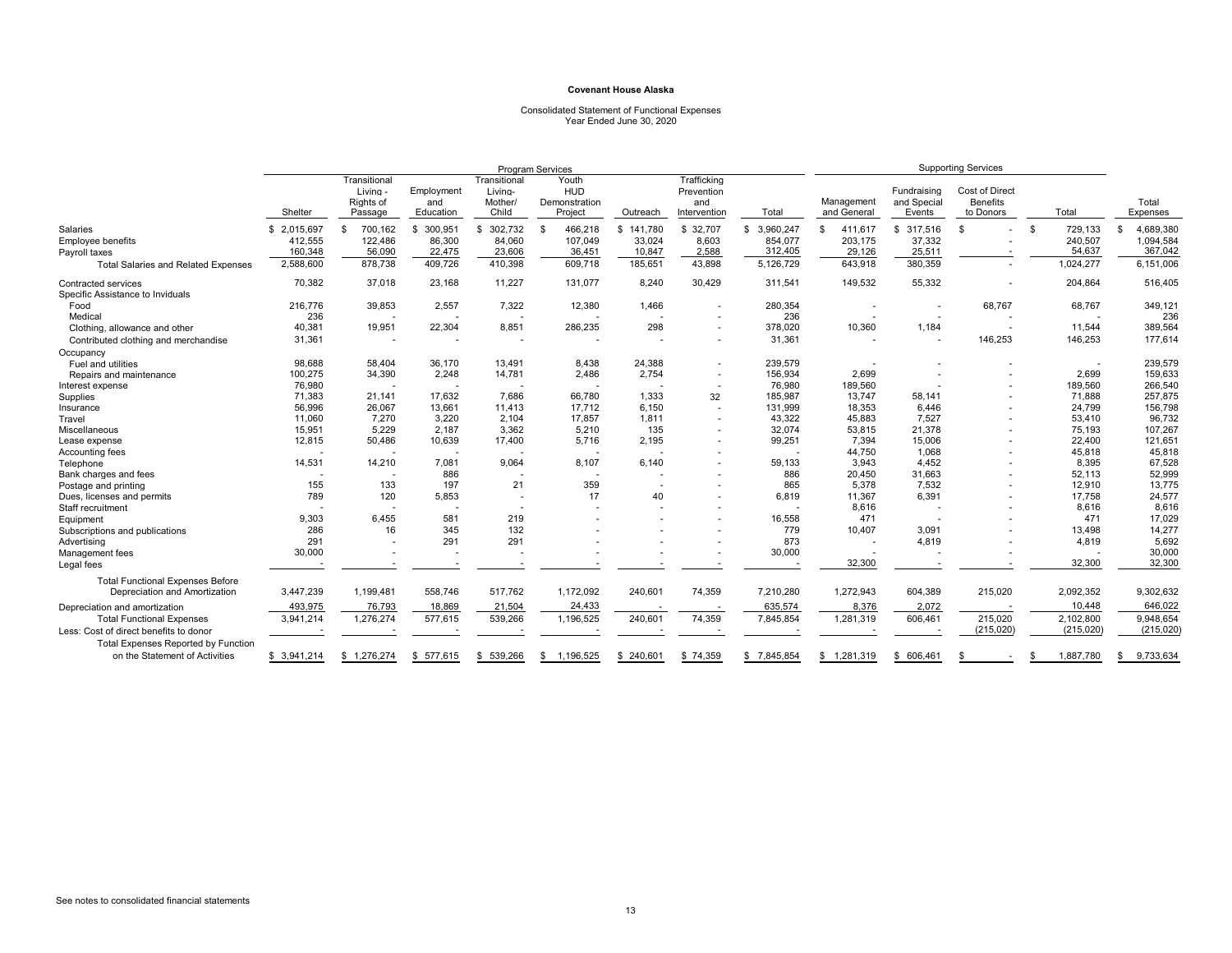### Consolidated Statement of Functional Expenses Year Ended June 30, 2019

|                                            | <b>Program Services</b> |                                                |                                |                                             |                                                 | <b>Supporting Services</b> |             |                           |                                      |                                                |               |                   |
|--------------------------------------------|-------------------------|------------------------------------------------|--------------------------------|---------------------------------------------|-------------------------------------------------|----------------------------|-------------|---------------------------|--------------------------------------|------------------------------------------------|---------------|-------------------|
|                                            | Shelter                 | Transitional<br>Livina<br>Rights of<br>Passage | Employment<br>and<br>Education | Transitional<br>Living-<br>Mother/<br>Child | Youth<br><b>HUD</b><br>Demonstration<br>Project | Outreach                   | Total       | Management<br>and General | Fundraising<br>and Special<br>Events | Cost of Direct<br><b>Benefits</b><br>to Donors | Total         | Total<br>Expenses |
| Salaries                                   | \$1,706,239             | \$<br>637,931                                  | \$ 306,356                     | 272,213<br>\$                               | 239,418<br>\$                                   | \$171,371                  | \$3,333,528 | \$<br>454,357             | \$238,867                            | \$                                             | \$<br>693,224 | 4,026,752<br>\$   |
| <b>Employee benefits</b>                   | 369,194                 | 99.610                                         | 68,362                         | 72,140                                      | 48,531                                          | 31,189                     | 689,026     | 141,150                   | 28,722                               |                                                | 169,872       | 858,898           |
| Pavroll taxes                              | 136,864                 | 51,674                                         | 23,360                         | 21,424                                      | 18,559                                          | 13,817                     | 265,698     | 32,642                    | 19,235                               |                                                | 51,877        | 317,575           |
| <b>Total Salaries and Related Expenses</b> | 2,212,297               | 789,215                                        | 398,078                        | 365,777                                     | 306,508                                         | 216,377                    | 4,288,252   | 628,149                   | 286,824                              |                                                | 914,973       | 5,203,225         |
| Contracted services                        | 138,427                 | 33,758                                         | 70,008                         | 8,894                                       | 3,003                                           | 7,160                      | 261,250     | 54,794                    | 152,109                              |                                                | 206,903       | 468,153           |
| Specific Assistance to Inviduals           |                         |                                                |                                |                                             |                                                 |                            |             |                           |                                      |                                                |               |                   |
| Food                                       | 198,568                 | 34,205                                         | 10,658                         | 7,907                                       | 2,254                                           | ٠                          | 253,592     |                           |                                      | 76,495                                         | 76,495        | 330,087           |
| Medical                                    | 4,409                   | 848                                            | 2                              |                                             |                                                 | ٠                          | 5,259       |                           |                                      |                                                |               | 5,259             |
| Clothing, allowance and other              | 56,571                  | 29,064                                         | 78,452                         | 12,825                                      | 72,664                                          | 793                        | 250,369     |                           |                                      |                                                |               | 250,369           |
| Contributed clothing and merchandise       | 104,893                 |                                                |                                | 1,022                                       |                                                 | $\overline{\phantom{a}}$   | 105,915     |                           |                                      | 145,060                                        | 145,060       | 250,975           |
| Occupancy                                  |                         |                                                |                                |                                             |                                                 |                            |             |                           |                                      |                                                |               |                   |
| Fuel and utilities                         | 71,959                  | 57,666                                         | 42,587                         | 13,045                                      | 6,078                                           | 28,408                     | 219,743     |                           | 34                                   |                                                | 34            | 219,777           |
| Repairs and maintenance                    | 86,066                  | 32,687                                         | 4,367                          | 4,953                                       | 6,396                                           | 3,943                      | 138,412     | 1,496                     |                                      |                                                | 1,496         | 139,908           |
| Interest expense                           | 194,707                 |                                                |                                |                                             |                                                 |                            | 194,707     |                           |                                      |                                                |               | 194,707           |
| Supplies                                   | 28,634                  | 2,108                                          | 1,428                          | 784                                         | 7,841                                           | 854                        | 41,649      | 10,335                    | 60,731                               |                                                | 71,066        | 112,715           |
| Insurance                                  | 38,347                  | 27,915                                         | 6.224                          | 14,827                                      | 8,267                                           | 4.128                      | 99.708      | 20,243                    | 7.167                                |                                                | 27,410        | 127,118           |
| Travel                                     | 13,145                  | 4,679                                          | 8,570                          | 3,270                                       | 17,315                                          | 4,389                      | 51,368      | 49,297                    | 19,754                               |                                                | 69,051        | 120,419           |
| Miscellaneous                              | 21,175                  | 2.568                                          | 6.732                          | 50,426                                      | 9,077                                           | 74                         | 90.052      | 73,267                    | 50.055                               |                                                | 123,322       | 213,374           |
| Lease expense                              | 8.694                   | 51,335                                         | 13,434                         | 17,400                                      | 3,237                                           | 2,500                      | 96,600      | 8,262                     | 31,805                               |                                                | 40,067        | 136,667           |
| Accounting fees                            | 8,000                   | 5,730                                          |                                |                                             |                                                 |                            | 13,730      | 42,420                    | 3,231                                |                                                | 45,651        | 59,381            |
| Telephone                                  | 12,228                  | 12,036                                         | 5,627                          | 7,237                                       | 2,599                                           | 4,816                      | 44,543      | 5,405                     | 2,135                                |                                                | 7,540         | 52,083            |
| Bank charges and fees                      |                         |                                                | 325                            |                                             |                                                 |                            | 325         | 11.663                    | 29.662                               |                                                | 41.325        | 41,650            |
| Postage and printing                       | 513                     | 105                                            |                                | 116                                         | 352                                             | 20                         | 1.106       | 5,507                     | 20,720                               |                                                | 26,227        | 27,333            |
| Dues, licenses and permits                 | 260                     | 1,504                                          | 30                             | 10                                          |                                                 | 30                         | 1,834       | 14,807                    | 3.864                                |                                                | 18,671        | 20,505            |
| Staff recruitment                          | 241                     |                                                |                                | $\overline{\phantom{a}}$                    |                                                 | $\overline{\phantom{a}}$   | 241         | 15,084                    | 1,529                                |                                                | 16,613        | 16,854            |
| Equipment                                  | 23,615                  | 7,900                                          | 317                            | 376                                         |                                                 | $\overline{\phantom{a}}$   | 32,208      | 1,064                     |                                      |                                                | 1,064         | 33,272            |
| Subscriptions and publications             | 1,123                   | 146                                            | 255                            | 26                                          | 120                                             |                            | 1.670       | 8,637                     | 1.268                                |                                                | 9,905         | 11,575            |
| Advertising                                | 507                     |                                                | 327                            | 328                                         |                                                 | ٠                          | 1,162       |                           | 1.808                                |                                                | 1,808         | 2,970             |
| Management fees                            | 30,000                  |                                                |                                |                                             |                                                 |                            | 30,000      |                           |                                      |                                                |               | 30,000            |
| Legal fees                                 |                         |                                                |                                |                                             |                                                 |                            |             | 3,205                     |                                      |                                                | 3,205         | 3,205             |
| <b>Total Functional Expenses Before</b>    |                         |                                                |                                |                                             |                                                 |                            |             |                           |                                      |                                                |               |                   |
| Depreciation and Amortization              | 3,254,379               | 1,093,469                                      | 647,421                        | 509,223                                     | 445,711                                         | 273,492                    | 6,223,695   | 953,635                   | 672,696                              | 221,555                                        | 1,847,886     | 8,071,581         |
| Depreciation and amortization              | 505,856                 | 86,566                                         | 11,288                         | 22,758                                      | 15,248                                          |                            | 641.716     | 1,041                     | 2,303                                |                                                | 3,344         | 645,060           |
| <b>Total Functional Expenses</b>           | 3,760,235               | 1,180,035                                      | 658,709                        | 531,981                                     | 460,959                                         | 273,492                    | 6,865,411   | 954,676                   | 674,999                              | 221,555                                        | 1,851,230     | 8,716,641         |
| Less: Cost of direct benefits to donor     |                         |                                                |                                |                                             |                                                 |                            |             |                           |                                      | (221, 555)                                     | (221, 555)    | (221, 555)        |
| Total Expenses Reported by Function        |                         |                                                |                                |                                             |                                                 |                            |             |                           |                                      |                                                |               |                   |
| on the Statement of Activities             | \$3,760,235             | \$1,180,035                                    | \$ 658,709                     | \$531,981                                   | 460,959<br>- 35                                 | \$ 273,492                 | \$6,865,411 | 954,676<br>-S             | 674,999<br>\$                        |                                                | 1,629,675     | 8,495,086<br>\$   |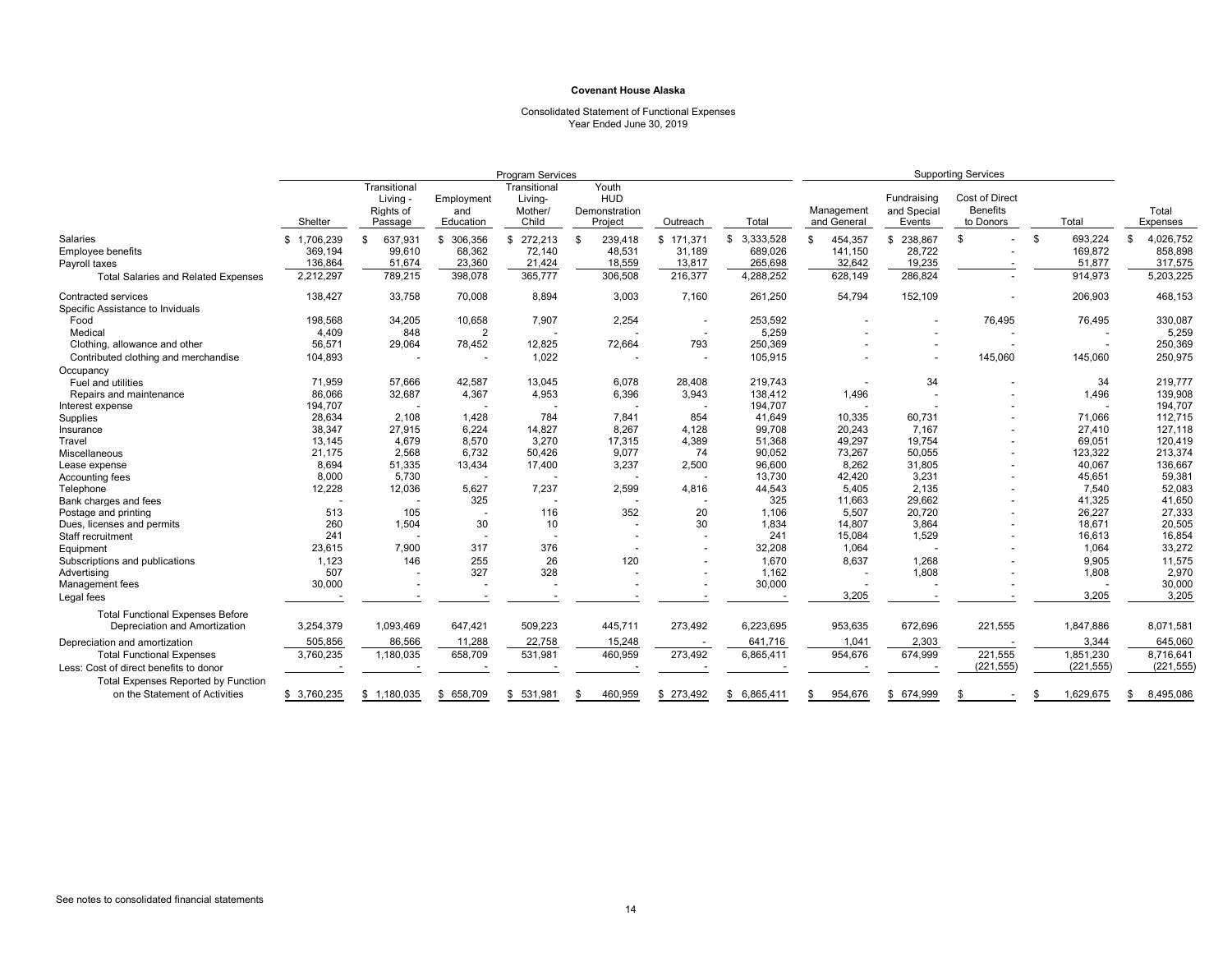#### Consolidated Statements of Cash Flows

|                                                               | Year Ended June 30, |                  |  |
|---------------------------------------------------------------|---------------------|------------------|--|
|                                                               | 2020                | 2019             |  |
| <b>CASH FLOWS FROM OPERATING ACTIVITIES</b>                   |                     |                  |  |
| Change in net assets                                          | 3,120,214<br>\$     | (531, 507)<br>\$ |  |
| Adjustments to reconcile change in net assets to              |                     |                  |  |
| net cash from operating activities                            |                     |                  |  |
| Depreciation and amortization                                 | 646,022             | 645,060          |  |
| Amortization of debt issuance costs                           | 208,053             | 65,363           |  |
| Contributed property                                          |                     | (540,000)        |  |
| Gain on forgiveness of debt from new market tax credit unwind | (4,502,710)         |                  |  |
| Realized and unrealized gain on investments                   | (641)               | (45, 418)        |  |
| Deferred gain on sale leaseback of the building               | (24, 538)           | (24, 537)        |  |
| Unrealized gain on beneficial interest held by the            |                     |                  |  |
| Alaska Community Foundation                                   | (3,913)             | (5, 181)         |  |
| Net change in operating assets and liabilities                |                     |                  |  |
| Grants receivable                                             | (810, 846)          | 51,778           |  |
| Pledges and contributions receivable                          | 33,471              | 470,562          |  |
| Other receivables                                             | 29,747              | 67,647           |  |
| Prepaid expenses and other current assets                     | 44,055              | (31, 304)        |  |
| Accounts payable and accrued liabilities                      | 100,160             | 17,079           |  |
| Due to affiliates                                             | 1,766,435           | (97, 688)        |  |
| Deferred revenue                                              | 425,103             | 43,761           |  |
| Refundable advance                                            | 435,332             |                  |  |
| Net Cash from Operating Activities                            | 1,465,944           | 85,615           |  |
| <b>CASH FLOWS FROM INVESTING ACTIVITIES</b>                   |                     |                  |  |
| Purchase of property and equipment                            | (404, 173)          | (178, 248)       |  |
| Purchase of investments                                       | (43, 845)           | (100,000)        |  |
| Proceeds from sale of investments                             |                     | 202,472          |  |
| Net Cash from Investing Activities                            | (448,018)           | (75, 776)        |  |
|                                                               |                     |                  |  |
| Change in Cash and Cash Equivalents                           | 1,017,926           | 9,839            |  |
| CASH, CASH EQUIVALENTS, AND RESTRICTED CASH                   |                     |                  |  |
| Beginning of year                                             | 381,783             | 371,944          |  |
| End of year                                                   | 1,399,709<br>\$     | 381,783<br>\$    |  |
| CASH, CASH EQUIVALENTS, AND RESTRICTED CASH                   |                     |                  |  |
| Cash and cash Equivalents                                     | 1,399,709<br>\$     | 209,344<br>\$    |  |
| <b>Restricted Cash</b>                                        |                     | 172,439          |  |
|                                                               |                     |                  |  |
|                                                               | 1,399,709<br>\$     | \$<br>381,783    |  |
| SUPPLEMENTAL CASH FLOW INFORMATION                            |                     |                  |  |
| Cash paid for interest                                        | \$<br>74,197        | \$<br>129,264    |  |
| Non-cash financing activities                                 |                     |                  |  |
| Forgiveness of note receivable from New Market Tax Credit     | 12,813,000          |                  |  |
| Forgiveness of debt from New Market Tax Credit unwind         | 17,300,000          |                  |  |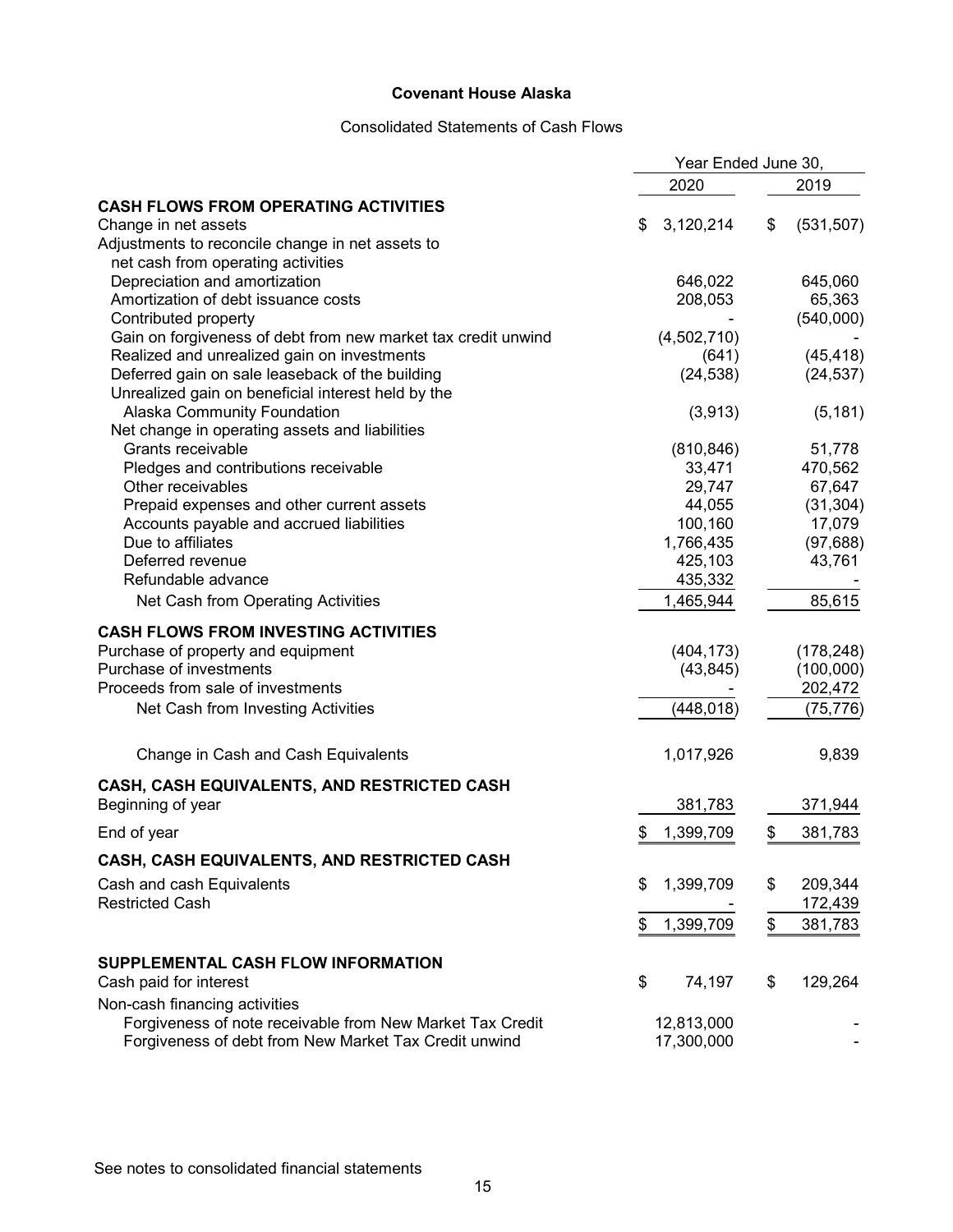Notes to Consolidated Financial Statements June 30, 2020 and 2019

#### **1. Organization and Nature of Activities**

Covenant House Alaska (the "Organization"), a not-for-profit organization incorporated in 1988, is an operating affiliate of Covenant House (the "Parent"), a New York-based organization. The Organization provides shelter, residential services, community services, and outreach services to youth in the Anchorage, Alaska metropolitan area.

The Parent is a not-for-profit organization founded in 1968 and incorporated in 1972. The Parent and affiliates (collectively "Covenant House"), provided shelter, food, clothing, medical attention, crisis intervention, public education and prevention, and other services that reached approximately 50,000 and 74,000 young people during fiscal 2020 and 2019.

Covenant House is the sole member of the following not-for-profit affiliates:

- 
- Covenant House Chicago Covenant House Texas
- 
- 
- 
- 
- Covenant House Michigan **Fights of Passage, Inc.**
- Covenant House Missouri Covenant House Missouri Under 21 Boston, Inc.
- Covenant House New Jersey 268 West 44<sup>th</sup> Corporation
- Covenant House New Orleans 460 West 41st Street, LLC
- 
- Covenant House California Covenant House Pennsylvania/Under 21
	-
- Covenant House Connecticut Covenant House Washington, D.C.
- Covenant House Florida Covenant House Western Avenue
- Covenant House Georgia  **Covenant House Testamentum**
- Covenant House Illinois  **Covenant International Foundation** 
	-
	-
	-
	-
- CH Housing Development Fund Corporation Covenant House New York/Under 21

The Parent is also the sole member of Covenant International Foundation ("CIF"), a not-for-profit corporation, The Parent, together with CIF, represent the controlling interest of the following international not-for-profit affiliates:

- Asociación La Alianza (Guatemala) Covenant House Toronto
- 
- 
- Casa Alianza Nicaragua
- 
- Casa Alianza de Honduras  **Covenant House Vancouver**
- Casa Alianza Internacional Fundación Casa Alianza México, I.A.P.

The Organization has been determined to be a not-for-profit organization exempt from federal and state income taxes under Section 501(c)(3) of the Internal Revenue Code.

 In September 2012, Covenant House Holdings, LLC ("CHH") was formed as a special purpose entity for the purpose of participation in a New Markets Tax Credit ("NMTC") financing transaction, and received an allocation of NMTC funds pursuant to Section 45D of the Internal Revenue Code to fund the opening of the crisis center at 755 A Street, Anchorage, Alaska ("Center"). The activities of CHH are included in the consolidated financial statements of the Organization. All significant inter-company balances and transactions have been eliminated. In February 2020, CHH was dissolved after the unwinding of NMTC transactions.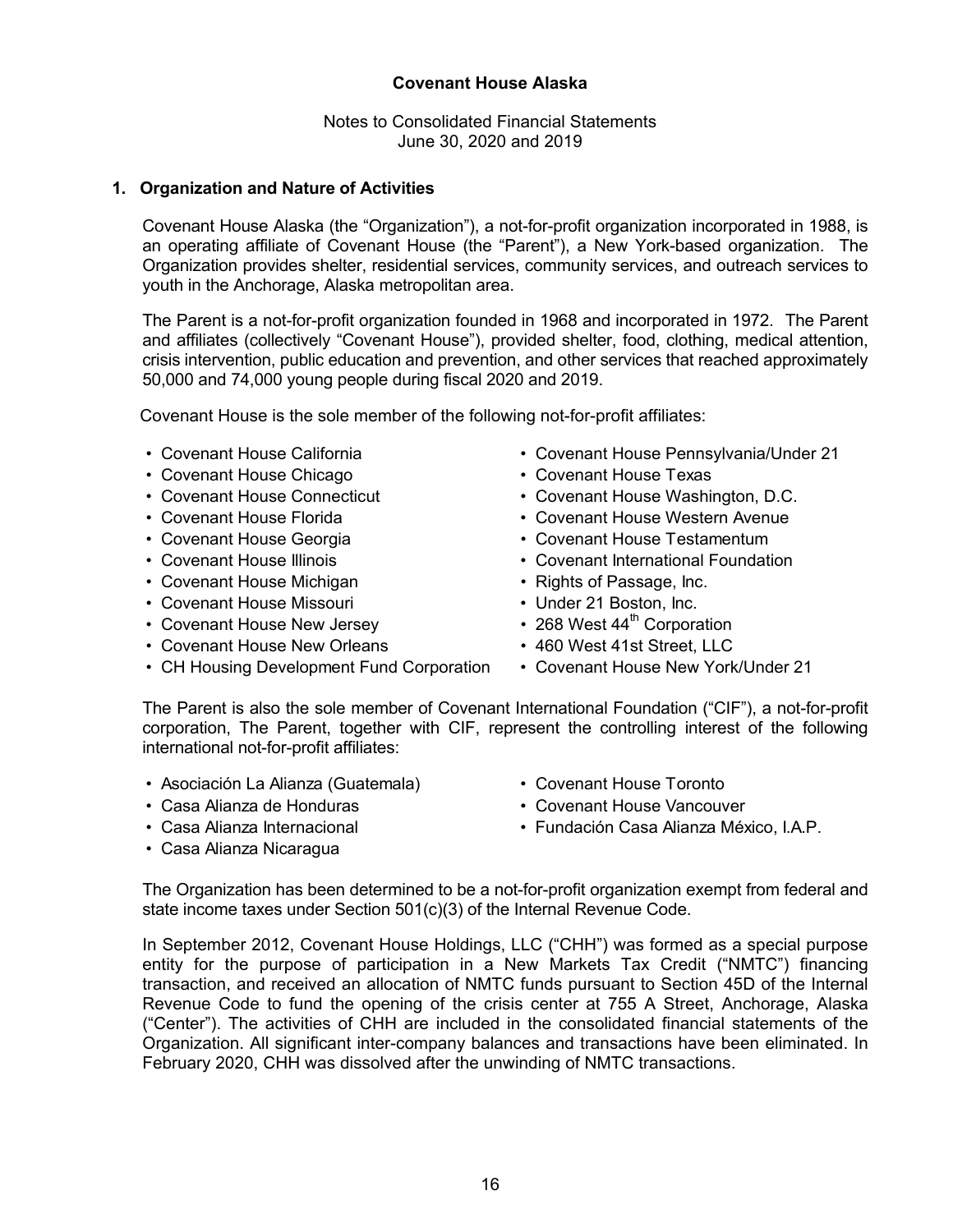Notes to Consolidated Financial Statements June 30, 2020 and 2019

#### **1. Organization and Nature of Activities** *(continued)*

#### *Components of Program and Supporting Services*

#### *Program Services*

#### *Shelter*

Shelter Services provides a 60-bed shelter for youth ages 13-20, open 24 hours a day, 7 days a week to handle youth/family problems. Shelter Services provides a safe place for the basic needs to be met and the tools for youth to work toward independence and prevent homelessness in the future. Information and referrals are available for any individual calling into the center for help with youth, families, and homelessness

#### *Transitional Living – Rights of Passage*

Rights of Passage is a 25 bed coed residential program that provides supportive housing for youth ages 18 to 24 seeking independent living. Youth learn budgeting, employment skills, nutrition, decision making, and other independent living skills. Rights of Passage serves males and females for up to 18 months in residence and 12 months of aftercare. 14 of the 25 beds are designated for youth who meet the Housing and Urban Development ("HUD") definition of homeless.

#### *Transitional Living – Mother/Child*

Mother/Child is a supportive housing program for parenting and pregnant teens ages 17 through 20 and their children for up to 18 months in residence and 12 months of aftercare. The focus is on vocational and independent living skills, as well as raising healthy children. Mary's Place offers independent living for three mothers and their children for up to 18 months that includes case management.

#### *Employment and Education Services*

Youth can access the support and resources they need to complete their education, gain employment skills and find sustainable jobs. The Organization offers daily workshops, job coaching, and paid internships to all youth accessing services. The Organization's staff, in partnership with the Anchorage School District, provides educational guidance, structure and support to school age youth in a positive learning environment. Through services such as after-school tutoring, remedial education groups, and General Equivalency Diploma preparation classes, youth receive the essential tools they need to achieve academic success.

#### *Youth Homelessness Demonstration Project*

In this project, a Permanency Navigator is assigned to assist youth as they move through housing, programs and systems with the consistency they need from a supportive adult. Because they are employed by the agency contracted for this project, not by any state division or single organization, they are able to walk alongside a young person throughout it all. They can help the youth access behavioral health, substance abuse or disability services, find the right place to live, participate in meetings with the Office of Children's Services, develop a permanency plan, or provide aftercare to encourage success.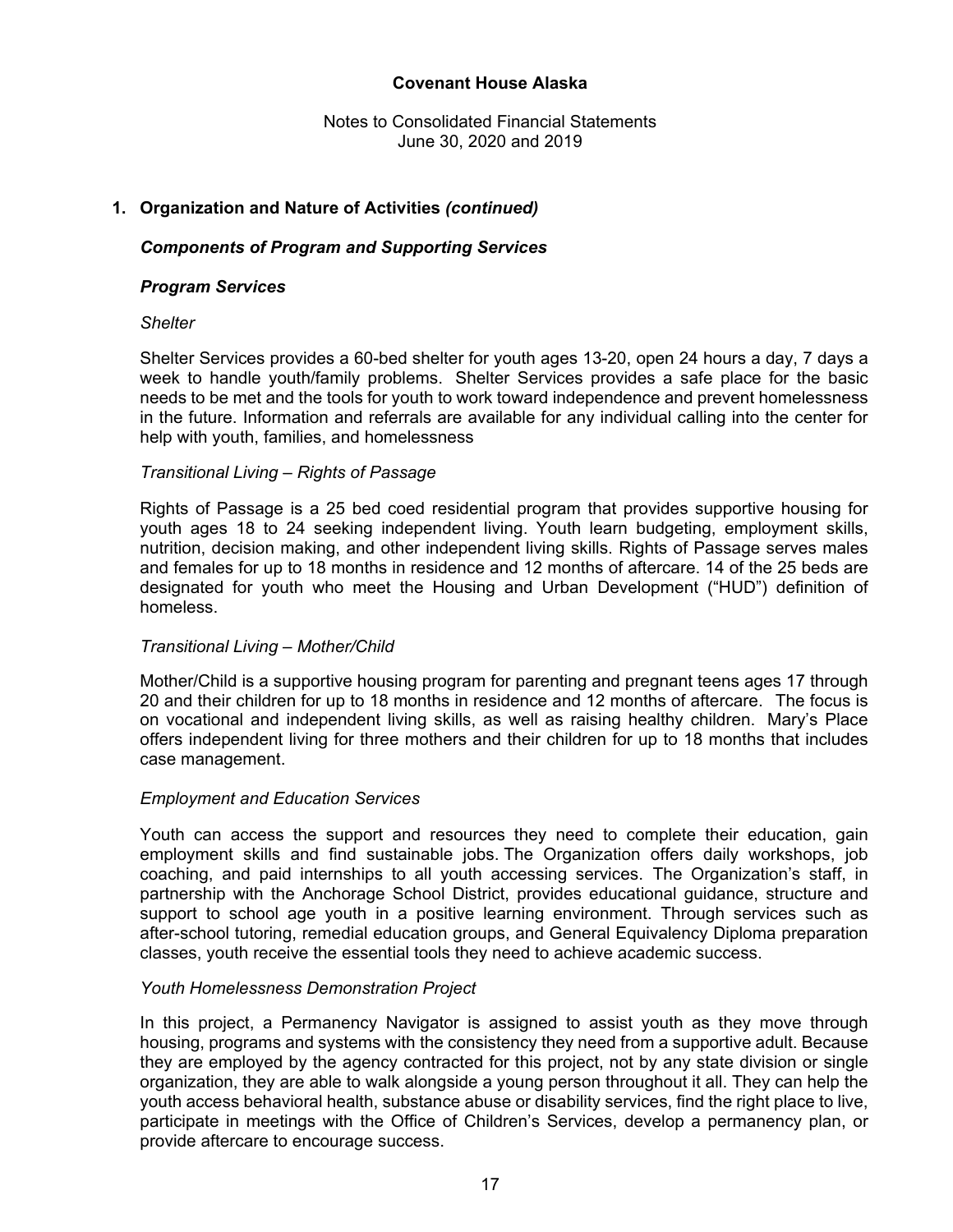Notes to Consolidated Financial Statements June 30, 2020 and 2019

### **1. Organization and Nature of Activities** *(continued)*

#### *Components of Program and Supporting Services (continued)*

#### *Program Services (continued)*

#### *Outreach*

The Organization's street outreach team goal is simple. They meet at-risk kids when and where they need help most, on the streets. They go to them. The Organization's team begins the process of building trust and develops relationships with youth. Through these relationships the Organization is able to assist Alaska's suffering youth on the streets in choosing to walk through the Organization's doors and accept the many services it offers to assist youth in getting on the path to self-sufficiency. The Drop-In Center program offers walk-in services to young people in need of support. Services include: counseling and referral; help with job searching, resume writing, and other employment support; educational support; use of telephone for local calls; sack lunches and hot/cold drinks; mail and phone message services.

#### *Trafficking Prevention and Intervention Program (ANCHOR Team)*

The Covenant House Alaska ANCHOR Team works to identify and serve potential victims and survivors of human trafficking. The team is made up of Permanency Navigators who have been especially trained to work with those who are vulnerable to or who have been trafficked. The Organization uses validated screening tools and relentless relationship to identify young people who have high vulnerability to being recruited into trafficking in order to provide preventative support. Referrals are also made by community partners and law enforcement. Working with other Organization programs and an array of partners the team is able to meet basic needs, provide access to emergency housing as well as the possibility of permanent housing. ANCHOR Team Navigators stay connected to the young people they are assigned until they are 24 years old. These Navigators do as much as they can within their role to support victims and survivors as they seek the leave their trafficking situations. Additionally the ANCHOR Team provides training on how to identify and serve trafficking victims and survivors around the state.

#### *Supporting Services*

#### *Management and General*

Management and general services include administration, finance and general support activities. Certain administrative costs that relate to specific programs have been allocated to those programs.

#### *Fundraising*

Fundraising services relate to the activities of the development program in raising general and specific contributions.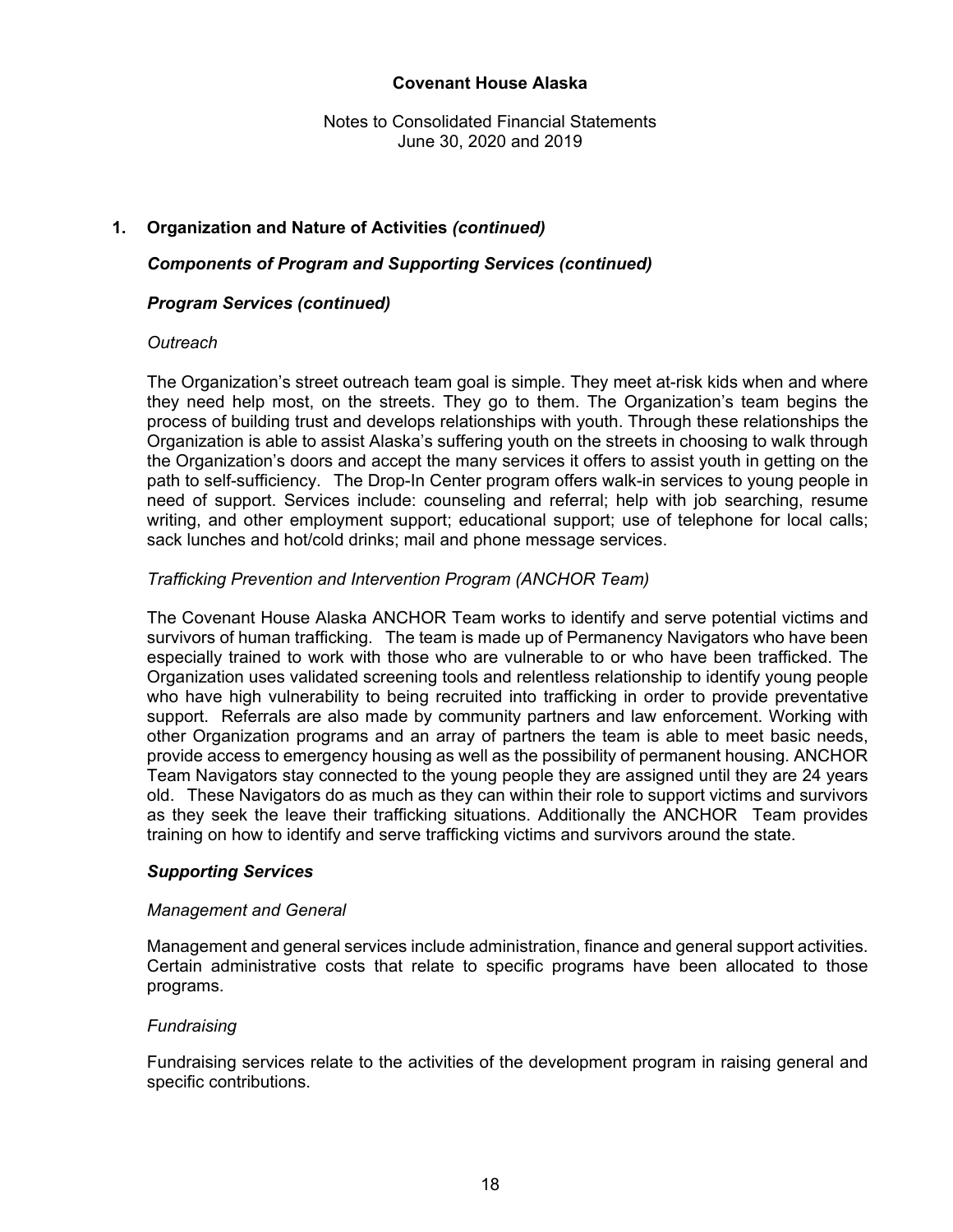Notes to Consolidated Financial Statements June 30, 2020 and 2019

#### **1. Organization and Nature of Activities** *(continued)*

#### *Components of Program and Supporting Services (continued)*

#### *Supporting Services (continued)*

#### *Direct Benefit to Donors*

Direct benefit to donors are those costs incurred in connection with special events related to items benefiting attendees of special events, such as meals and entertainment.

#### **2. Summary of Significant Accounting Policies**

#### *Basis of Presentation and Use of Estimates*

The accompanying consolidated financial statements have been prepared in accordance with accounting principles generally accepted in the United States of America ("U.S. GAAP"), which requires management to make estimates and assumptions that affect the reported amounts of assets and liabilities and disclosure of contingent assets and liabilities at the date of the consolidated financial statements and the reported amounts of revenues and expenses during the reporting period. Accordingly, actual results could differ from those estimates.

#### *Change in Accounting Principle*

Effective July 1, 2019, the Organization adopted new U.S. GAAP revenue recognition guidance Topic 606 which provides a single comprehensive model for entities to use in accounting for revenue arising from contracts with customers, and supersedes most current revenue recognition guidance. The core principle of the new accounting standards update (the "ASU") is that an entity should recognize revenue from the transfer of promised goods or services to customers in an amount that reflects the consideration the entity expects to receive for those promised goods or services to customers. The guidance includes a five-step framework to determine the timing and amount of revenue to recognize related to contracts with customers. In addition, this guidance requires new or expanded disclosures related to judgments made by entities when following this framework. Adoption of the ASU resulted in no significant changes in the way the Organization recognizes revenue, and therefore no changes to prior audited financial statements were required on a modified retrospective basis. The presentation and disclosures of revenue have been enhanced in accordance with the standard.

Effective July 1, 2019, the Organization adopted new U.S. GAAP guidance ASU 2018-08 Contributions Received and Contributions Made. The ASU provides a framework for evaluating whether grants or contributions should be accounted for as exchange transactions or as non-exchange transactions. Adoption of the ASU resulted in no significant changes in the way the Organization recognizes revenue, and therefore no changes to prior audited financial statements were required on a modified retrospective basis. The presentation and disclosures of revenue have been enhanced in accordance with the standard.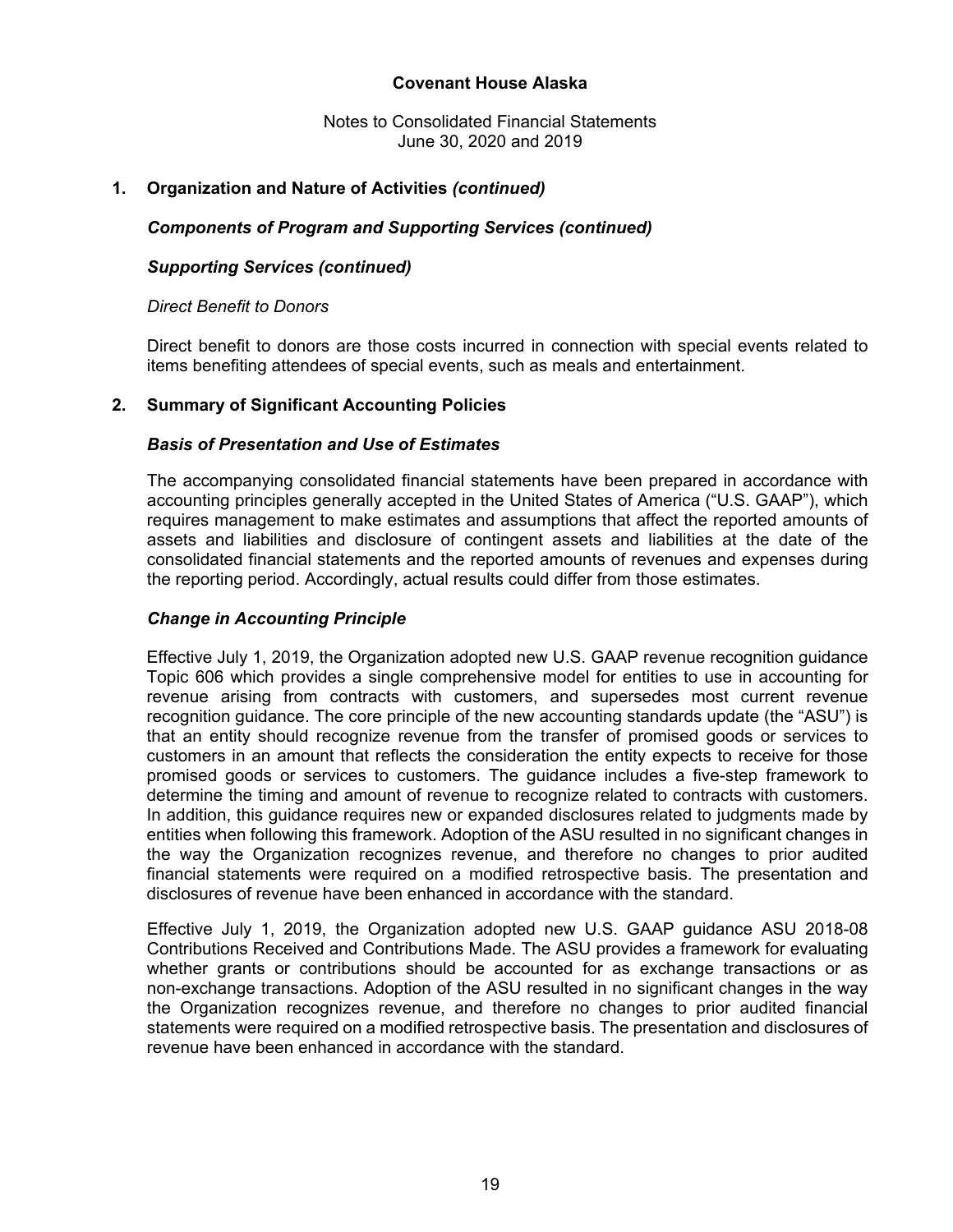Notes to Consolidated Financial Statements June 30, 2020 and 2019

#### **2. Summary of Significant Accounting Policies**

#### *Change in Accounting Principle*

In November 2016, the Financial Accounting Standards Board issued Accounting Standards Update ("ASU 2016-18"), Statement of Cash Flows (Topic 230): Restricted Cash. ASU 2016-18 requires significant changes regarding how restricted cash is classified and presented on the consolidated statement of cash flows. On July 1, 2019, the Organization adopted the new guidance regarding the presentation and classification of restricted cash. The guidance requires the Organization to 1) include restricted cash and restricted cash equivalents in its cash and cash equivalent balances on the consolidated statement of cash flows, 2) provide a reconciliation between the consolidated statement of financial position and the consolidated statement of cash flows when more than one line item for cash, cash equivalents, restricted cash, and restricted cash equivalents is presented on the consolidated statements of financial position and 3) disclose information about the nature of the restrictions, if the restricted balances are material.

#### *Net Assets*

The Organization reports information regarding financial position and activities according to two classes of net assets: without and with donor restrictions.

*Without donor restrictions –* consist of resources available for the general support of the Organization's operations. Net assets without donor restrictions may be used at the discretion of the Organization's management and Board of Directors.

*With donor restrictions –* represent amounts restricted by donors to be used for specific activities or at some future date, or which require the Organization to maintain in perpetuity, including funds that are subject to restrictions or gift instruments requiring that the principal be invested in perpetuity and the income be used for specific or general purposes. When a donor restriction expires, that is, when a time restriction ends or a purpose restriction is fulfilled, net assets with donor restrictions are reclassified to net assets without donor restrictions and reported in the consolidated statements of activities as net assets released from restrictions. Income and gains earned on endowment fund investments are available to be used in the "without donor restrictions" or "with donor restrictions" net asset classes based upon stipulations by the donors.

#### *Cash and Cash Equivalents*

The Organization considers all highly liquid investments with a maturity of three months or less at the time of purchase to be cash equivalents.

#### *Restricted Cash*

At June 30, 2019, CHH held cash deposits totaling \$30,000 which are restricted to pay fees and expense reimbursements in 2020 to certain entities with continuing involvement in the NMTC transaction (see note 9). At June 30, 2020 and 2019, the board designated fund had restricted cash totaling \$0 and \$142,439. The total restricted cash at June 30, 2020 **and 2019** is \$0 and \$172,439.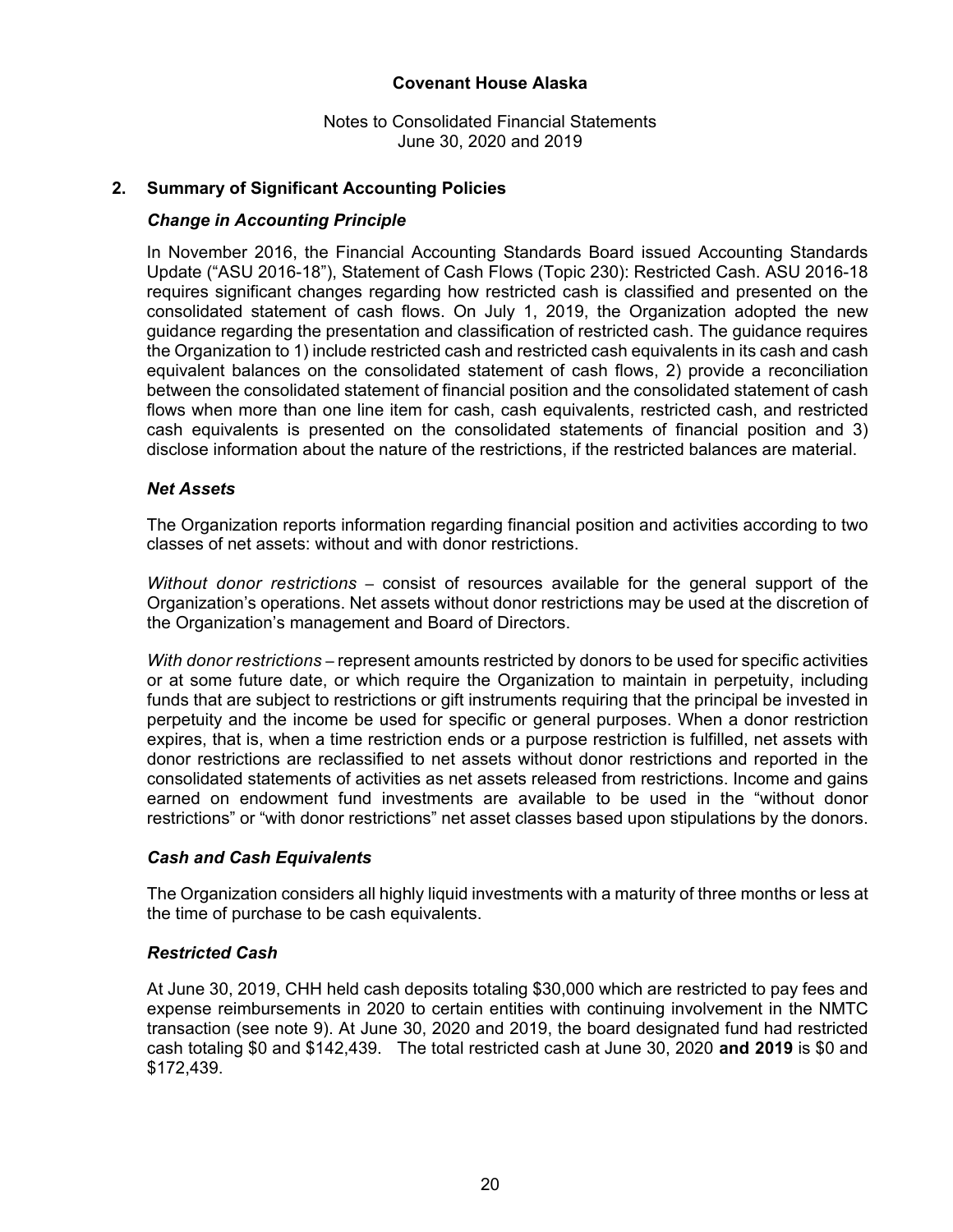Notes to Consolidated Financial Statements June 30, 2020 and 2019

#### **2. Summary of Significant Accounting Policies** *(continued)*

#### *Fair Value of Financial Instruments*

 The Organization follows U.S. GAAP guidance on fair value measurements which defines fair value and establishes a fair value hierarchy organized into three levels based upon the input assumptions used in pricing assets. Level 1 inputs have the highest reliability and are related to assets with unadjusted quoted prices in active markets. Level 2 inputs relate to assets with other than quoted prices in active markets which may include quoted prices for similar assets or liabilities or other inputs which can be corroborated by observable market data. Level 3 inputs are unobservable inputs and are used to the extent that observable inputs do not exist.

#### *Investment Valuation and Income Recognition*

Investments are valued at fair value in the consolidated statements of financial position. Purchases and sales of securities are recorded on a trade-date basis. Interest income is recorded on the accrual basis and dividends are recorded on the ex-dividend date. Realized and unrealized gains and losses are included in the determination of change in net assets.

#### *Property and Equipment*

Property and equipment is recorded at cost. Depreciation is recorded using the straight-line method over the estimated useful lives of the assets. The Organization's policy is to capitalize all purchases of \$5,000 or greater except for furniture and fixtures, which is \$2,500 or greater, and a useful life of one year or more at the time of purchase.

Depreciation is provided using the straight-line method over the estimated useful lives of the assets, as follows:

| <b>Buildings</b>             | 40 years |
|------------------------------|----------|
| <b>Building improvements</b> | 39 years |
| Equipment                    | 12 years |

#### *Asset Recoverability*

Long-lived assets are reviewed for impairment whenever events or changes in circumstances indicate the carrying amount of an asset may not be recoverable. Recoverability of assets to be held and used is measured by a comparison of the carrying amount of an asset to future undiscounted net cash flows expected to be generated by the asset. If such assets are considered to be impaired, the impairment to be recognized is measured by the amount by which the carrying amount of the assets exceeds the fair value of the assets. Assets to be disposed of are reported at the lower of the carrying amount or fair value less costs to sell. There was no such impairment for the years ended June 30, 2020 and 2019.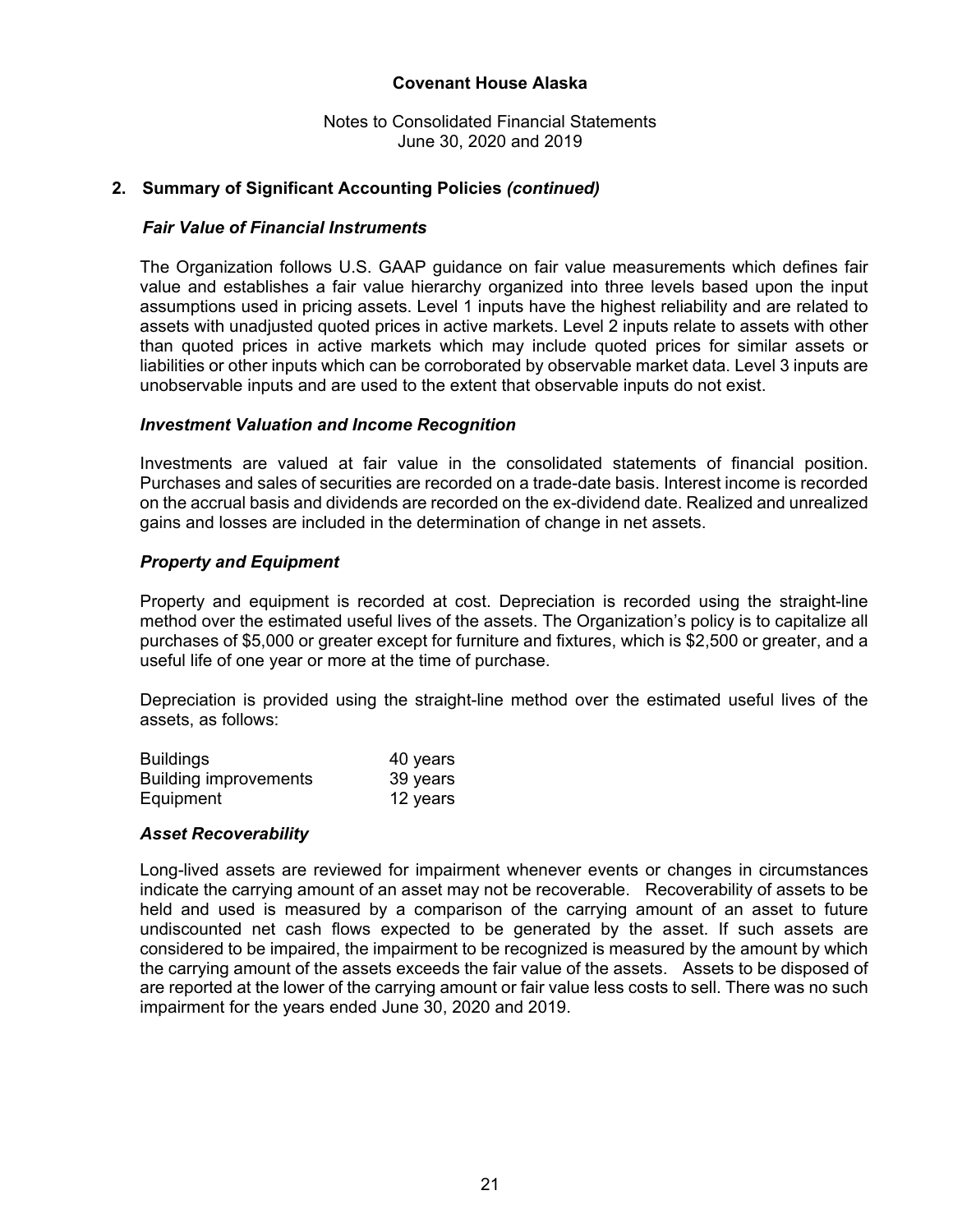Notes to Consolidated Financial Statements June 30, 2020 and 2019

#### **2. Summary of Significant Accounting Policies** *(continued)*

#### *Contributions and Pledges Receivable*

Contributions to the Organization are recorded as revenue upon the receipt of an unconditional pledge or of cash or other assets. Contributions are considered available for general use, unless the donors restrict their use. Contributions to be received after one year are discounted at an interest rate commensurate with the risk involved. An allowance for uncollectible pledges receivable is provided, using management's judgment of potential defaults, which considers factors such as prior collection history, type of contribution and the nature of fundraising activity. Contribution revenue is recognized based on the present value of the estimated future payments to be made to the Organization.

#### *Deferred Revenue*

Deposits received for program services not yet provided are recorded as deferred revenue and recognized as program service revenue in the period to which they pertain.

#### *Revenue Recognition*

The Organization records earned revenues on an accrual basis; the Organization records as revenue the following types of contributions, when they are received unconditionally at their fair value: cash, promises to give (contributions receivable), grants receivable, certain contributed services and gifts of other assets. Multi-year pledges receivable are recorded at present value based on the expected collection date using a risk-adjusted discount rate. Conditional contributions and grants are recognized as revenue when the conditions on which they depend have been substantially met. The Organization also raises funds through special events, such as galas. Event revenues, net of related costs with a direct-benefit to donors, are recorded as without donor restrictions since such funds can be used for general operations unless there are donor-imposed restrictions. Costs to generate with and without donor restricted funds and grants are expensed as incurred. Grant revenue is recognized as services are performed or expenditures are incurred under the Organization's contracts with its clients and funders.

#### *Functional Allocation of Expenses*

The costs of providing the various program and supporting services have been summarized on a functional basis. Therefore, expenses require allocation on a reasonable basis that is consistently applied. The Organization allocated direct costs to program services. Supporting services include management and general and fundraising. Allocated expenses among program services and management and general and fundraising include salaries and related expenses, staff travel, consulting and professional fees, rent and occupancy, and other expenses which are allocated based on time and costs where efforts are made.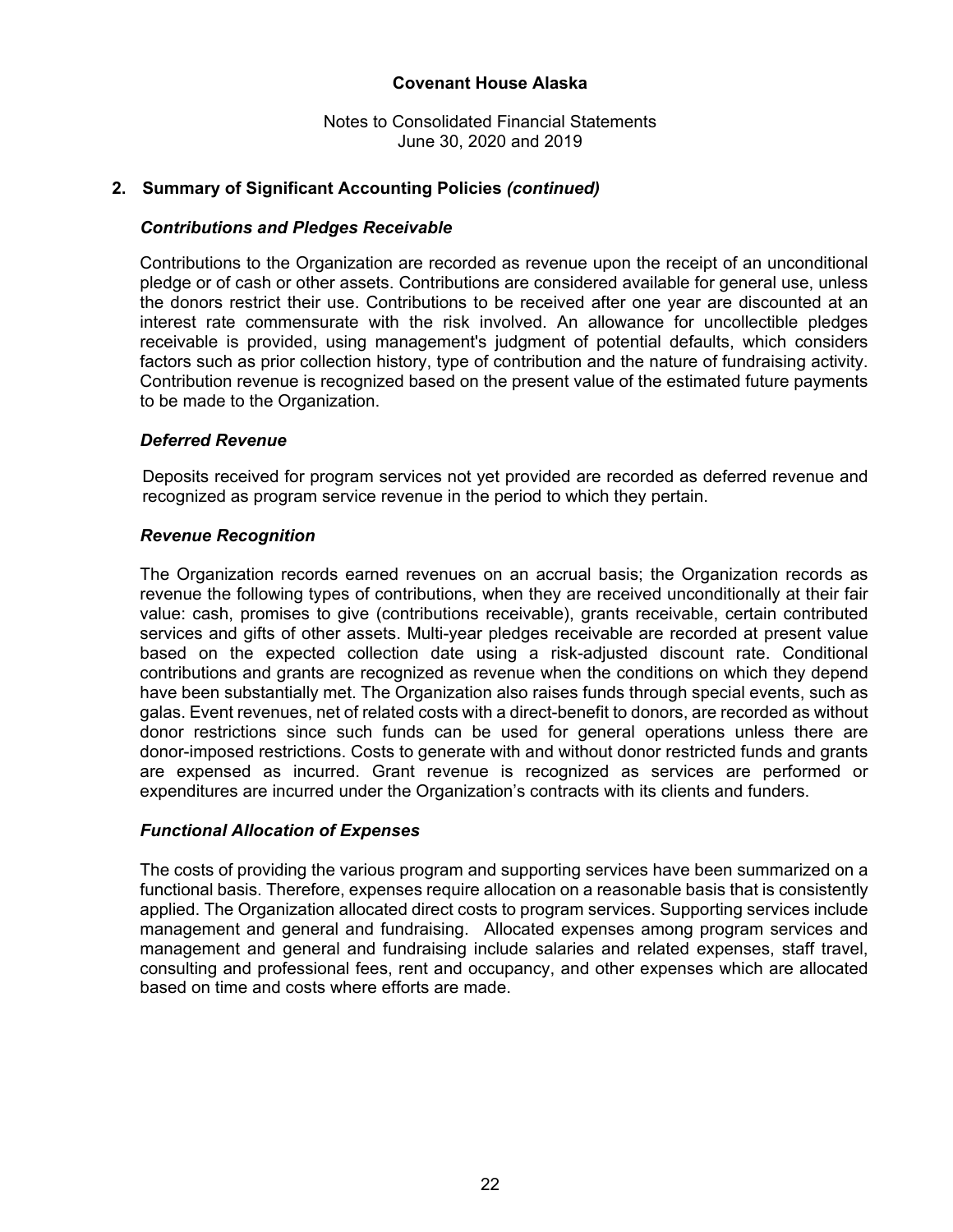Notes to Consolidated Financial Statements June 30, 2020 and 2019

#### **2. Summary of Significant Accounting Policies** *(continued)*

#### *Donated Goods and Services*

Donated goods consist of items received by the Organization and awarded as prizes during the auctions held in relation to special events. These amounts are recorded as both revenue and expense at their estimated fair values at the date of receipt. The Organization recognizes the fair value of donated services which create or enhance nonfinancial assets, or require specialized skills provided by individuals possessing those skills and would typically be purchased if not provided by donation. Contributed services which do not meet these criteria are not recognized as revenue and are not reported in the accompanying consolidated financial statements.

#### *Debt Issuance Costs*

Debt issuance costs are reported on the consolidated statements of financial position as a direct deduction from the face amount of the debt. The debt issuance costs are being amortized over the term of the debt on a method that approximates the effective interest method. The Organization reflects amortization of debt issuance costs within interest expense.

#### *Advertising Costs*

Advertising costs are expensed as incurred.

#### *Accounting for Uncertainty in Income Taxes*

The Organization recognizes the effect of income tax positions only if those positions are more likely than not to be sustained. Management has determined that the Organization had no uncertain tax positions that would require financial statement recognition and/or disclosure. The Organization is no longer subject to examinations by the applicable taxing jurisdictions for years prior to June 30, 2017.

#### *Subsequent Events Evaluation by Management*

Management has evaluated subsequent events for disclosure and recognition in the consolidated financial statements through the date that the consolidated financial statements were available to be issued, which date is March 31, 2021. See Note 20.

#### **3. Grants Receivable**

 Grants receivable of \$1,465,770 and \$654,924 at June 30, 2020 and 2019, represent the amounts due from various governmental agencies for the Organization's programs. All grants receivable as of June 30, 2020 are expected to be collected within one year.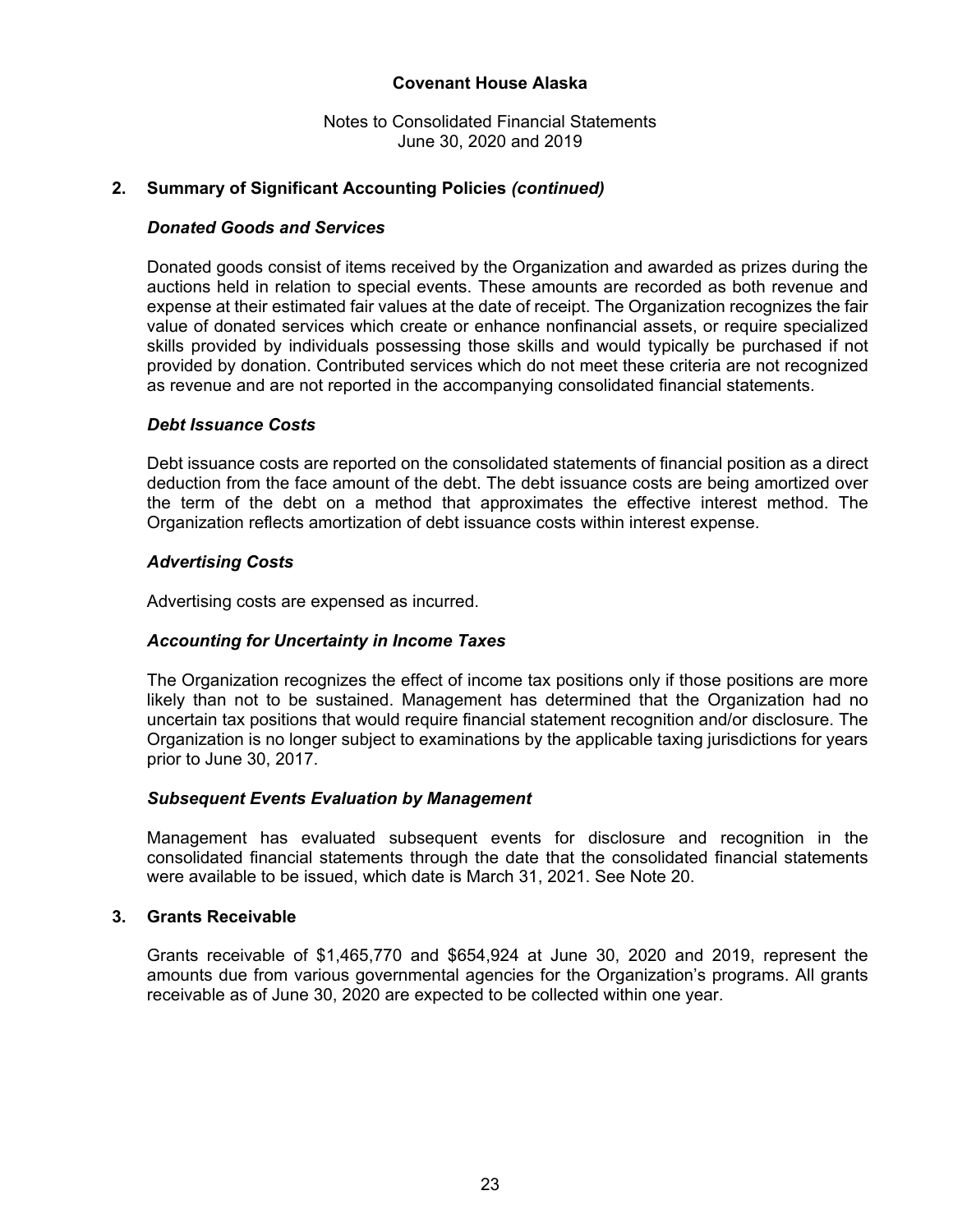Notes to Consolidated Financial Statements June 30, 2020 and 2019

#### **4. Pledges and Contributions Receivable**

Pledges and contributions receivable at June 30, are expected to be received as follows:

|                            | 2020      | 2019      |
|----------------------------|-----------|-----------|
| Within one year            | \$203,271 | \$235,317 |
| Between one and five years |           | 1,425     |
|                            | \$203,271 | \$236,742 |

A discount to reflect multi-year pledges receivables has not been recorded, as the amount is immaterial.

#### **5. Note Receivable**

In connection with the NMTC transaction (Note 9), in September 2012, the Organization loaned Covenant House Investment Fund, LLC, ("Investment Fund"), an unrelated entity, \$12,813,000. The Investment Fund also received equity from a tax credit investor and then made a Qualified Equity Investment ("QEI") in Wells Fargo Community Development Enterprise Round 8 Subsidiary 7, LLC ("Wells Fargo"), Brownfield Revitalization XXIV, LLC ("Brownfield") and Consortium America XXXIX, LLC ("Consortium"), (collectively, the "CDEs"). CDEs then made two loans in the amount of \$12,813,000 (Note A) and \$4,487,000 (Note B) to CHH. The note receivable was netted with \$17,107,659 in debt associated with NMTC as part of the unwind of the NMTC transaction as described in Note 9. The Organization recognized a net gain of \$4,502,710 on the forgiveness of debt from NMTC unwind.

#### **6. Investments**

The following are major categories of investments grouped by the fair value hierarchy at June 30, 2020:

|                                       | Level 1          | Level 3 | Total          |  |  |
|---------------------------------------|------------------|---------|----------------|--|--|
| Equities                              |                  |         |                |  |  |
| Large CAP                             | \$<br>373,355    | \$      | \$<br>373,355  |  |  |
| Mid CAP                               | 142,663          |         | 142,663        |  |  |
| Foreign                               | 455,121          |         | 455,121        |  |  |
| <b>Bonds</b>                          |                  |         |                |  |  |
| High - Yield Corporate Bond           | 255,892          |         | 255,892        |  |  |
| Intermediate                          | 402,215          |         | 402,215        |  |  |
| Total                                 | 1,629,246<br>\$. | \$      | 1,629,246<br>S |  |  |
| Beneficial interest in assets held by |                  |         |                |  |  |
| the Alaska Community Foundation       | \$               | 122,482 | \$<br>122,482  |  |  |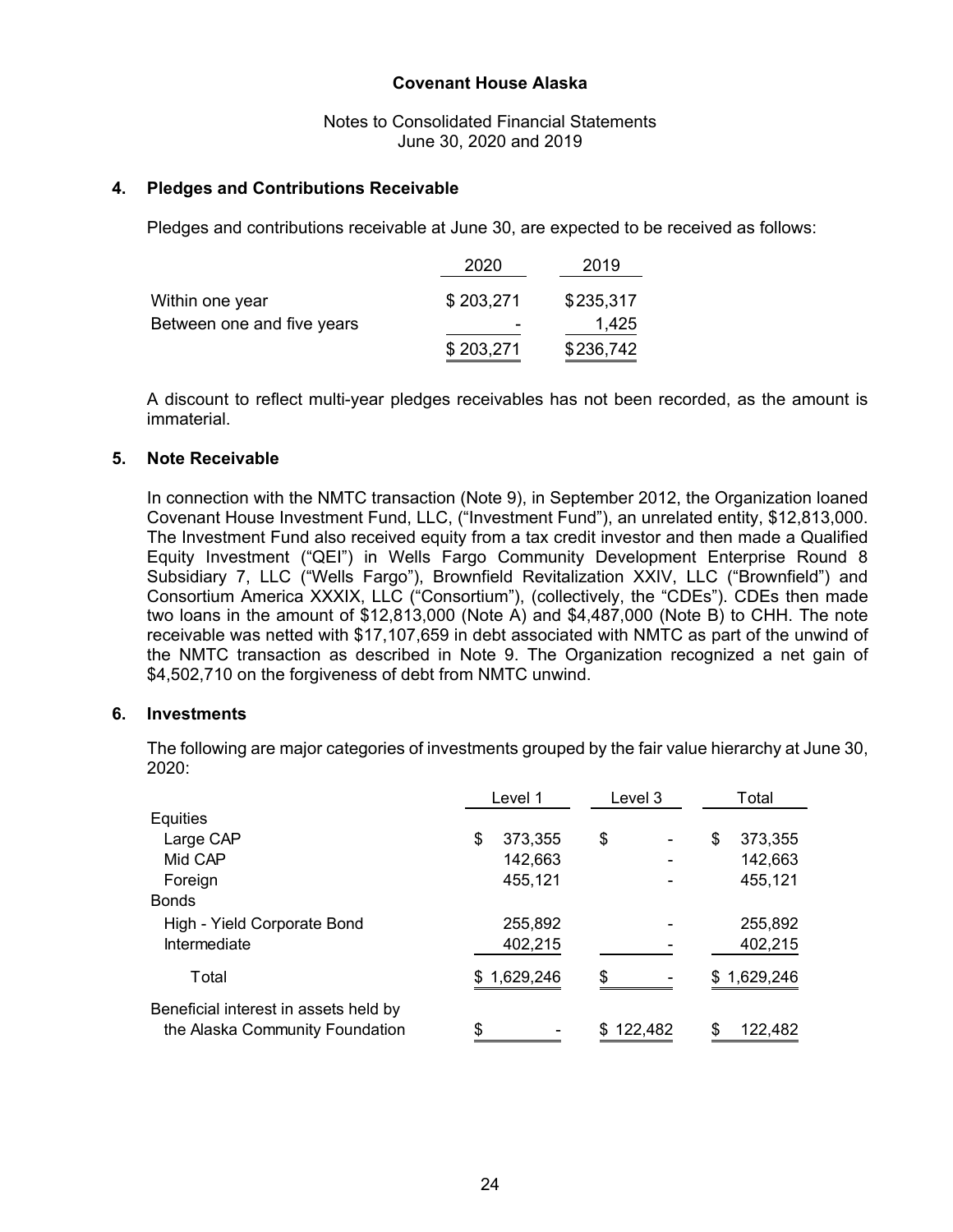#### Notes to Consolidated Financial Statements June 30, 2020 and 2019

#### **6. Investments** *(continued)*

The following are major categories of investments grouped by the fair value hierarchy at June 30, 2019:

|                                       | Level 1       | Level 3 | Total         |
|---------------------------------------|---------------|---------|---------------|
| Equities                              |               |         |               |
| Large CAP                             | 347,403<br>\$ | \$      | 347,403<br>\$ |
| Mid CAP                               | 140,990       |         | 140,990       |
| Foreign                               | 473,583       |         | 473,583       |
| <b>Bonds</b>                          |               |         |               |
| High - Yield Corporate Bond           | 253,649       |         | 253,649       |
| Intermediate                          | 369,136       |         | 369,136       |
| Total                                 | 1,584,761     | \$      | 1,584,761     |
| Beneficial interest in assets held by |               |         |               |
| the Alaska Community Foundation       | \$            | 118,569 | 118,569       |

Investment income consists of the following for the years ended June 30:

|                           | 2020   |  | 2019   |
|---------------------------|--------|--|--------|
| Dividends and interest    | 44.982 |  | 49,236 |
| Realized gain             |        |  | 7,962  |
| Change in unrealized gain | 641    |  | 37,456 |
|                           | 45,623 |  | 94,654 |

The beneficial interest in assets held by the Alaska Community Foundation (the "Foundation") has been valued, at the fair value of the Organization's share of the Foundation's investment pool as of the measurement date. The Foundation values securities and other financial instruments on a fair value basis. The estimated fair values of certain investments of the Foundation, which include closely held stocks for which prices are not readily available, are determined by the management of the Foundation and may not reflect amounts that could be realized upon immediate sale, nor amounts that ultimately may be realized. Accordingly, the estimated fair values may differ significantly from the values that would have been used had a ready market existed for these investments. The beneficial interest in assets held by the Foundation is not redeemable by the Organization.

The table below presents information about fair value measurements that use significant unobservable inputs (Level 3):

|                                | 2020    | 2019    |
|--------------------------------|---------|---------|
| Beginning balance              | 118.569 | 113,388 |
| Net gain (realized/unrealized) | 3.913   | 5.181   |
| Ending balance                 | 122,482 | 118,569 |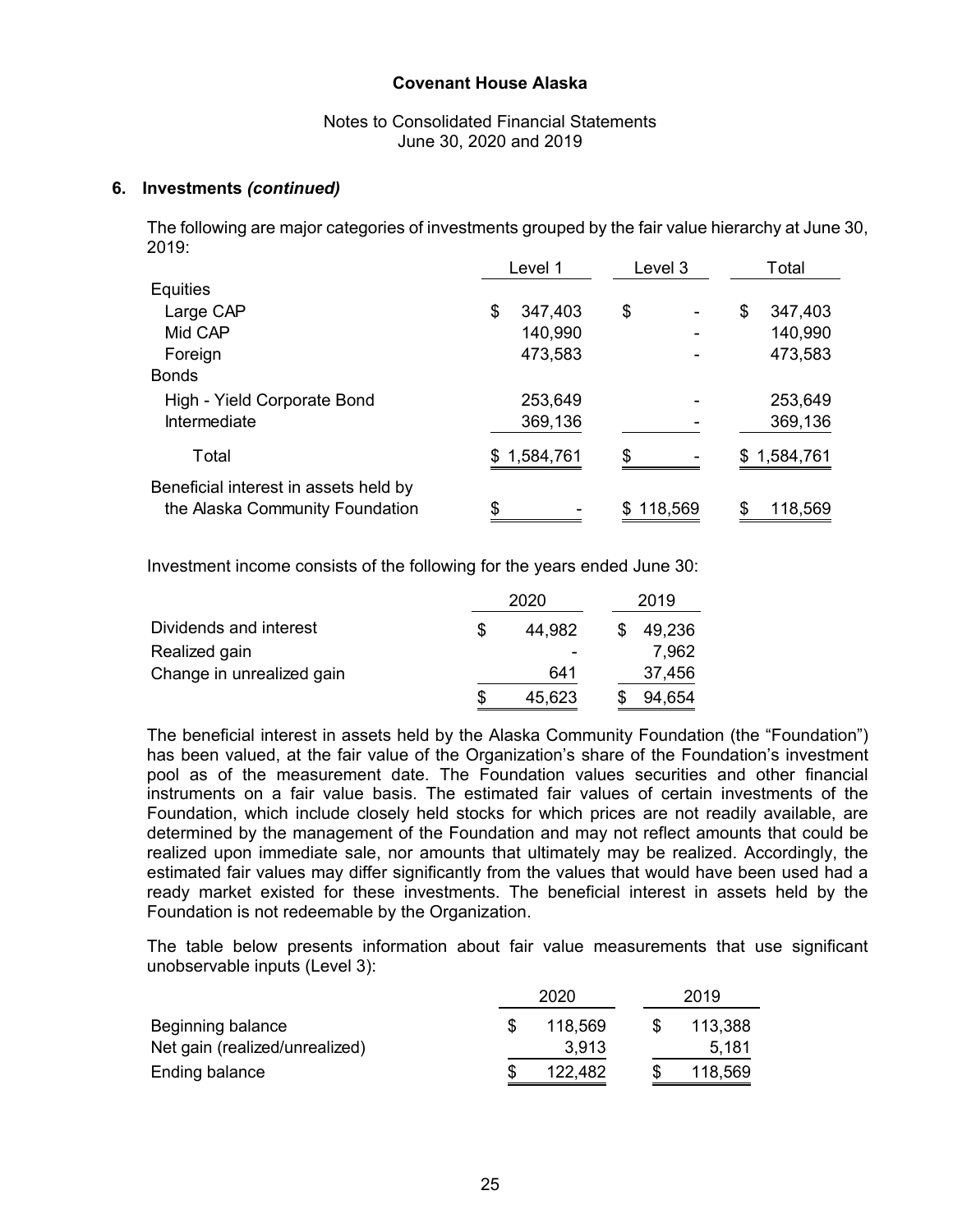Notes to Consolidated Financial Statements June 30, 2020 and 2019

#### **7. Property and Equipment**

Property and equipment consists of the following at June 30:

|                                           | 2020         | 2019         |
|-------------------------------------------|--------------|--------------|
| <b>Buildings</b>                          | \$16,573,020 | \$16,573,020 |
| <b>Building improvements</b>              | 1,862,584    | 1,550,498    |
| Equipment                                 | 1,097,447    | 1,278,520    |
|                                           | 19,533,051   | 19,402,038   |
| Accumulated depreciation and amortization | (4,079,560)  | (3,706,698)  |
|                                           | 15,453,491   | 15,695,340   |
| Land                                      | 2,785,011    | 2,785,011    |
|                                           | 18,238,502   | 18,480,351   |

#### **8. Refundable Advance**

On April 22, 2020, the Organization received loan proceeds in the amount of \$1,129,910 under the Paycheck Protection Program (the "PPP"). The PPP, established as part of the Coronavirus Aid, Relief and Economic Security Act (the "CARES Act"), provides for loans to qualifying entities for amounts up to 2.5 times the 2019 average monthly payroll expenses of the qualifying entity. The PPP loan bears an interest rate of 1% per annum. All or a portion of the PPP loan principal and accrued interest is forgivable as long as the borrower uses the loan proceeds for eligible purposes, as described in the CARES Act, over a period of either eight or twenty-four weeks (the "Covered Period"). The amount of loan forgiveness could be reduced if the borrower terminates employees or reduces salaries below a certain threshold during the Covered Period and does not qualify for certain safe harbors. Although, the Organization believes this loan will be substantially or fully forgiven, there can be no guarantee that the United States Small Business Administration ("SBA") will approve the loan forgiveness. The unforgiven portion of the PPP loan, if any, is payable within two years from the date of the PPP loan with a deferral of payments of principal or interest until the amount of loan forgiveness is determined by the SBA. If the Organization does not apply for forgiveness, payments begin approximately 16 months after the loan date. For the year ended June 30, 2020, \$694,578 of the PPP loan is recognized as grant revenue on the statement of activities. The remaining \$435,332 is recognized as a refundable advance on the statement of financial position and will be recognized as income in the following fiscal year as allowable expenditures are incurred.

#### **9. Mortgage Payable**

On September 6, 2012, CHH received mortgage loans from three CDE's. The loans were comprised of Loan A amounts totaling \$12,813,000 and Loan B amounts totaling \$4,487,000. Each of the A Notes was secured by the mortgage with respect to the Center. A Notes were interest only until June 5, 2020 at an interest rate of 0.744% per annum and were payable monthly. Any accrued but unpaid interest and unpaid principal on the A Notes was due in full on June 6, 2020. Each of the B Notes was secured by the mortgage with respect to the Center.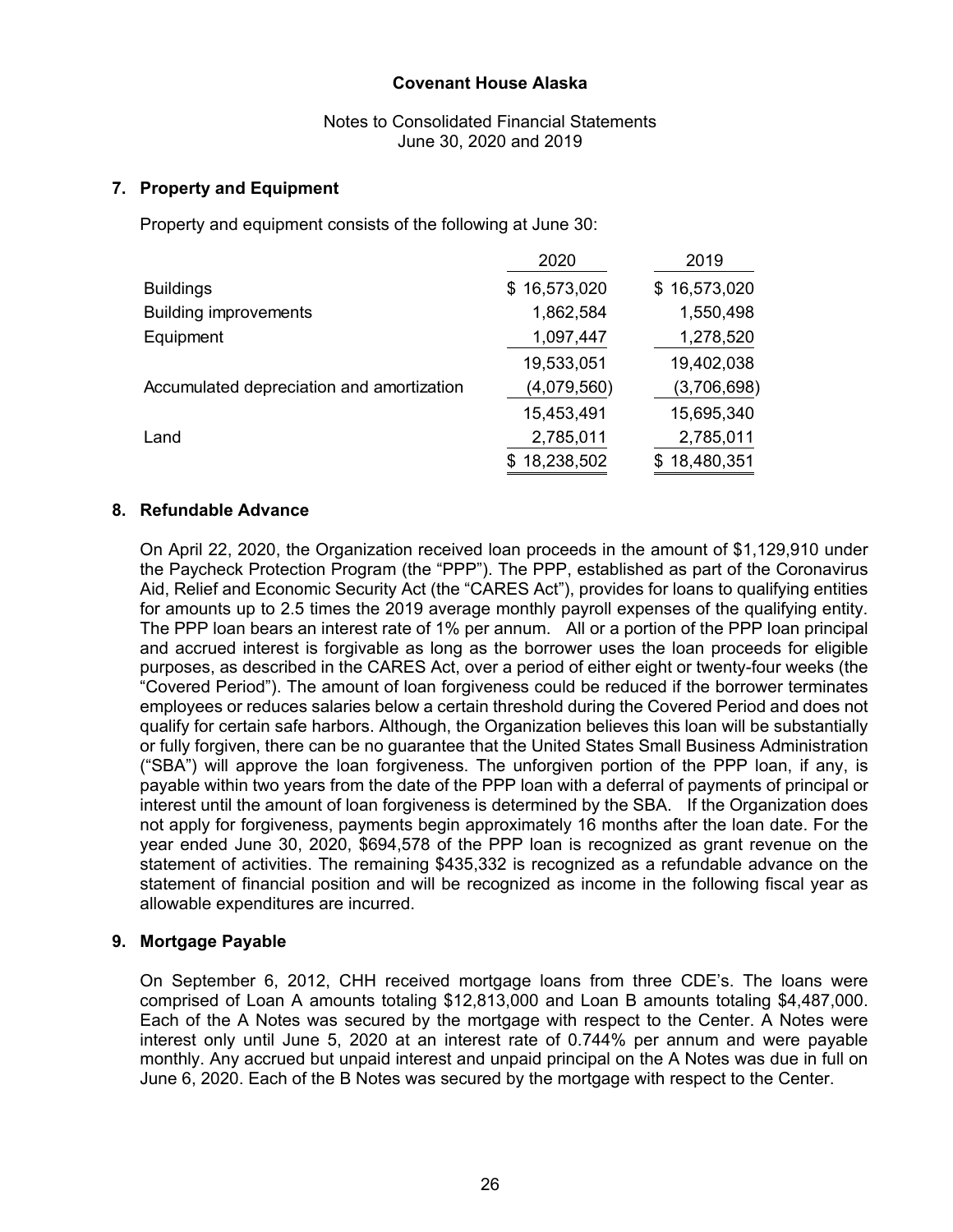#### Notes to Consolidated Financial Statements June 30, 2020 and 2019

#### **9. Mortgage Payable** *(continued)*

In September 2012, CHH was formed for the purpose of participation in a New Markets Tax Credit ("NMTC") financing transaction to assist in the building of a new Youth Engagement Center Facility (the "Center") pursuant to Section 45D of the Internal Revenue Code. The NMTC program, administered by the Community Development Financial Institutions Fund ("CDFI Fund"), a division of the U.S. Treasury Department, attracts private investment by awarding federal income tax credits to investors in return for their equity investments in qualified projects. A Community Development Entity ("CDE") administers these qualified equity investments. These credits, equal to 39% of the investment made, are a dollar-for-dollar reduction in an investor's tax liability, and are claimed over a seven year period. The seven year compliance period that ended in June 2020. Per NMTC regulations, upon completion of a required seven-year period, the issuer of the NMTC loans is anticipated to liquidate interests in the NMTC transaction and thereby forgive the loans.

In connection with the NMTC financing, Wells Fargo Community Investment Holdings, LLC, as tax credit investor (the "Tax Credit Investor") and sole member of the Investment Fund for the NMTC financing, entered into an Investment Fund Put and Call Agreement (the "Put and Call Agreement") with the Organization, allowing the Tax Credit Investor, upon expiration of the seven-year compliance period with respect to the NMTC Financing, to sell or "put" its membership interest in the Investment Fund to the Organization.

The total amount of interest expense related to the credit arrangement described above totaled \$100,070 and \$194,707 for the years ended June 30, 2020 and 2019.

Loan Proceeds were divided into promissory notes as follows:

| Note A             |                 |
|--------------------|-----------------|
| <b>Wells Fargo</b> | \$<br>5,277,000 |
| <b>Brownfield</b>  | 4,521,600       |
| Consortium         | 3,014,400       |
| Total Note A       | 12,813,000      |
| Note B             |                 |
| Wells Fargo        | 2,223,000       |
| <b>Brownfield</b>  | 1,358,400       |
| Consortium         | 905,600         |
| Total Note B       | 4,487,000       |
| Mortgage Payable   | 17,300,000      |

The total amount of amortized debt issuance costs related to the credit arrangement described above was \$164,541 and \$65,363 for the years ended June 30, 2020 and 2019, The NMTC financing was arranged on behalf of CHH, an Alaska limited liability company, and a commonly controlled affiliate of the Organization. CHH served as the qualified active low income community business (the "QALICB") for the NMTC financing.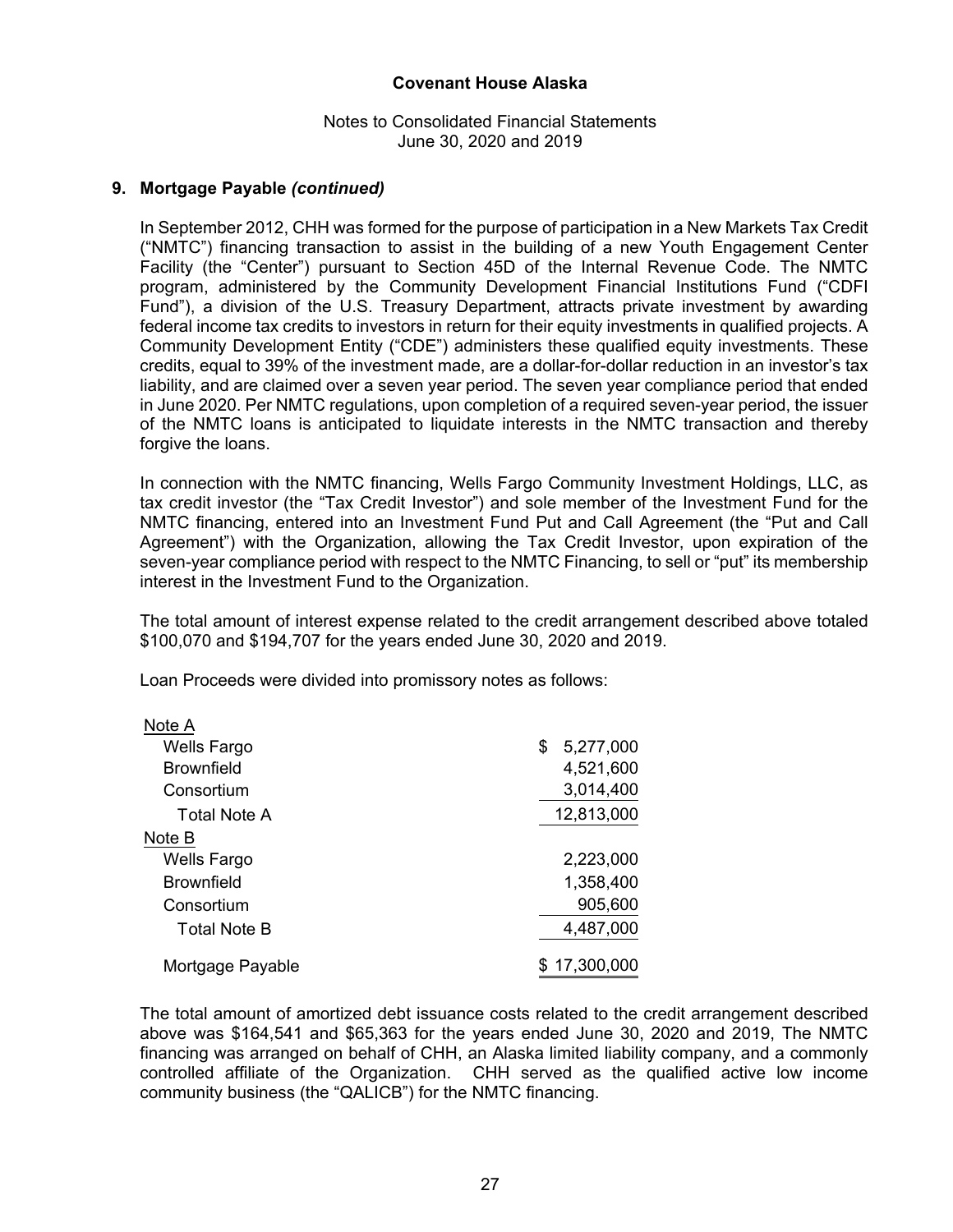#### Notes to Consolidated Financial Statements June 30, 2020 and 2019

#### **9. Mortgage Payable** *(continued)*

On November 21, 2019, the Organization purchased the Tax Credit Investor's interest in the Investment Fund at a cost of \$1,000. Upon the succession of the Organization to the ownership interest of the Tax Credit Investor in the Investment Fund, certain indebtedness incurred in connection with the NMTC financing was forgiven, including: (a) indebtedness owed by the QALICB that had been assigned by the previous lenders to the Investment Fund, in the amount of \$12,813,000, and (b) indebtedness owed by CHH to QALICB in the amount of \$17,300,000. In addition, the Organization, following such debt forgiveness, has been authorized and directed to accept from the QALICB such conveyances of real and personal property as would be sufficient to transfer to the Organization's title to the real and personal property included in the facilities financed by the NMTC financing. The Organization realized a net gain of approximately \$4.5 million on the forgiveness debt of debt from the NMTC unwind.

#### **10. Deferred Realized Gain**

In September 2015, the Organization sold a property to Cook Inlet Tribal Council ("CITC") for \$1,533,764. Immediately before the transaction, the property was carried at a cost of \$1,043,004. CITC agreed to expend \$2.1 million to refurbish the property to expand the capacity of the transitional living program. At the same time, the Organization entered into a lease with CITC for the right to use the property for 10 years, with monthly payments of \$2,500 and with two 5 year renewal options at a rent amount to be determined at the time of each renewal. Accordingly, the Organization accounted for the transaction as a sale and leaseback.

As result of this sale-leaseback transaction, a realized gain on sale in amount of \$490,760 was realized. Since the lease with CITC is an operating lease, the gain is amortized to income in proportion to rent expense over the remaining lease term, on a straight-line basis. For the years ended June 30, 2020 and 2019, gain amortized to income was \$24,538 and \$24,537. At June 30, 2020 and 2019, deferred realized gain was as follows:

|                                                | 2020      | 2019      |
|------------------------------------------------|-----------|-----------|
| Deferred realized gain, current                | \$24,538  | \$24,538  |
| Deferred realized gain, net of current portion | 374,205   | 398,743   |
|                                                | \$398,743 | \$423,281 |

#### **11. Leases**

As described in Note 10, the Organization entered into a lease with CITC for the right to use the property for 10 years, with monthly payments of \$2,500 and with two 5 year renewal options at a rent amount to be determined at the time of each renewal. Beginning July 2017, monthly rental payments were increased up to \$3,708 to cover the cost of improvements above \$2.1 million permitted in the purchase and sale agreement.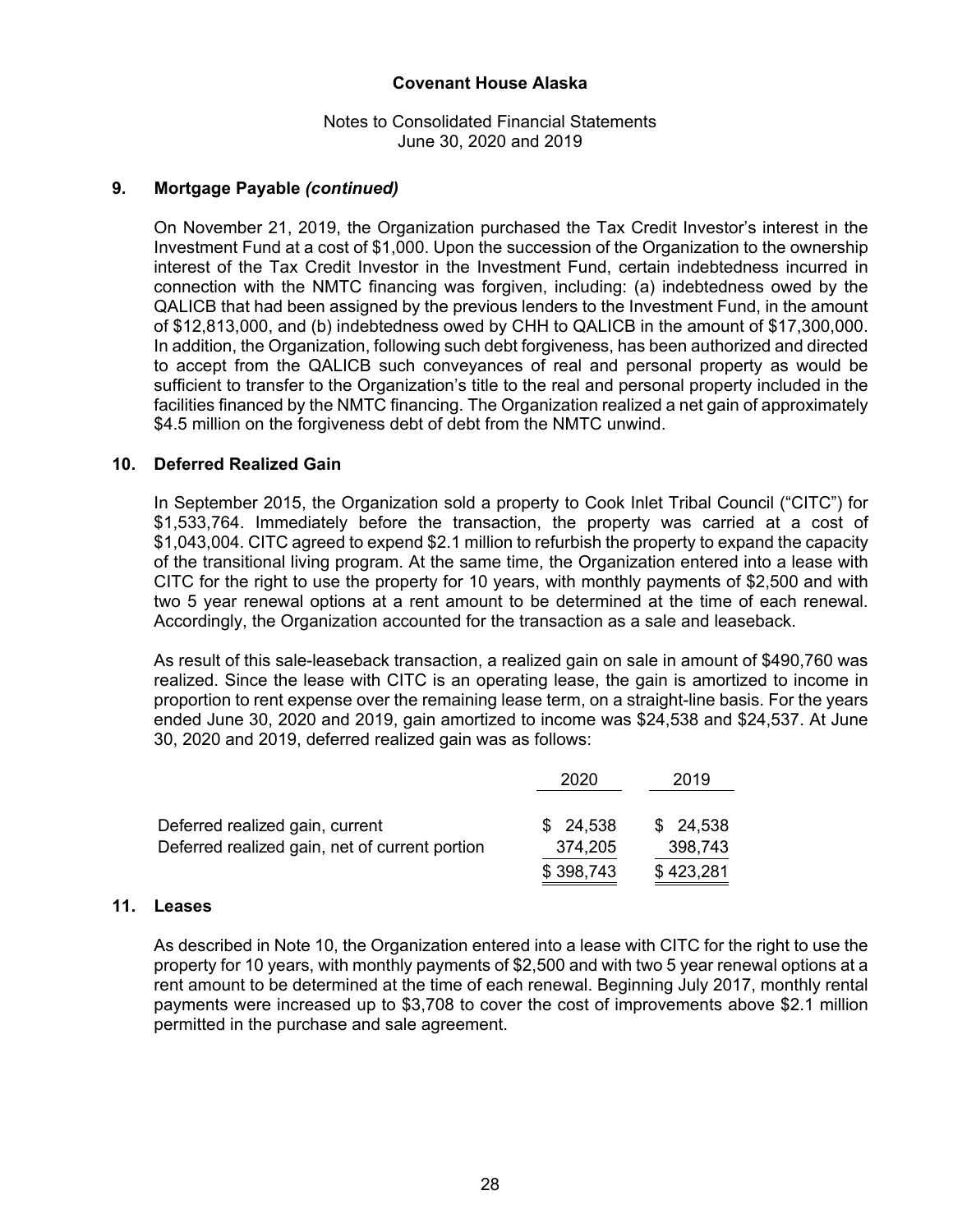#### Notes to Consolidated Financial Statements June 30, 2020 and 2019

#### **11. Leases** *(continued)*

In addition, the Organization entered into a lease with CITC for the right to use a program space under non-cancellable operating lease, with monthly payments of \$1,450. Lease term commenced on July 1, 2015 and continued until June 30, 2020. Subsequent to June 30, 2020, the Organization is leasing on a month to month basis.

The Organization leases its office equipment under non-cancellable operating leases.

Future minimum annual lease payments for the years ending June 30 are payable as follows:

| 2021       | 94,453    |
|------------|-----------|
| 2022       | 86,961    |
| 2023       | 59,532    |
| 2024       | 52,058    |
| 2025       | 44,499    |
| Thereafter | 55,623    |
|            | \$393,126 |

#### *Lease Between the Organization and CHH*

On September 6, 2012, the Organization entered into a lease (the "Ground Lease") with CHH, whereby the Organization leased the property to CHH. Pursuant to the Ground Lease, CHH agreed to pay the Organization a one-time lump sum rental payment of \$100. The term of the Ground Lease is 65 years from September 6, 2012 through September 30, 2077.

On September 6, 2012, CHH entered into the lease with the Organization (the "Lease"), whereby CHH subleased the Center to the Organization.

Lease expenses and revenues between the Organization and CHH are eliminated in consolidation. As of February 13, 2020 the Ground Lease between the Organization and CHH was terminated as part of the NMTC unwind.

#### **12. Net Assets with Donor Restrictions**

Net assets with donor restrictions as of June 30, are available for the following:

| Time-restricted contributions    | 97.958  | 97,229  |
|----------------------------------|---------|---------|
| Purpose-restricted contributions | 263,190 | 684,551 |
|                                  | 361.148 | 781.780 |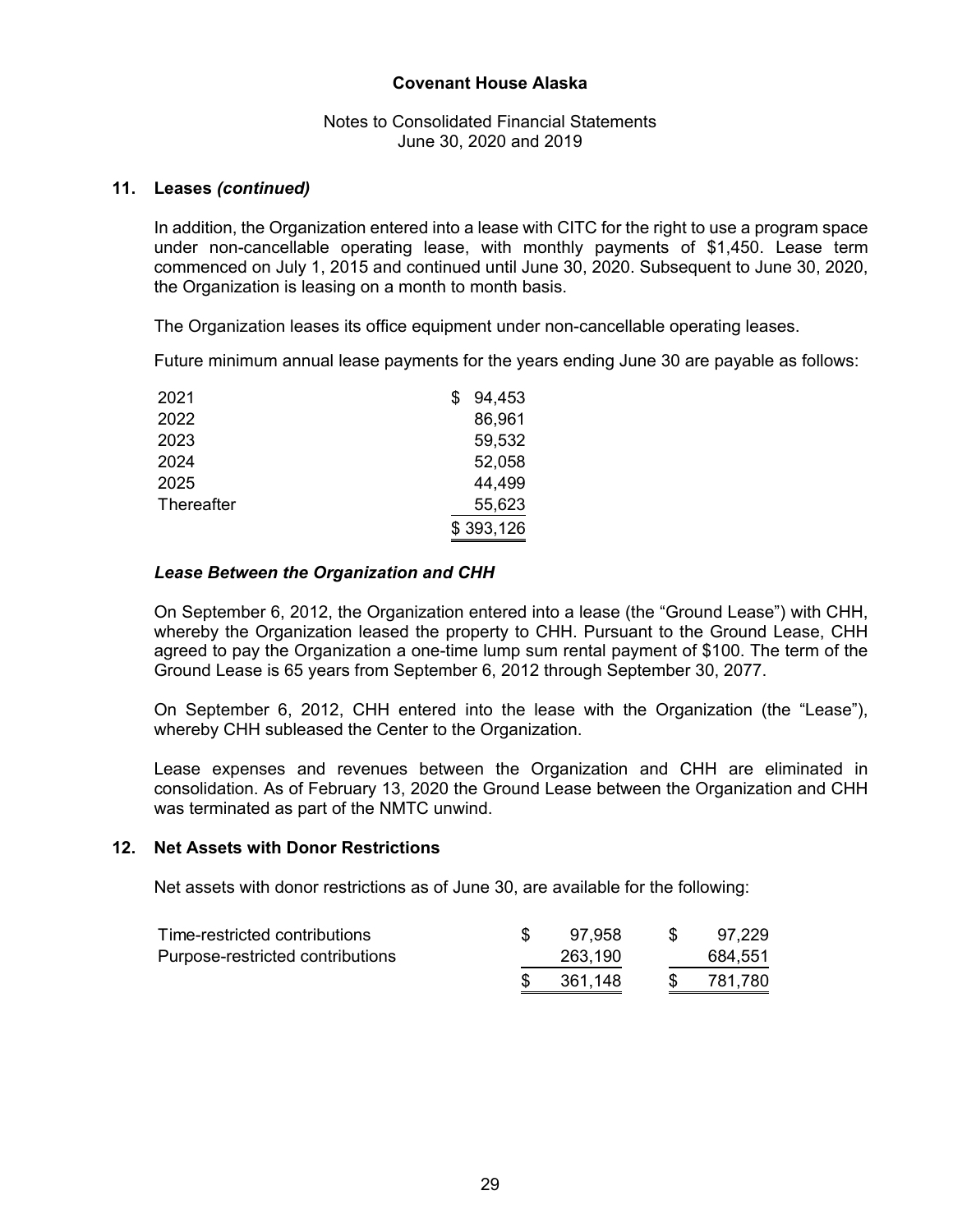Notes to Consolidated Financial Statements June 30, 2020 and 2019

#### **12. Net Assets with Donor Restrictions** *(continued)*

Amounts released from restrictions in the years ended June 30, are as follows:

|                                  | 489.898 | -SS | 871,363 |
|----------------------------------|---------|-----|---------|
| Purpose-restricted contributions | 421.361 |     | 274.009 |
| Time-restricted contributions    | 68.537  | S.  | 597,354 |

#### **13. Board Designated Net Assets**

In May 2014, the Board approved the establishment of a Board designated fund. The purpose of the fund is to segregate funds for social enterprise project, building maintenance fund, investment in the Alaska Community Foundation and for income and growth. On April 16, 2015, the Board approved \$2,156,015 to the Board designated fund from the sale of the property located at 609 F Street. On December 8, 2015, the Board approved an additional \$1 million to the Board designated fund from the sale of the property located at 750 West 5th Ave. Interest and dividends from the investment designated to the fund are transferred to the fund each year.

Board designated funds consisted of the following at June 30:

|                                         | 2020          | 2019           |
|-----------------------------------------|---------------|----------------|
| Beneficial interest in Alaska Community |               |                |
| Foundation                              | 122,482<br>S. | 118,569<br>\$. |
| New building maintenance fund           |               | 23,870         |
| Income and growth                       | 1,629,247     | 1,584,761      |
|                                         | \$1,751,729   | \$1,727,200    |

The Board designated fund is invested in accordance with the Organization's investment policy. Investments are placed in a diversified balanced portfolio consisting of equity securities, fixed income securities, alternative investments and cash equivalents. The Organization expects its portfolio to achieve returns comparable to nationally recognized market indices. In addition, the Organization will conduct performance comparisons against nationally recognized balanced fund managers and market indices.

In accordance with the Board's directive, spending will be limited to 4 percent of the average assets for general use beginning fiscal year 2016. Once four years of investment returns are achieved, the policy will be to transfer the average annual observed return over the trailing sixteen quarters.

The Board approved to disburse \$0 and \$250,000 in Board designated funds for general operations for fiscal years 2020 and 2019 and additional funds of \$23,870 and \$115,598 were released for building maintenance in 2019.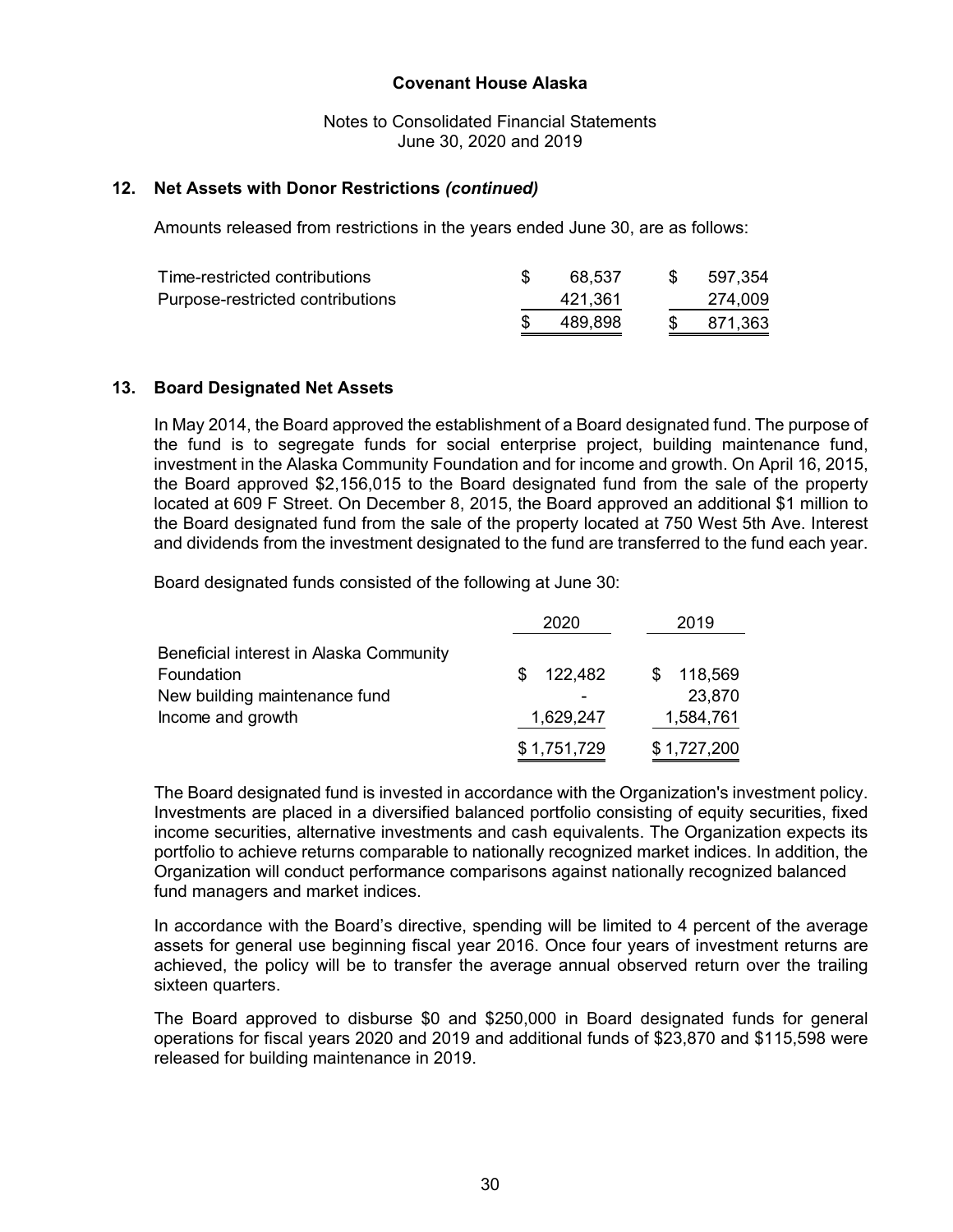Notes to Consolidated Financial Statements June 30, 2020 and 2019

#### **13. Board Designated Net Assets** *(continued)*

The following table is an analysis of the changes in the board designated fund for the years ended June 30:

|                                           | 2020        | 2019        |
|-------------------------------------------|-------------|-------------|
| Board designated funds, beginning of year | \$1,727,200 | \$1,894,078 |
| Interest and dividend income              | 43,845      | 49,236      |
| Net gain (realized and unrealized)        | 4,554       | 49,484      |
| Transfers in                              |             | 100,000     |
| Transfers out                             | (23, 870)   | (365,598)   |
| Board designated funds, end of year       | \$1,751,729 | \$1,727,200 |

#### **14. Commitments and Contingencies**

Expenses incurred pursuant to the grants and contracts are subject to audit by governmental agencies or their representatives. Amounts reflected in the consolidated financial statements and expenses in prior periods have generally not been audited by the grantor agencies. Accordingly, adjustments to amounts received could result if the grants and contracts are audited by such agencies.

#### **15. Liquidity and Availability Disclosure**

The Organization's financial assets available within one year of the consolidated statement of financial position date for general expenditures are as follows at June 30:

|                                                                                                                | 2020             | 2019          |
|----------------------------------------------------------------------------------------------------------------|------------------|---------------|
| Cash                                                                                                           | 1,399,709<br>\$. | 209,344<br>\$ |
| Restricted cash                                                                                                |                  | 172,439       |
| Grants receivable                                                                                              | 1,465,770        | 654,924       |
| Pledges receivable                                                                                             | 203,271          | 235,317       |
| Other receivable                                                                                               | 1,231            | 30,978        |
| Total Financial Assets Available Within One Year                                                               | 3,069,981        | 1,303,002     |
| Less contractual or donor imposed restricted amounts:<br>Restricted by donor with time or purpose restrictions |                  |               |
| and internal designations                                                                                      | 361,148          | 954,219       |
| Financial assets available to meet general expenditures                                                        |                  |               |
| over the next twelve months                                                                                    | 2,708,833        | 348,783<br>S  |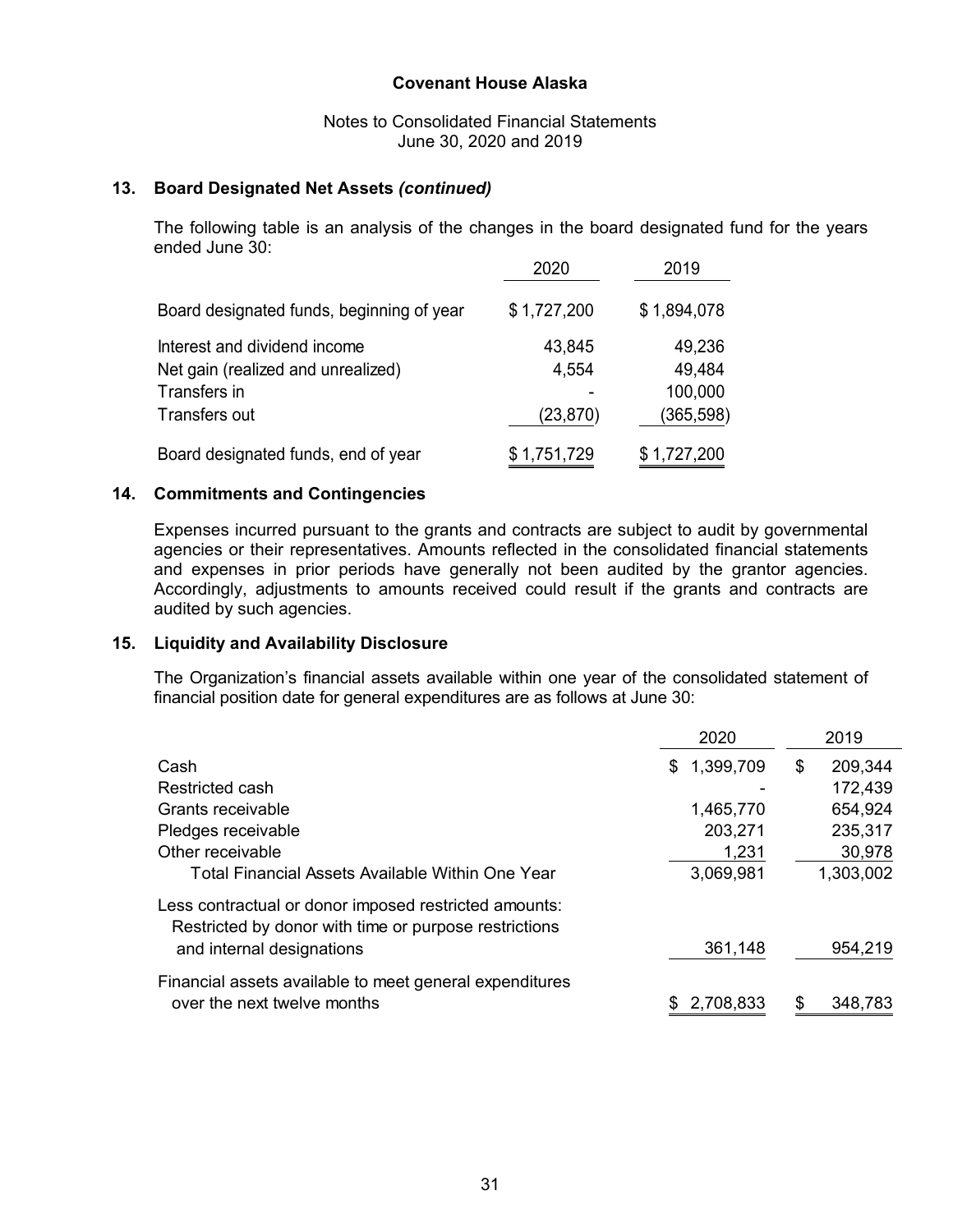Notes to Consolidated Financial Statements June 30, 2020 and 2019

#### **15. Liquidity and Availability Disclosure** *(continued)*

#### *Liquidity Management*

The Organization structures its financial assets to be available as its general expenditures, liabilities and other obligations come due. The Organization's capital and cash flows have cyclical variations during the year attributable to the cash receipts of contributions and grants. The board designated fund of \$1.7 million is subject to an annual spending rate of 4% as described in Note 13. Although the Organization does not intend to spend from its board designated fund, these amounts could be made available if necessary. In addition, the Organization received \$980,000 in line of credit from the Parent for the cash flow management.

#### **16. Employee Benefit Plan**

Effective January 1, 2007, the Parent adopted a defined contribution 403(b) savings and retirement plan. Employees are immediately eligible to participate in the plan. Employees who work at least 1,000 hours per year are eligible to receive an employer contribution. The Organization makes annual contributions into the plan on behalf of employees ranging from 1% to 9% of employee compensation determined using a formula based on points, which equal the sum of age and years of service. Employer contributions to the plan are 100% vested after employees have completed three years of service. Total expense related to the 403(b) plan was \$108,042 and \$97,739 for the years ended June 30, 2020 and 2019.

The Organization participates in a noncontributory defined benefit pension plan (the "Plan"), which was established on August 1, 1982, sponsored by the Parent, covering substantially all of the employees of the Parent and its domestic affiliates. Benefits are generally based on years of service and final average salary. Effective August 1, 2009, the Board of Directors of the Parent approved to freeze the future benefit accruals of all employees of Covenant House participating in the Plan. As set forth in the provisions of the Employee Retirement Income Security Act of 1974 (ERISA), the Parent is responsible for maintaining an annual minimum funding requirement that is reported and paid by the Parent. Although the Parent is responsible for maintaining the total annual minimum funding requirement, the Plan's actuary has determined the respective allocable share to the various affiliates that participate in the Plan. For the years ended June 30, 2020 **and 2019**, the Organization contributed \$123,956 and \$81,867 for its allocable share of the Parent's minimum funding requirement, which is included in employee benefits on the consolidated statements of functional expenses.

#### **17**. **Concentration of Credit Risk**

Financial instruments that potentially subject the Organization to concentrations of credit risk consist primarily of cash, cash equivalents, investments and receivables from grants. The Organization maintains its cash in bank deposit accounts which generally exceed federally insured limits. The investment portfolio is diversified by type of investments and industry concentrations so that no individual investment, investment advisor, investment manager or group of investments represents a significant concentration of credit risk. The Organization has not experienced any losses in such accounts. The Organization does not have a material concentration of credit risk with respect to program service receivables.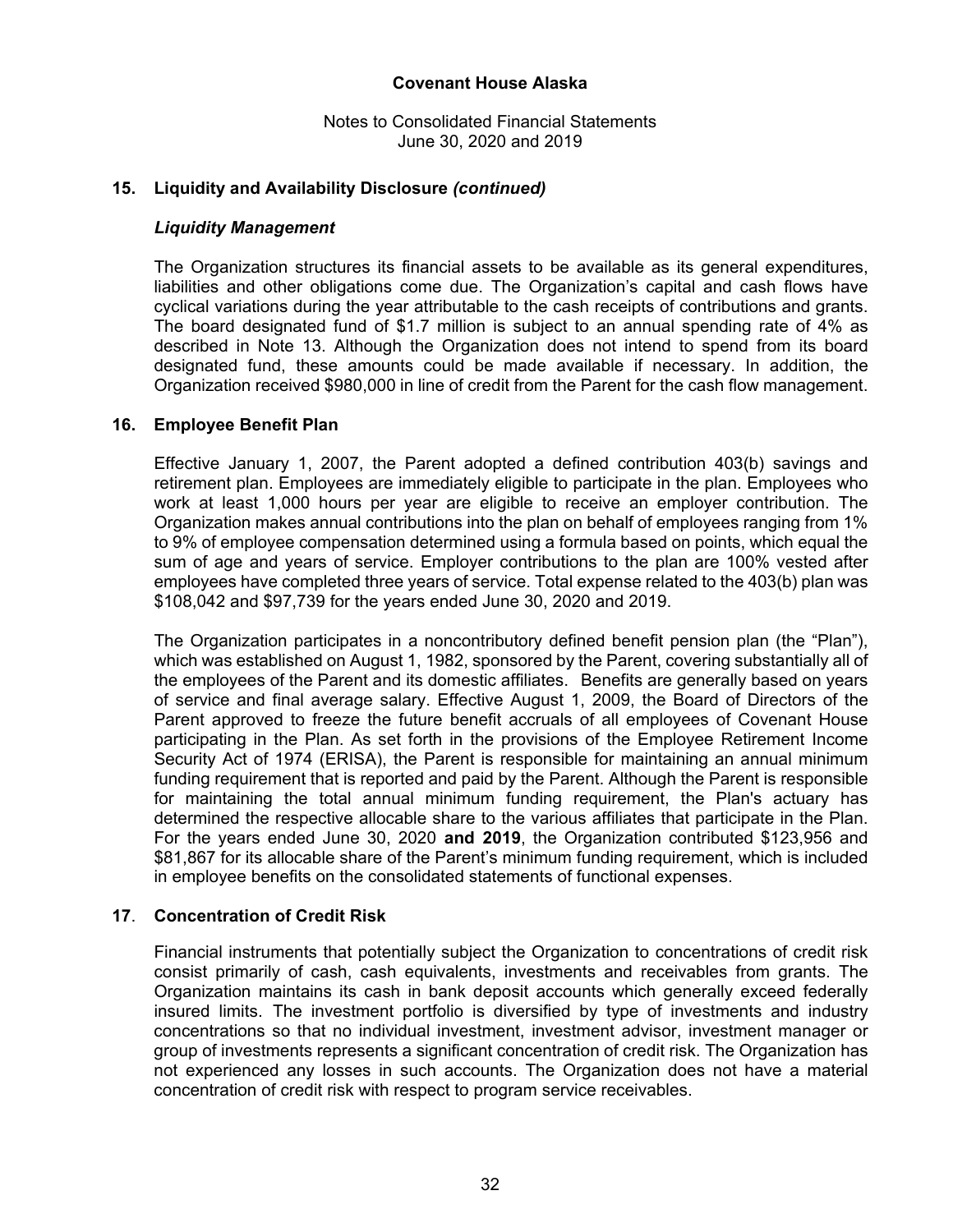Notes to Consolidated Financial Statements June 30, 2020 and 2019

#### **18. Donated Goods and Services**

#### *Contributed Services*

Volunteers in the community provided approximately 3,144 and 5,284 hours of contributed services to the Organization for the years ended June 30, 2020 and 2019. The value of these services performed and the expenses associated with these volunteers were estimated to be approximately \$89,000 and \$147,000 for the years ended June 30, 2020 and 2019. The value of these services is not recorded in the accompanying consolidated financial statements as the criteria for recording such services was not met.

#### *Contributed Goods and Services*

The Organization received goods and services from unrelated organizations with an estimated fair value of \$177,614 and \$250,975 during the years ended June 30, 2020 and 2019.

#### **19. Related Party Transactions (not disclosed elsewhere)**

The Parent provides financial support as well as management and organizational support for its affiliated organizations. The Parent conducts fundraising activities for its own programs and the programs of the affiliates. Contributions and promises to give totaled approximately \$89 million and \$66 million for the Parent in the years ended June 30, 2020 and 2019. Contributions received from the Parent are generally not specifically restricted by donors to specific affiliates.

The Parent combines contributions received from individuals, corporations and foundations plus a Parent subsidy and appropriates funds classified as "Branding Dollars" or "Contributions Received from Parent" to each Covenant House affiliate. Total funds allocated to affiliates, based on the Parent's policy, approximated \$38 million and \$34 million for the years ended June 30, 2020 and 2019. In 2020 and 2019, the Organization received \$609,286 and \$680,000 in "Branding Dollars" and \$271,954 and \$259,349 related to national sleep out event from the Parent.

To cover timing differences between requests and receipts in government grant reimbursements, during fiscal 2020, the Organization drew against the Parent's line of credit with a financial institution for \$980,000. Subsequent to June 30, 2020, the Organization paid its loan in full.

#### **20. COVID-19**

The Organization's operations have been affected by the recent and ongoing outbreak of the coronavirus disease ("COVID-19"), which was declared a pandemic by the World Health Organization in March 2020. Many countries around the world, including the United States, have significant governmental measures being implemented to control the spread of COVID-19, including temporary closures of businesses, severe restrictions on travel and the movement of people and other material limitations on the conduct of business. While these severe restrictions may negatively affect the Organization's operations, the Organization has not experienced a material COVID-19 impact on its results of operations for the fiscal year 2020.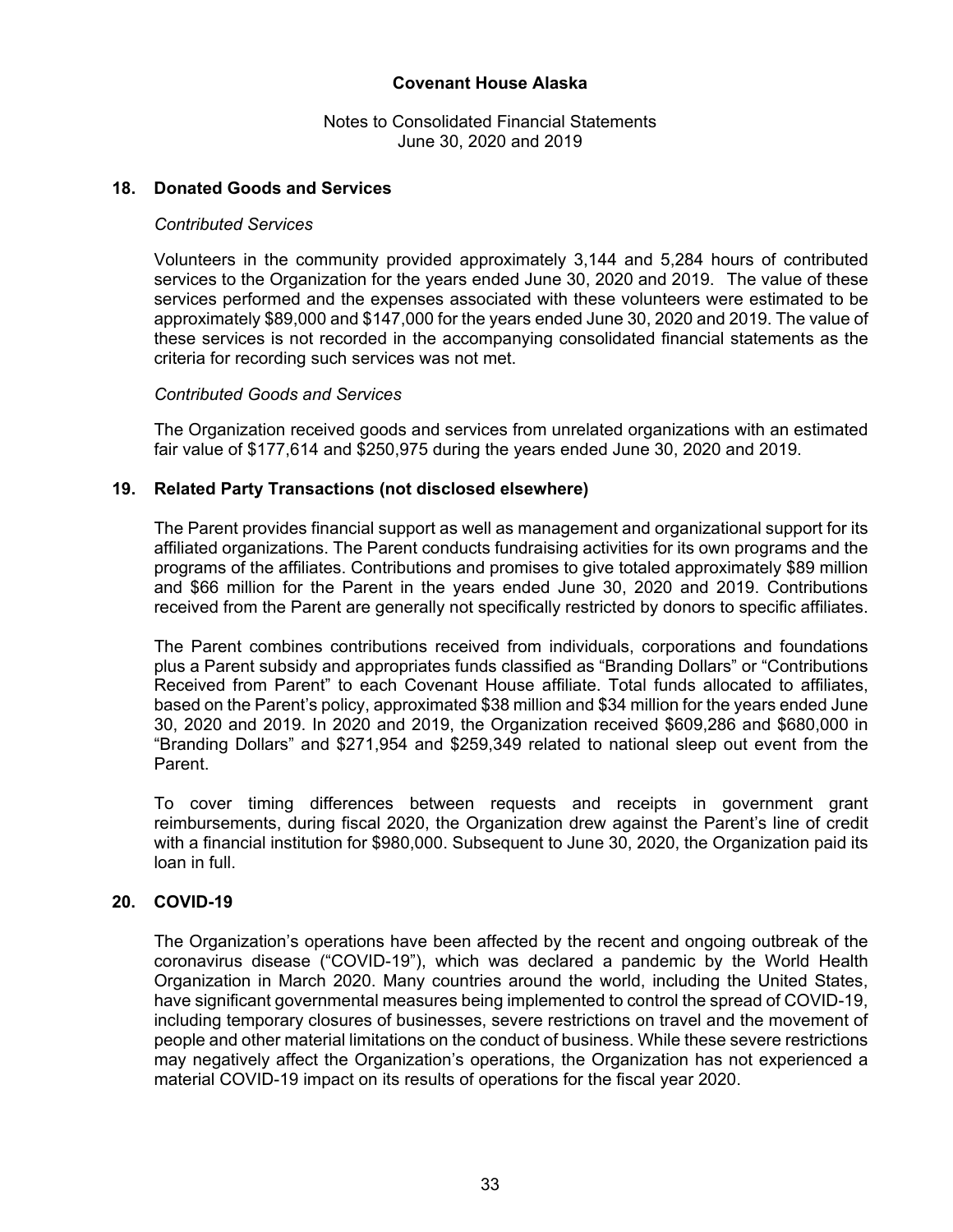Notes to Consolidated Financial Statements June 30, 2020 and 2019

#### **20. COVID-19** *(continued)*

The full duration and extent of the COVID-19 pandemic, related business and travel restrictions and changes to behavior intended to reduce its spread are uncertain as of the date these consolidated financial statements were available for issuance, as the pandemic continues to evolve globally. Therefore, the full extent of any adverse impact on the results of operations, financial position and cash flows in 2021 cannot be reasonably estimated at this time.

\* \* \* \* \*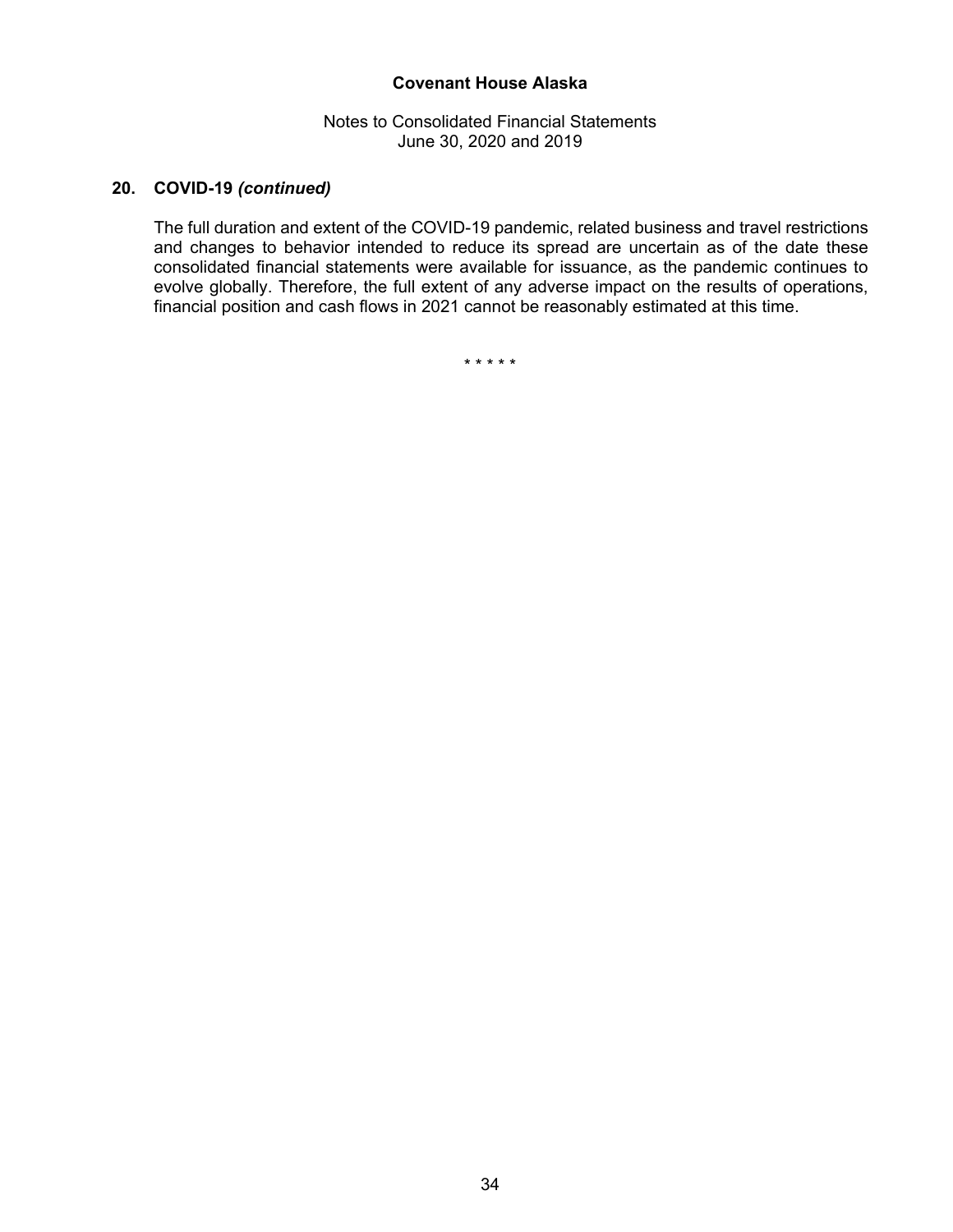Supplementary Information June 30, 2020 and 2019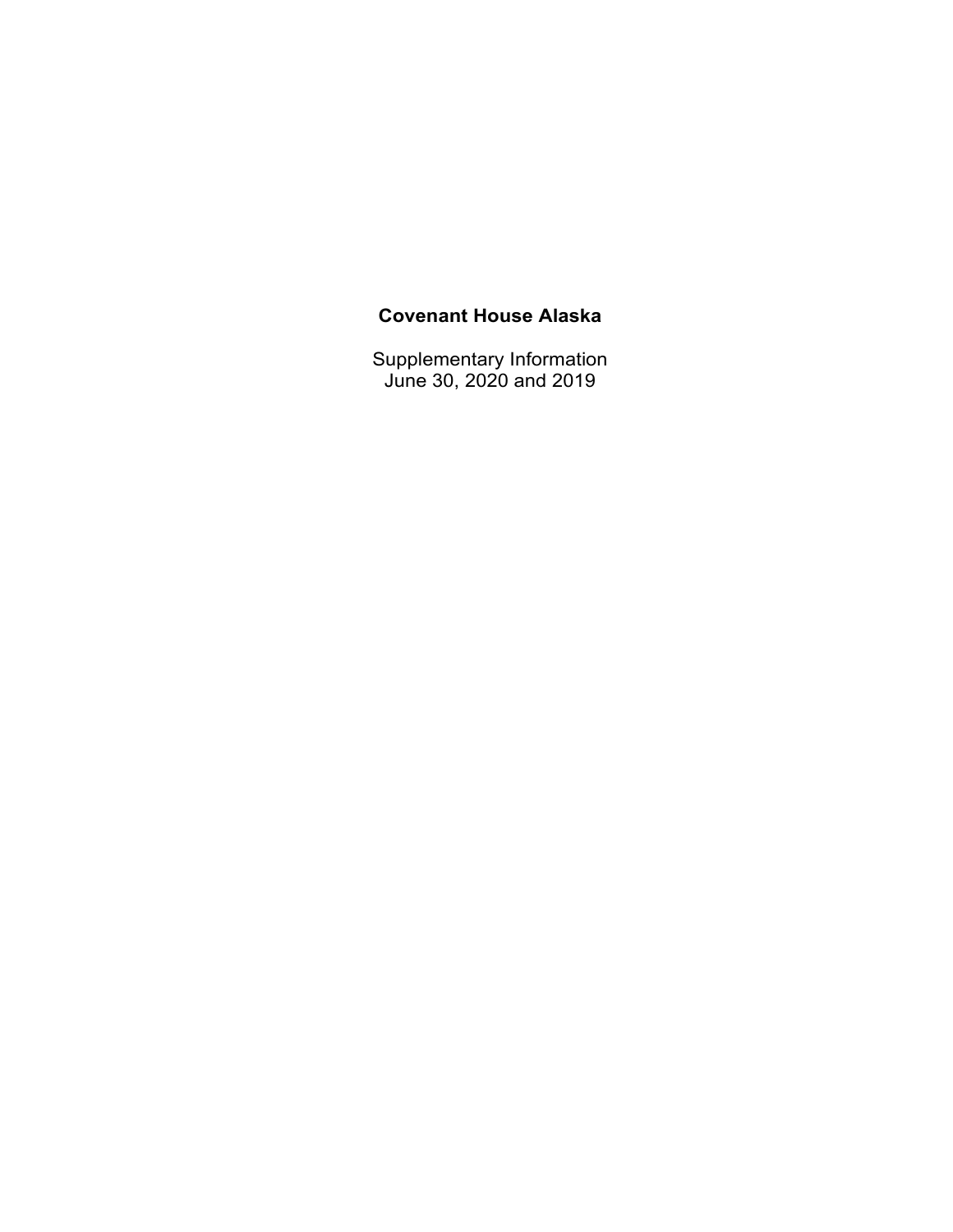#### Consolidating Schedule of Financial Position June 30, 2020

|                                                                          | Covenant              | Covenant<br>House |              |                       |
|--------------------------------------------------------------------------|-----------------------|-------------------|--------------|-----------------------|
| <b>ASSETS</b>                                                            | House Alaska          | Holdings          | Eliminations | Total                 |
| <b>Current Assets</b>                                                    |                       |                   |              |                       |
| Cash and cash equivalents                                                | 1,399,709<br>\$       | \$                | \$           | \$<br>1,399,709       |
| Grants receivable                                                        | 1,465,770             |                   |              | 1,465,770             |
| Pledges and contributions receivable                                     | 203,271               |                   |              | 203,271               |
| Other receivables                                                        | 1,231                 |                   |              | 1,231                 |
| Prepaid expenses and other current assets                                | 50,447                |                   |              | 50,447                |
| <b>Total Current Assets</b>                                              | 3,120,428             |                   |              | 3,120,428             |
| Board designated fund                                                    | 1,629,247             |                   |              | 1,629,247             |
| Property and equipment, net<br>Beneficial interest in assets held by the | 18,238,502            |                   |              | 18,238,502            |
| Alaska Community Foundation                                              | 122,482               |                   |              | 122,482               |
|                                                                          | \$23,110,659          | \$                |              | 23,110,659            |
| <b>LIABILITIES AND NET ASSETS</b><br><b>Current Liabilities</b>          |                       |                   |              |                       |
| Accounts payable and accrued expenses                                    | \$<br>789,195         | \$                | \$           | \$<br>789,195         |
| Due to affiliates                                                        | 1,788,641             |                   |              | 1,788,641             |
| Deferred revenue                                                         | 508,103               |                   |              | 508,103               |
| Deferred realized gain, current                                          | 24,538                |                   |              | 24,538                |
| <b>Total Current Liabilities</b>                                         | 3,110,477             |                   |              | 3,110,477             |
| Refundable advance                                                       | 435,332               |                   |              | 435,332               |
| Deferred realized gain, net of current portion                           | 374,205               |                   |              | 374,205               |
| <b>Total Liabilities</b>                                                 | 3,920,014             |                   |              | 3,920,014             |
| <b>Net Assets</b><br><b>Without Donor Restrictions</b>                   |                       |                   |              |                       |
| Undesignated                                                             | (1, 160, 734)         |                   |              | (1, 160, 734)         |
| Board designated                                                         | 1,751,729             |                   |              | 1,751,729             |
| Investment in property and equipment                                     | 18,238,502            |                   |              | 18,238,502            |
| <b>Total Without Donor Restrictions</b><br>With donor restrictions       | 18,829,497            |                   |              | 18,829,497            |
| <b>Total Net Assets</b>                                                  | 361,148<br>19,190,645 |                   |              | 361,148<br>19,190,645 |
|                                                                          |                       |                   |              |                       |
|                                                                          | 23,110,659<br>\$      | \$                |              | 23,110,659<br>\$      |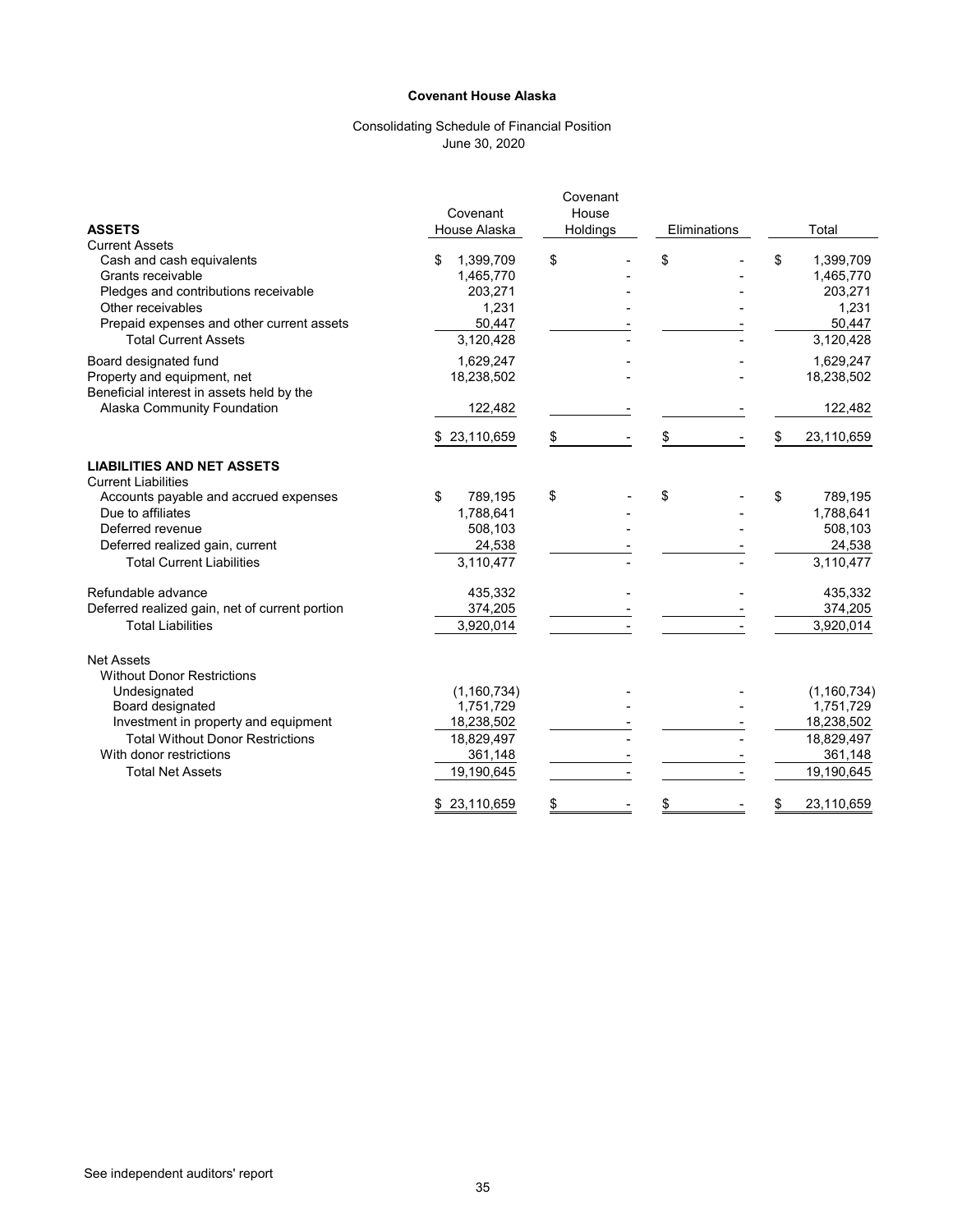#### Consolidating Schedule of Financial Position June 30, 2019

|                                                  |               | Covenant     |                   |                  |
|--------------------------------------------------|---------------|--------------|-------------------|------------------|
|                                                  | Covenant      | House        |                   |                  |
| <b>ASSETS</b>                                    | House Alaska  | Holdings     | Eliminations      | Total            |
| <b>Current Assets</b>                            |               |              |                   |                  |
| Cash and cash equivalents                        | \$<br>170,470 | \$<br>38,874 | \$                | \$<br>209,344    |
| Restricted cash                                  | 142,439       | 30,000       |                   | 172,439          |
| Grants receivable                                | 654,924       |              |                   | 654,924          |
| Pledges and contributions receivable             | 235,317       |              |                   | 235,317          |
| Other receivables                                | 30,978        |              |                   | 30,978           |
| Prepaid expenses and other current assets        | 94,502        |              |                   | 94,502           |
| <b>Total Current Assets</b>                      | 1,328,630     | 68,874       |                   | 1,397,504        |
| Pledges and contributions receivable, noncurrent | 1,425         |              |                   | 1,425            |
| Board designated fund                            | 1,584,761     |              |                   | 1,584,761        |
| Note receivable                                  | 12,813,000    |              |                   | 12,813,000       |
| Property and equipment, net                      | 5,204,738     | 13,275,613   |                   | 18,480,351       |
| Accrued lease revenue                            |               | 5,821,583    | (5,821,583)       |                  |
| Beneficial interest in assets held by the        |               |              |                   |                  |
| Alaska Community Foundation                      | 118,569       |              |                   | 118,569          |
| Other assets                                     |               | 66,011       | (66, 011)         |                  |
|                                                  | \$21,051,123  | \$19,232,081 | $$$ (5,887,594)   | 34,395,610<br>\$ |
| <b>LIABILITIES AND NET ASSETS</b>                |               |              |                   |                  |
| <b>Current Liabilities</b>                       |               |              |                   |                  |
| Accounts payable and accrued expenses            | 670,309<br>\$ | \$<br>18,726 | \$                | \$<br>689,035    |
| Due to affiliates, current                       | 22,206        |              |                   | 22,206           |
| Deferred revenue                                 | 83,000        |              |                   | 83,000           |
| Deferred realized gain, current                  | 24,538        |              |                   | 24,538           |
| Mortgage payable, net of debt issuance           |               | 17,107,657   |                   | 17,107,657       |
| <b>Total Current Liabilities</b>                 | 800,053       | 17,126,383   |                   | 17,926,436       |
| Deferred realized gain, net of current portion   | 398,743       |              |                   | 398,743          |
| Due to affiliates, non-current                   | 5,821,583     |              | (5,821,583)       |                  |
| <b>Total Liabilities</b>                         | 7,020,379     | 17,126,383   | (5,821,583)       | 18,325,179       |
| <b>Net Assets</b>                                |               |              |                   |                  |
| <b>Without Donor Restrictions</b>                |               |              |                   |                  |
| Undesignated                                     | 10,149,070    | 2,105,698    | (66, 011)         | 12,188,757       |
| Board designated                                 | 1,727,200     |              |                   | 1,727,200        |
| Investment in property and equipment             | 1,372,694     |              |                   | 1,372,694        |
| <b>Total Without Donor Restrictions</b>          | 13,248,964    | 2,105,698    | (66, 011)         | 15,288,651       |
| With donor restrictions                          | 781,780       |              |                   | 781,780          |
| <b>Total Net Assets</b>                          | 14,030,744    | 2,105,698    | (66, 011)         | 16,070,431       |
|                                                  |               |              |                   |                  |
|                                                  | \$21,051,123  | \$19,232,081 | $$$ $(5,887,594)$ | 34,395,610<br>\$ |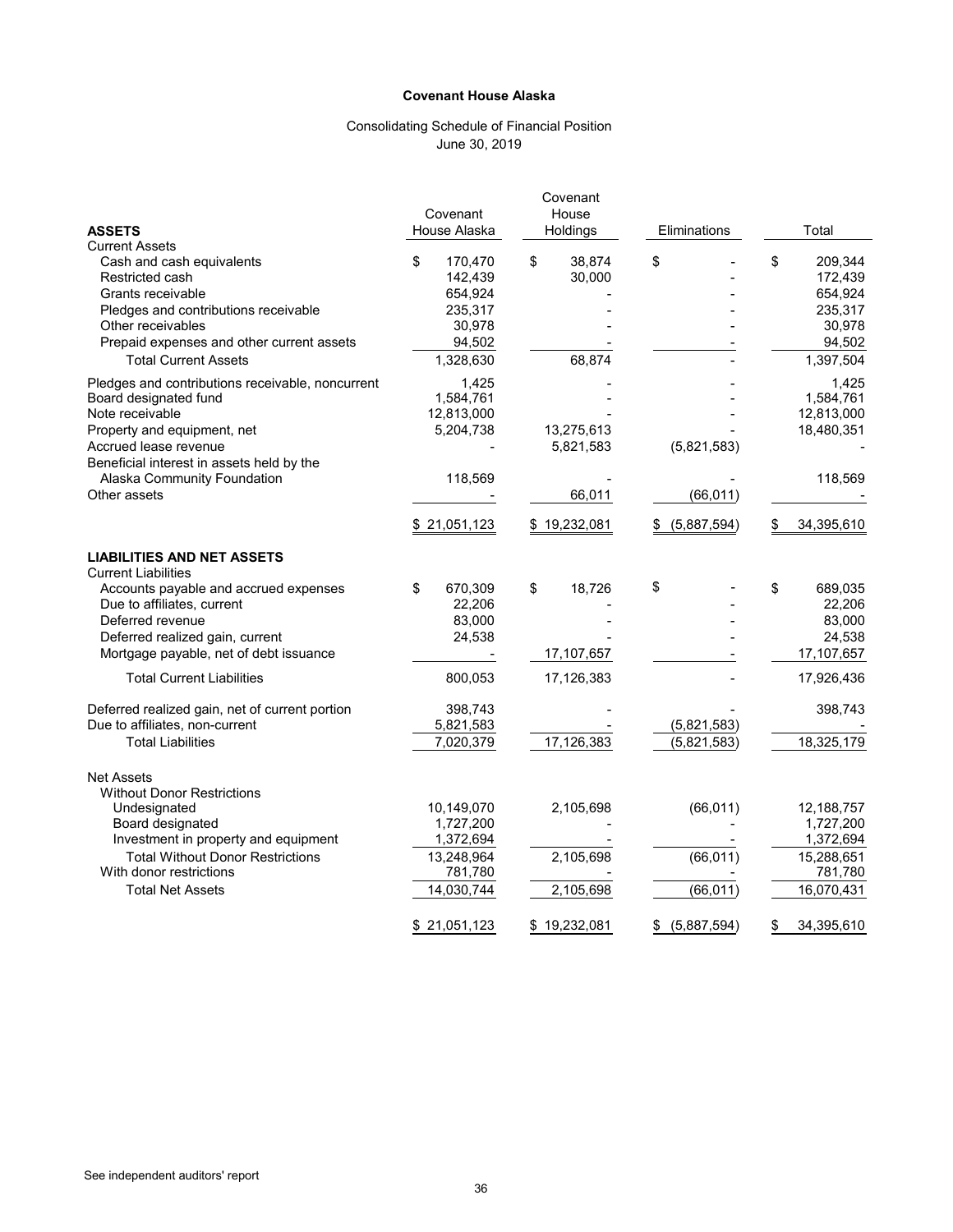#### Consolidating Schedule of Activities Year Ended June 30, 2020

|                                                               |               | Covenant    |              |               |
|---------------------------------------------------------------|---------------|-------------|--------------|---------------|
|                                                               | Covenant      | House       |              |               |
|                                                               | House Alaska  | Holdings    | Eliminations | Total         |
| <b>PUBLIC SUPPORT, REVENUES AND GAINS</b>                     |               |             |              |               |
| <b>Public Support</b>                                         |               |             |              |               |
| <b>Branding dollars from Parent</b>                           | \$<br>609,286 | \$          | \$           | \$<br>609,286 |
| Grants from Parent related to sleepout events                 | 271,954       |             |              | 271,954       |
| Contributions                                                 | 2,411,994     |             |              | 2,411,994     |
| Special events revenue                                        | 528,770       |             |              | 528,770       |
| Less: Cost of direct benefit to donors                        | (215, 020)    |             |              | (215, 020)    |
| <b>Total Public Support</b>                                   | 3,606,984     |             |              | 3,606,984     |
| <b>Revenues and Gains</b>                                     |               |             |              |               |
| Grant income                                                  | 4,111,829     |             |              | 4,111,829     |
| Interest income                                               | 45            |             |              | 45            |
| Investment income                                             | 45,623        |             |              | 45,623        |
| Change in value of beneficial interest held by the            |               |             |              |               |
| Alaska Community Foundation                                   | 3,913         |             |              | 3,913         |
| Other income                                                  | 582,744       | 382,595     | (382, 595)   | 582,744       |
| <b>Total Revenues and Gains</b>                               | 4,744,154     | 382,595     | (382, 595)   | 4,744,154     |
| Total Public Support, Revenues and Gains                      | 8,351,138     | 382,595     | (382, 595)   | 8,351,138     |
| <b>EXPENSES</b>                                               |               |             |              |               |
| <b>Program Services</b>                                       |               |             |              |               |
| Shelter                                                       | 3,888,263     | 435,546     | (382, 595)   | 3,941,214     |
| Transitional living - Rights of Passage                       | 1,276,274     |             |              | 1,276,274     |
| <b>Employment and Education</b>                               | 577,615       |             |              | 577,615       |
| Transitional living - Mother/Child                            | 539,266       |             |              | 539,266       |
| <b>HUD Youth Demonstration Project</b>                        | 1,196,525     |             |              | 1,196,525     |
| Outreach                                                      | 240,601       |             |              | 240,601       |
| Trafficking                                                   | 74,359        |             |              | 74,359        |
| <b>Total Program Services</b>                                 | 7,792,903     | 435,546     | (382, 595)   | 7,845,854     |
| <b>Supporting Services</b>                                    |               |             |              |               |
| Management and general                                        | 1,050,767     | 230,552     |              | 1,281,319     |
| Fundraising and special events                                | 606,461       |             |              | 606,461       |
| <b>Total Supporting Services</b>                              | 1,657,228     | 230,552     |              | 1,887,780     |
| <b>Total Expenses</b>                                         | 9,450,131     | 666,098     | (382, 595)   | 9,733,634     |
| Change in Net Assets Before Other Gains                       | (1,098,993)   | (283, 503)  |              | (1,382,496)   |
| <b>OTHER GAINS</b>                                            |               |             |              |               |
| Gain on forgiveness of debt from new market tax credit unwind | 4,502,710     |             |              | 4,502,710     |
| Change in Net Assets                                          | 3,403,717     | (283, 503)  |              | 3,120,214     |
| <b>NET ASSETS</b>                                             |               |             |              |               |
| Beginning of year                                             | 14,030,744    | 2,105,698   | (66, 011)    | 16,070,431    |
| Assignment of net assets upon dissolution                     | 1,756,184     | (1,822,195) | 66,011       |               |
| End of year                                                   | \$19,190,645  | \$          | \$           | \$19,190,645  |